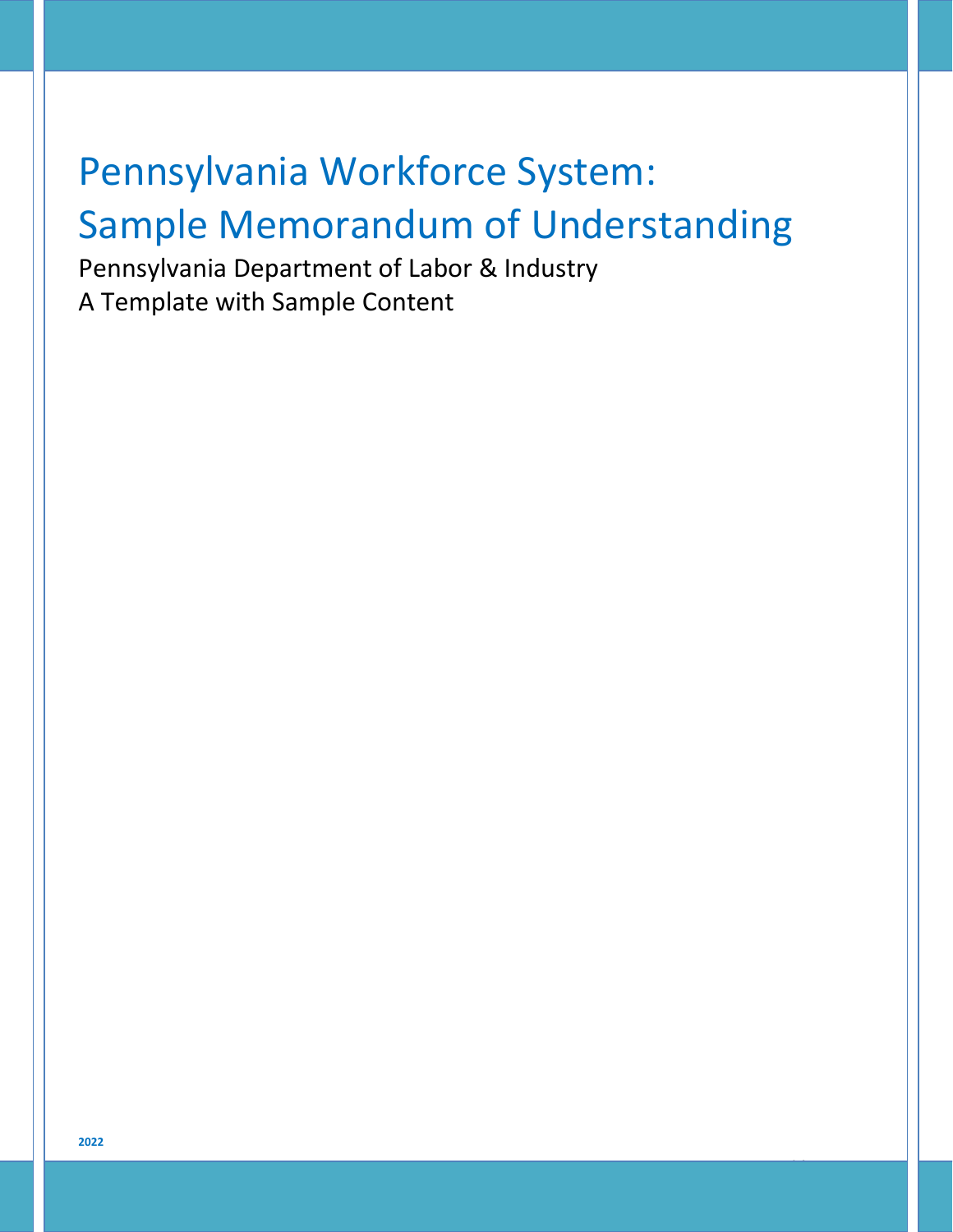# Contents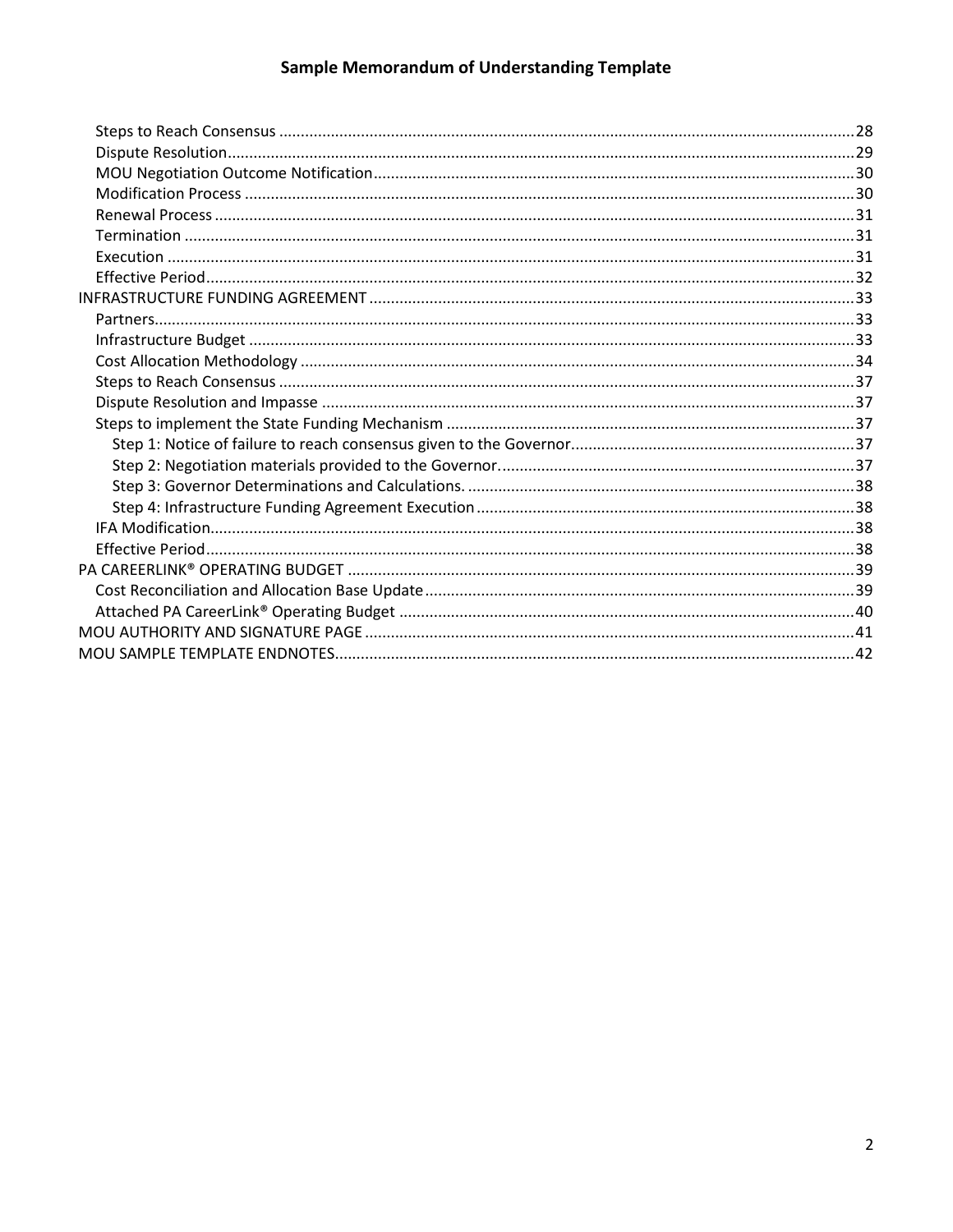# <span id="page-3-0"></span>**Legal Authority**

The Workforce Innovation and Opportunity Act, or WIOA sec. 121(c)(1) requires the local workforce development board, or local board, or LWDB, with the agreement of the chief elected official, or CEO, to develop and enter into a memorandum of understanding, or MOU, between the local board and the one-stop partners, consistent with WIOA Sec. 121(c)(2), concerning the operation of the one-stop delivery system in a local workforce development area, or local area, or LWDA. This requirement is further described in the WIOA; Joint Rule for Unified and Combined State Plans, Performance Accountability, and the One-Stop System Joint Provisions: Final Rule at 20 CFR 678.500, 34 CFR 361.500, and 34 CFR 463.500 and in federal guidance. Additionally, the sharing and allocation of infrastructure costs among one-stop partners is governed by WIOA sec. 121(h), its implementing regulations, and the federal cost principles contained in the Uniform Administrative Requirements, Cost Principles, and Audit Requirements for Federal Awards, or Uniform Guidance, at 2 CFR part 200.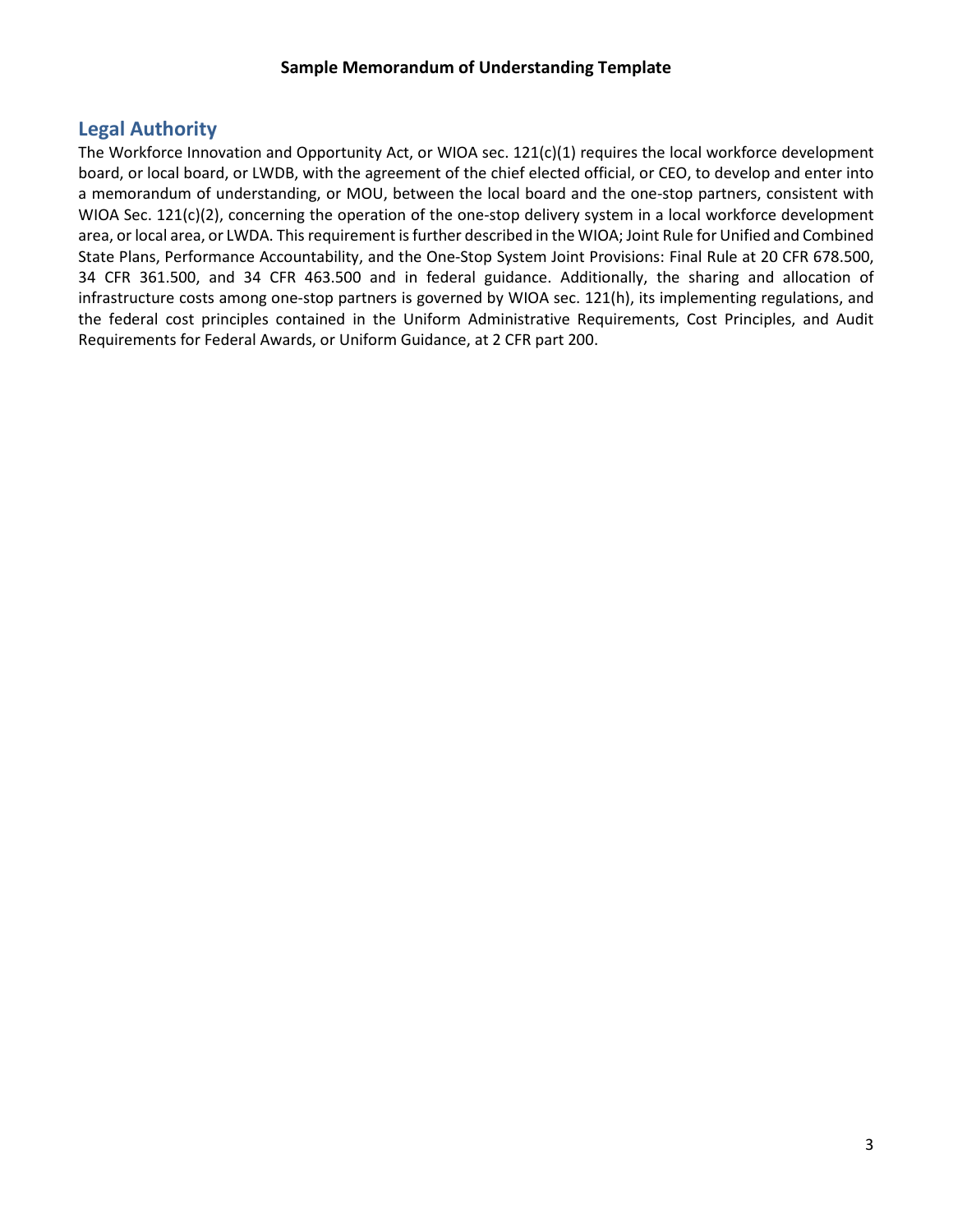# <span id="page-4-0"></span>**PA Department of Labor & Industry Disclaimer**

**This is a sample MOU**, federally sourced and customized for Pennsylvania. It includes portions of local MOUs and infrastructure funding agreements, or IFAs, developed by the U.S. Department of Labor. This sample MOU and accompanying cost allocation analyses for hypothetical local areas may be used as a reference guide or basic template when developing your own MOU pursuant to WIOA Section 121, its implementing regulations at 20 CFR part 678 and 34 CFR parts 361, 463 and the relevant guidance.

This sample MOU and cost-allocation analyses should not replace local negotiations and cannot supplant Pennsylvania. Local areas are not required to develop an MOU in this format because there are many ways to develop a MOU; however, any MOU developed must meet WIOA Section 121 requirements and its implementing regulations. Similarly, the hypothetical cost allocation analyses are provided for illustration purposes only.

It is important to note that local information contained in this sample MOU and cost-allocation analyses is hypothetical and should be adapted to meet actual local area conditions. Using the sample language in this document does not ensure WIOA compliance and cannot substitute for developing these documents based on careful review of WIOA, its implementing regulations and guidance and local conditions. Most of the information in this template is in the public domain, and available for sharing, reproduction and distribution, but may not be reproduced or distributed for a fee. Visit <https://www.workforcegps.org/> for additional information.

The Sample MOU template contains no technical guidance or fillable forms. This template, the MOU and Operating Budget required forms, points of contact for each local area's programs as well as substantial technical guidance in the *Local Workforce Delivery System - Memorandum of Understanding Guide* and an annual *PA CareerLink® Operating Budget Bulletin*, are available on the [Pennsylvania's Workforce System Directives website](https://www.dli.pa.gov/Businesses/Workforce-Development/Pages/Pennsylvania)*.* To submit MOU related forms, budgets, documentation or to ask technical questions, use the PA CareerLink<sup>®</sup> Finance and Budget Unit resource account: [RA-LI-PACL-FINOP@pa.gov.](mailto:RA-LI-PACL-FINOP@pa.gov)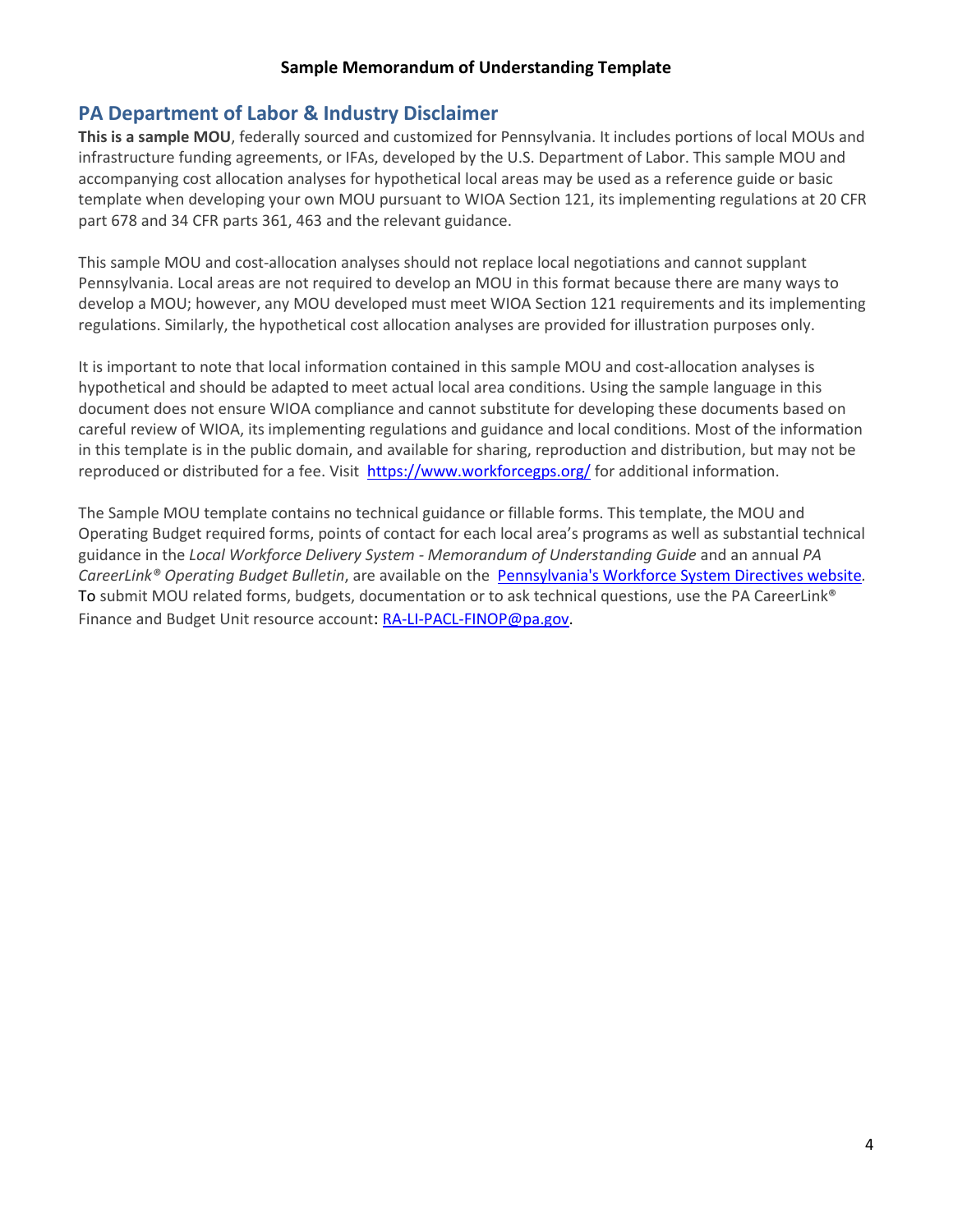# **START-END PERIOD REQUIREMENTS AND SUGGESTED ACTIONS** Jan - Feb  $\parallel$  LWDB notifies partners of the need to convene to negotiate the MOU; convening meeting occurs; LWDB provides partners with policies and other pertinent information and makes requests to partner so that first draft of the MOU can be written. Operating Budgets are updated annually, agreed upon by all MOU Parties and attached to the MOU. LWDB or fiscal agent provides PA CareerLink® operator and partners preliminary shared costs based upon actual figures from the prior year or sound estimates. BWDA should be contacted to estimate available state partner funds via email at the PA CareerLink® Finance and Budget Unit resource account: [RA-LI-PACL-FINOP@pa.gov.](mailto:RA-LI-PACL-FINOP@pa.gov) Feb - March | Partners provide requested information to LWDB. MOU first draft is completed and provided to the MOU Parties for review and negotiation. Negotiation ensues. LWDB or fiscal agent will help the PA CareerLink® operator collect, compile, and analyze a preliminary statement of benefits as it relates to the Operating Budgets and the identification of all shared costs at each PA CareerLink® site. During a planned MOU renewal, the LWDB must submit the *MOU Negotiation Outcome Notification* (consensus or impasse) template to BWDA on or before March 10th. March - April | If the LWDB submits a *MOU Negotiation Outcome Notification template* noting an impasse, the dispute resolution process (with L&I support) will occur between March  $11<sup>th</sup>$ to April 15<sup>th</sup>. Most MOU components (e.g., *Introduction, System Structure* and *Terms and Conditions)* are expected to have been agreed upon by all parties. The *Infrastructure Funding Agreement* should be finalized by the end of April. LWDB or fiscal agent will work with the PA CareerLink® operator and partners to assign dollar values and validate appropriate methodologies for assigning a fair share of allocable PA CareerLink® costs to create an Operating Budget. May - June  $\parallel$  The Operating Budget must be submitted to BWDA no later than May 1<sup>st</sup> of each year. BWDA's review and concurrence will follow. LWDB or fiscal agent will work with BWDA to reach finalized shared costs. The Operating Budget, and any modifications, must be submitted to BWDA as they occur. Finalized shared costs will be entered into the Operating Budget. Parties to the MOU will review and approve a final Operating Budget. The Infrastructure Funding Agreement and Operating Budget are incorporated within the MOU. All parties to the MOU must submit to the LWDB a completed MOU Authorization and Signature Page for inclusion into the MOU.

# <span id="page-5-0"></span>**General Timeline for the MOU and Operating Budget**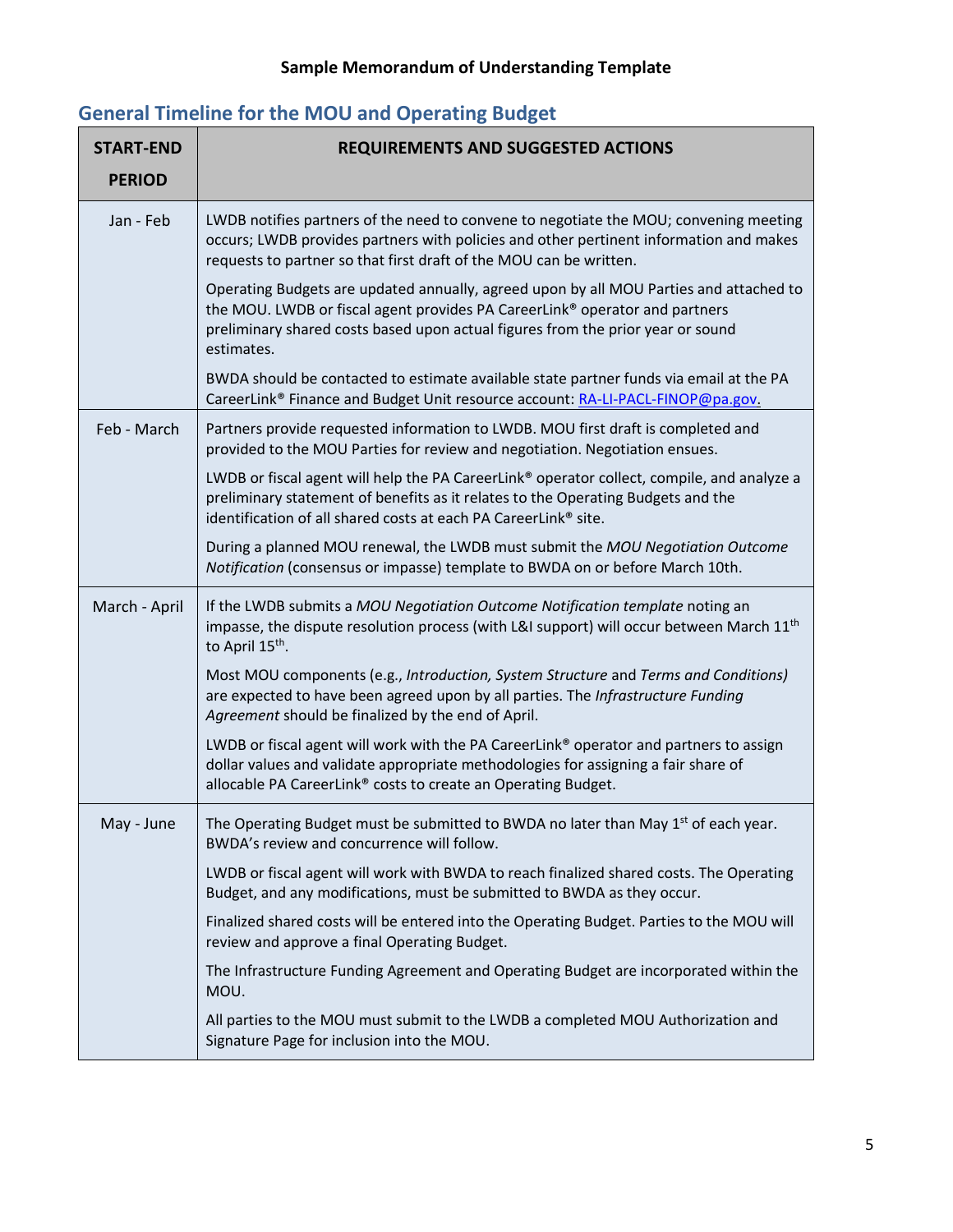# <span id="page-6-0"></span>**Key to Fictional Names, Terms & Information Used in MOU Sample**

| State                                                                                                                           | Any State                                                                                                                                                                                                |
|---------------------------------------------------------------------------------------------------------------------------------|----------------------------------------------------------------------------------------------------------------------------------------------------------------------------------------------------------|
| Local Workforce Development Area                                                                                                | XYZ WDA                                                                                                                                                                                                  |
| Local Workforce Development Board                                                                                               | XYZ WDB                                                                                                                                                                                                  |
| One-Stop Operator                                                                                                               | ABC, Inc.                                                                                                                                                                                                |
| <b>Chief Elected Official</b>                                                                                                   | John Doe                                                                                                                                                                                                 |
| County #1 (Comprehensive PA CareerLink <sup>®</sup> )                                                                           | A County                                                                                                                                                                                                 |
| County #2 (Affiliate PA CareerLink®)                                                                                            | <b>B</b> County                                                                                                                                                                                          |
| County #3 (Specialized PA CareerLink <sup>®</sup> )                                                                             | C County                                                                                                                                                                                                 |
| Local Workforce Development Board Website                                                                                       | www.XYZlocalwdb.com                                                                                                                                                                                      |
| State law governing the exchange and handling of confidential,<br>private or otherwise protected information by public entities | U.S. Department of Labor (U.S. DOL)<br><b>Training and Employment Guidance</b><br>Letter (TEGL) No. 39-11, Guidance<br>on the Handling and Protection of<br>Personally Identifiable Information<br>(PII) |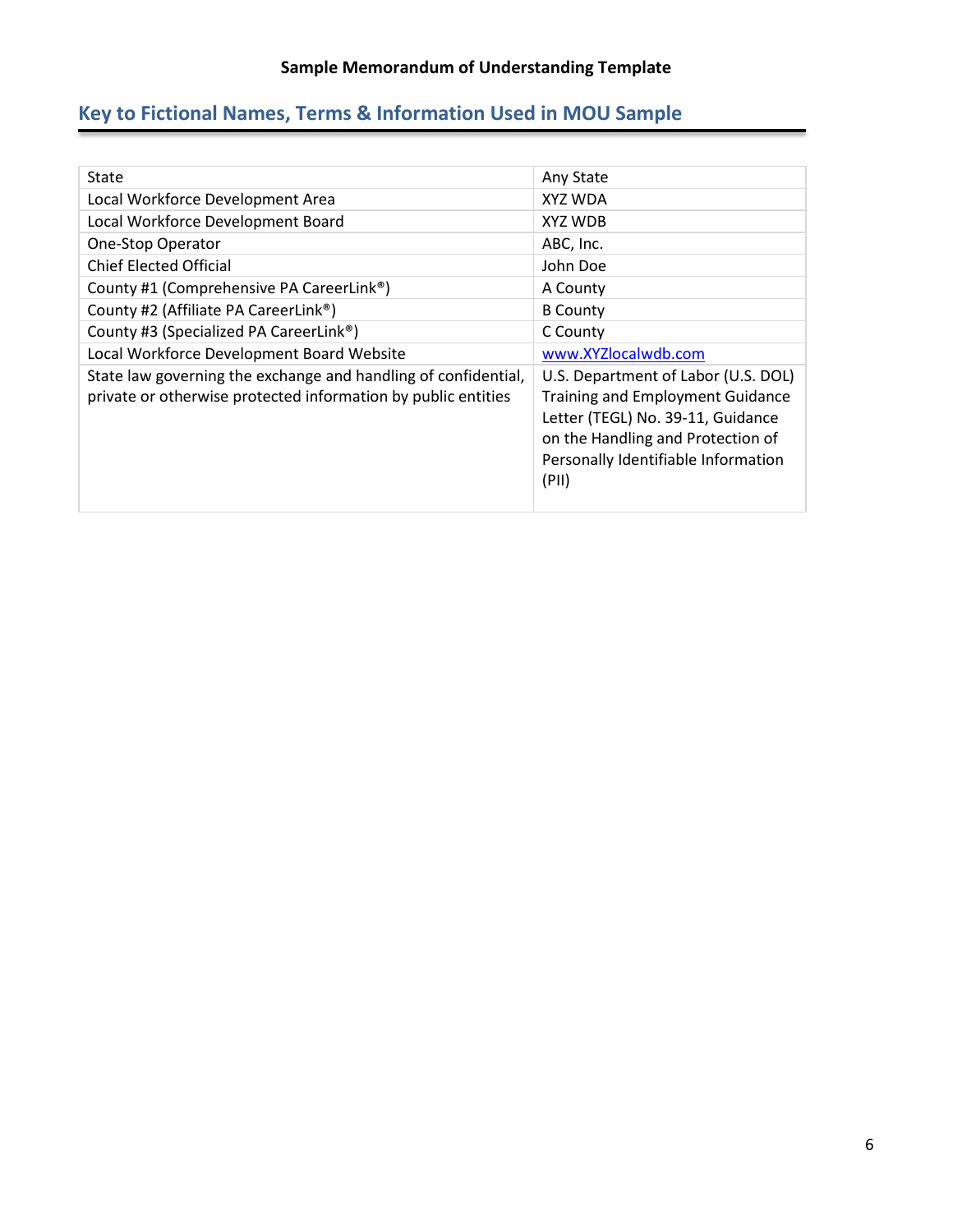XYZ Workforce Development Area

# Pennsylvania Workforce System: Sample Memorandum of Understanding

XYZ WORKFORCE DEVELOPMENT BOARD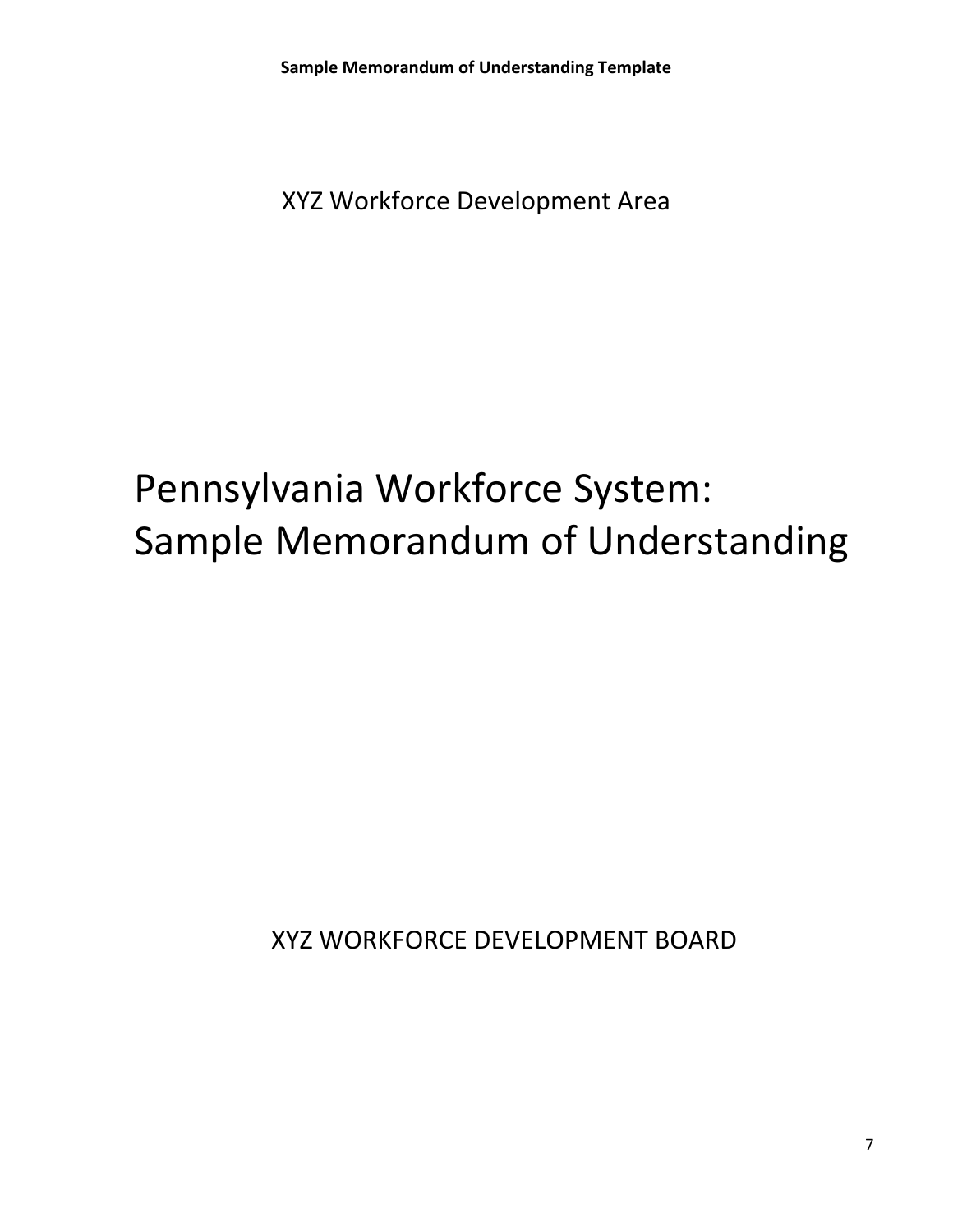*This page left intentionally blank.*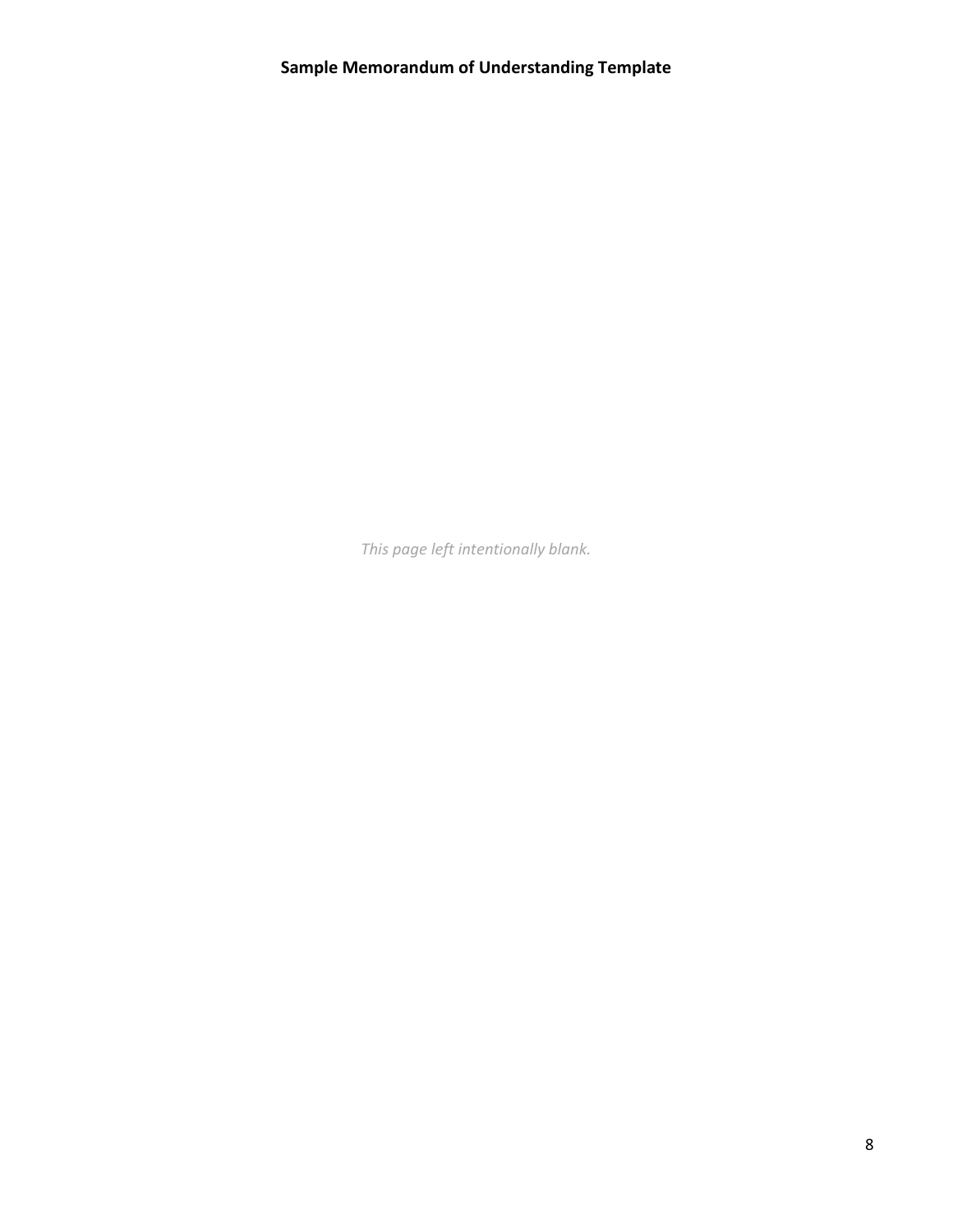# <span id="page-9-0"></span>**INTRODUCTION**

Changing labor markets and technological advancements revolutionized how businesses find talent and how job seekers look for work. Social media, online platforms and professional networking sites are evolving rapidly, perpetuating shifts in labor market dynamics. Rising consumer expectations and global competition transformed how business is done in most industries. Employers must move faster and more efficiently to stay ahead of (or at least keep up with) competitors. This makes it imperative for the public workforce system to continuously adapt and reframe strategies and policies designed to support employers and job seekers.

The *XYZ Workforce Development Board, or XYZ WDB,* seeks to establish a system that stands in stark contrast to the "traditional" or historical transaction-based model, whereby each agency operates its own business and job seeker services functions, and participants move from place to place seeking services. Instead, the goal is to create integrated locations and a unified structure and process of proactive, transparent, and effective job seeker and business services, orchestrated by a seamless collaboration of talent development and support agencies.

The purpose of this memorandum of understanding, or MOU, is to define the parameters within which education, workforce, economic development, and other partner programs and entities operating in the *XYZ Workforce Development Area, or XYZ WDA,* create a seamless, customer-focused service delivery system that aligns service delivery across the area and enhances access to program services. By realizing one-stop opportunities together, partners can build community-benefiting bridges, rather than silos of programmatic isolation. These partnerships will reduce administrative burden and costs while increasing customer access and performance outcomes.

The MOU is also a financial plan, including terms and conditions, to fund the services and operating costs of the *XYZ WDA* PA CareerLink® system. The parties to this agreement agree that joint funding is a necessary foundation for an integrated service delivery system. The MOU parties' goal is to develop overarching parameters in establishing a funding mechanism that:

- establishes and maintains the local workforce delivery system at a level that meets the needs of the job seekers and businesses in the local area
- reduces duplication and maximizes program impact through the sharing of services, resources, and technologies among partners (thereby improving each program's effectiveness)
- reduces overhead costs for any one partner by streamlining and sharing financial, procurement and facility costs
- ensures that costs are appropriately shared by PA CareerLink® partners by determining contributions based on the proportionate use of the one-stop centers and relative benefits received, while requiring that all funds are spent solely for allowable purposes consistent with applicable authorizing statutes and all other applicable legal requirements, including the Uniform Guidance.

This MOU is executed between the *XYZ WDB*, or local board, or LWDB, and PA CareerLink® system partners, or partners, and the chief elected official, or CEO, *John Doe, XYZ Council of Governments Director*. They are collectively referred to as the "parties" to this MOU.

This MOU confirms parties' understanding regarding the operation and management of the *three (3)[i](#page-42-1)* PA CareerLink® Centers in the *XYZ Workforce Development Area*, or Local Area or LWDA. The *XYZ WDB* provides local oversight of workforce programming for the *XYZ WDA*.

The *XYZ WDB*, with the agreement of the CEO, has competitively selected *ABC, Inc*. as the one-stop operator for the *XYZ WDA*, as further outlined in the One-Stop Operator section.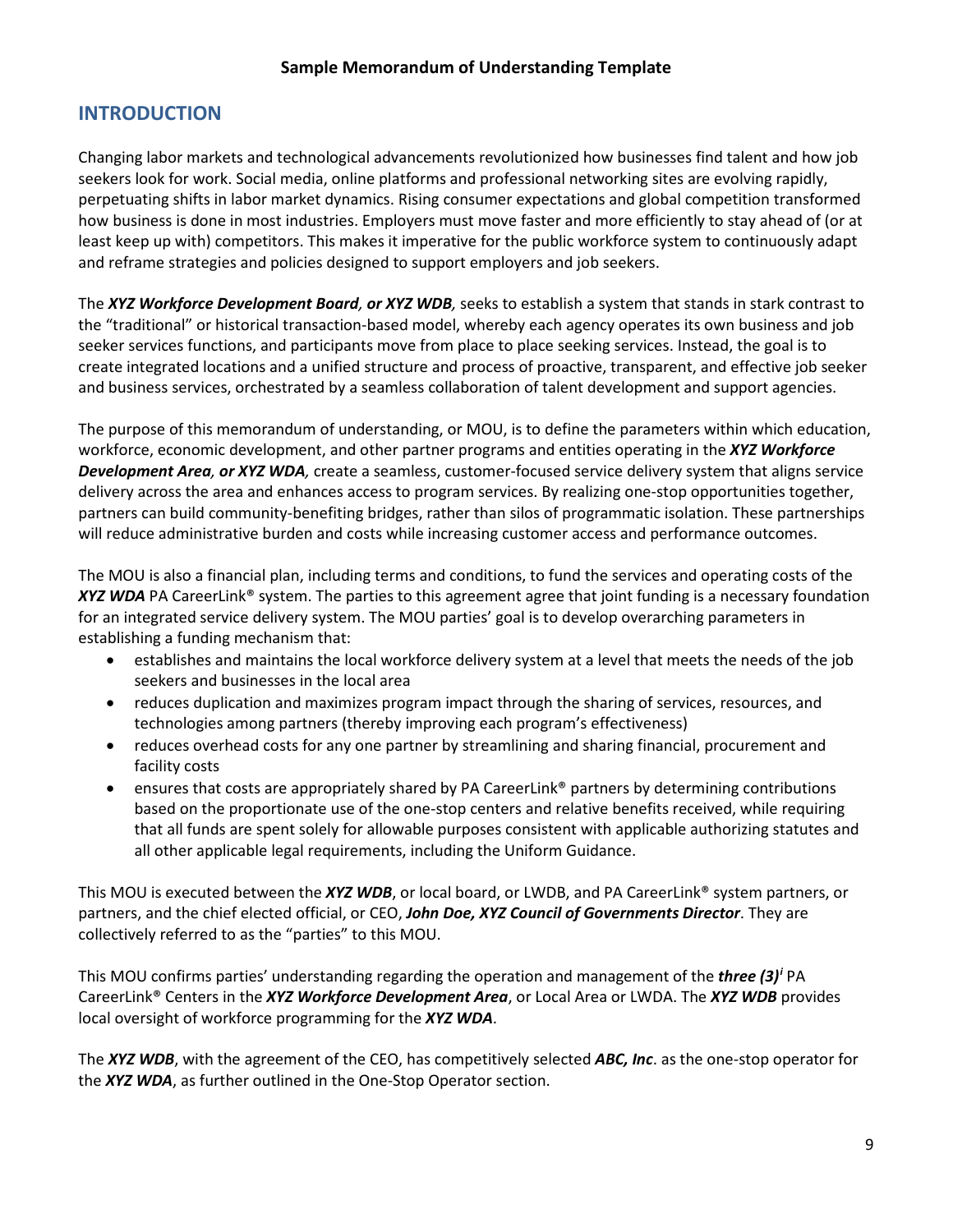The Infrastructure Funding Agreement, or IFA, and PA CareerLink® Operating Budget, or OB, establish a financial plan, including terms and conditions, to fund the services and operating costs of the *XYZ WDA* PA CareerLink® system. Parties to this MOU agree that joint funding is an essential foundation for an integrated service-delivery system and necessary to maintain the *XYZ WDA's* high-standard PA CareerLink® system.

The Vision, Mission, System Structure, Terms and Conditions, Infrastructure Funding Agreement, Operating Budget and parties to the MOU Signatory Pages contained herein reflect the commitment of the parties to their job seeker, worker and business customers, as well as to the overall *XYZ* community.

# <span id="page-10-0"></span>**VISION**

Empower local area employers, individuals and communities to prosper and grow the region's economy through a workforce development system that is inherently customer-centered, seamless and effective.

# <span id="page-10-1"></span>**MISSION**

To establish a public workforce system that provides data-driven and employer-validated talent solutions through the integration of education, workforce and economic development resources across systems.

# <span id="page-10-2"></span>**SYSTEM STRUCTURE**

#### <span id="page-10-3"></span>PA CareerLink®

The one-stop delivery system, also referred to as PA CareerLink® in Pennsylvania, merges workforce development, educational and other human resource services into a seamless customer-focused service delivery network that enhances access to the programs' services and improves long-term employment outcomes for individuals receiving assistance. Established under the Workforce Investment Act of 1998, or WIA, and continued by the Workforce Innovation and Opportunity Act, or WIOA, the centers offer a comprehensive array of services designed to match talent with opportunities. The *XYZ WDA* has *three (3)* PA CareerLink® sites, also known as onestops, designed to provide a full range of assistance to job seekers, workers and businesses under one roof.

# *Note: LWDB's may consider embedding a LWDA map overlaid with PA CareerLink® sites within your MOU as it provides the public additional insight.*

# <span id="page-10-4"></span>A County PA CareerLink® Site (Comprehensive)

| Site Administrator Name, Title | Phone                |
|--------------------------------|----------------------|
| Location Address               | <b>Email Address</b> |
| <b>Operating Hours</b>         | Website              |

# <span id="page-10-5"></span>B County PA CareerLink® Site (Affiliate Site)

| Site Administrator Name, Title | Phone         |
|--------------------------------|---------------|
| Location Address               | Email Address |
| <b>Operating Hours</b>         | Website       |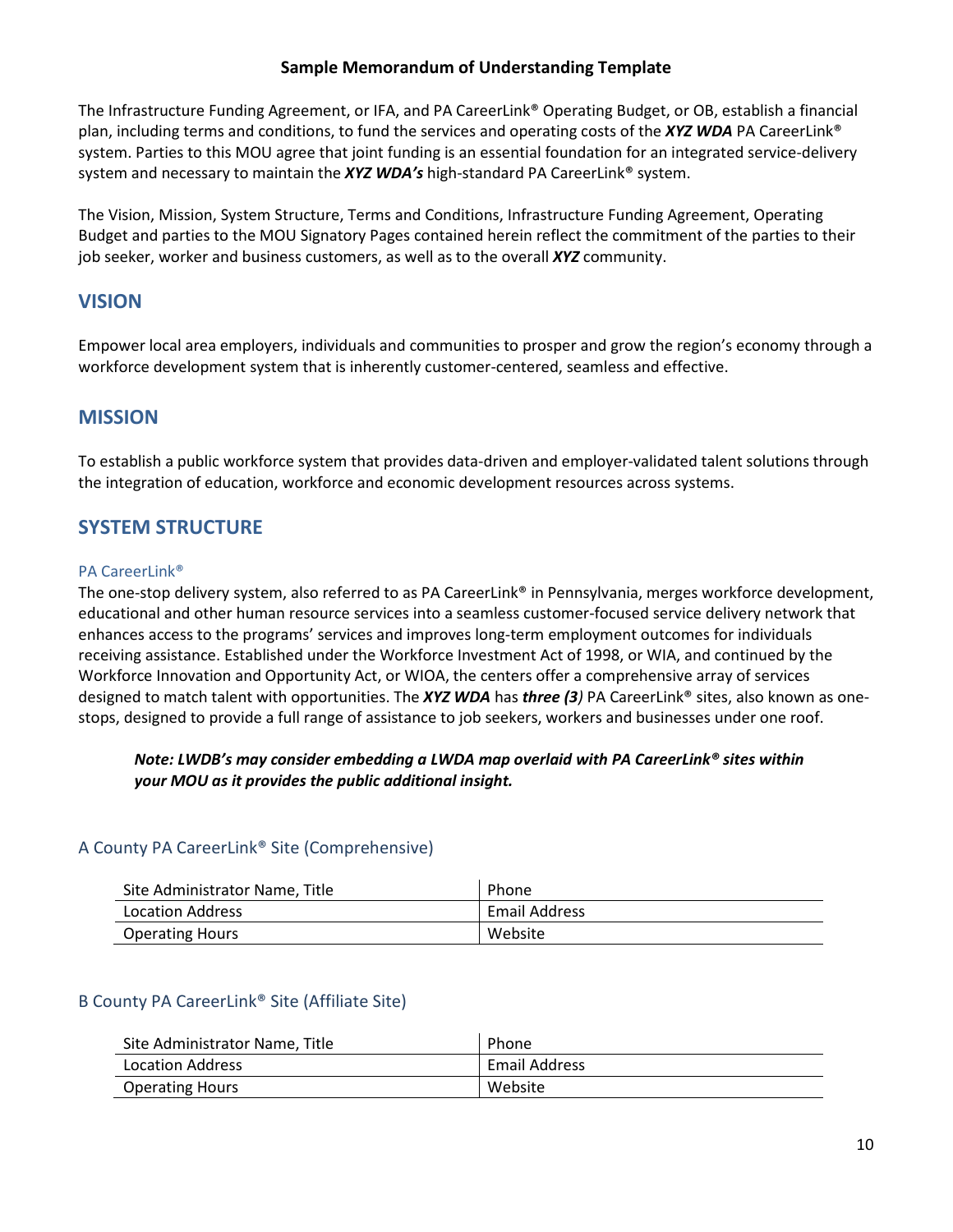# <span id="page-11-0"></span>C County PA CareerLink® Site (Specialized Center)

| Site Administrator Name, Title | Phone                |
|--------------------------------|----------------------|
| Location Address               | <b>Email Address</b> |
| <b>Operating Hours</b>         | Website              |

#### <span id="page-11-1"></span>One-Stop Operator

The *XYZ WDB* selected the One-Stop Operator, or Operator, *ABC, Inc*., through a competitive process in accordance with the Uniform Guidance, WIOA and its implementing regulations, and local procurement laws and regulations. All documentation for the competitive Operator procurement and selection process is published and may be viewed on the *XYZ WDB* website at: [www.XYZlocalwdb.](http://www.xyzlocalwdb/)com. WIOA requires a competitive process be conducted at least once every four years to properly procure an Operator. Functional details are outlined in the *Roles and Responsibilities of Partners* section, under *One-Stop Operator*.

#### <span id="page-11-2"></span>**Partners**

To establish a high quality one-stop delivery system and enhance collaboration amongst partner programs, all required partners and additional partners represented in the *XYZ WDA* are considered parties to the MOU. It is agreed that any required program not represented in the *XYZ WDA* is not a Party to the MOU, and further, the non-represented required program is articulated as not available in the local area MOU.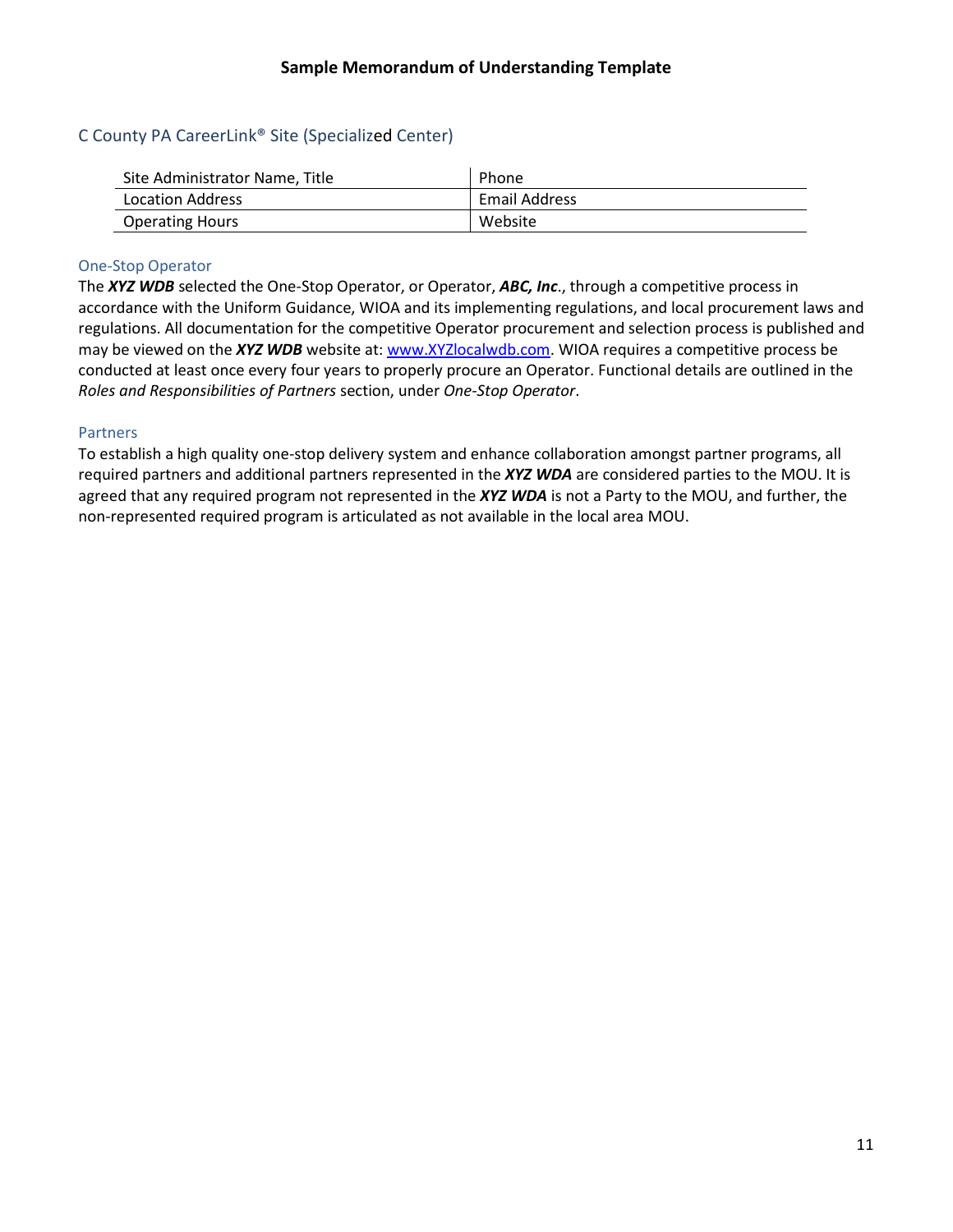# <span id="page-12-0"></span>Local Area Program Partners List

| <b>Required Program</b>                                          | Authorization                                                       | Partner Organization or<br>enter "Program Not   | <b>Signatory Official</b><br>(Name & Title) | <b>Contact Information</b><br>(Phone & Email) |
|------------------------------------------------------------------|---------------------------------------------------------------------|-------------------------------------------------|---------------------------------------------|-----------------------------------------------|
|                                                                  |                                                                     | Available"                                      |                                             |                                               |
| <b>Adult Education and Family</b><br>Literacy Activities (AEFLA) | WIOA Title II Adult Education<br>and Family Literacy Act<br>program | Local Area grantee(s)                           |                                             |                                               |
| <b>Employment and Training</b>                                   | <b>Employment and Training</b>                                      | Local Area Housing Authority                    |                                             |                                               |
| Programs -Department of                                          | activities carried out under                                        | grantee(s), if operable in                      |                                             |                                               |
| Housing and Urban                                                | Department of Housing and                                           | <b>LWDA</b>                                     |                                             |                                               |
| Development (HUD)                                                | Urban Development                                                   |                                                 |                                             |                                               |
| <b>Employment and Training</b>                                   | <b>Community Services Block</b>                                     | PA Department of Economic                       |                                             |                                               |
| <b>Activities - PA Department</b>                                | Grant Act (CSBG) (42 U.S.C.                                         | Development                                     |                                             |                                               |
| of Community Economic                                            | 9901 et seq.)                                                       |                                                 |                                             |                                               |
| Development (DCED)                                               |                                                                     |                                                 |                                             |                                               |
| Job Corps                                                        | WIOA Title I, Subtitle C                                            | Local Area grantee(s), if<br>located in LWDA    |                                             |                                               |
| Jobs for Veterans State                                          | 38 U.S.C. Chapter 41                                                | PA Department of Labor &                        |                                             |                                               |
| <b>Grant Programs</b>                                            |                                                                     | Industry, Bureau of Workforce                   |                                             |                                               |
|                                                                  |                                                                     | Programs and Operations                         |                                             |                                               |
| National Farmworker Jobs<br>Program (NFJP)                       | WIOA Title I, Sec. 167                                              | PathStone Corp. grantee, if<br>operable in LWDA |                                             |                                               |
| <b>Native American Programs</b>                                  | WIOA Title I, Sec. 166 (29                                          | <b>Council of Three Rivers</b>                  |                                             |                                               |
|                                                                  | U.S.C. 3221)                                                        | American Indian Center, Inc.                    |                                             |                                               |
| Postsecondary Career                                             | Carl D. Perkins Vocational &                                        | Local Area grantee(s), if                       |                                             |                                               |
| & Technical Education                                            | Applied Technology Act of                                           | operable in LWDA                                |                                             |                                               |
| (Perkins V)                                                      | 2006 (20 U.S.C. 2301 et seq.)                                       |                                                 |                                             |                                               |
|                                                                  | and (as amended Pub. L. No.                                         |                                                 |                                             |                                               |
|                                                                  | $115-224)$                                                          |                                                 |                                             |                                               |
| <b>Reentry Employment</b>                                        | Second Chance Act of 2007,                                          | Local Area grantee(s), if                       |                                             |                                               |
| Opportunities (REO)                                              | Sec. 212 (42 U.S.C. 17532) and                                      | operable in LWDA                                |                                             |                                               |
| Programs                                                         | WIOA Title 1, Sec. 169<br>Title V of the Older                      |                                                 |                                             |                                               |
| Senior Community<br>Service Employment                           | Americans Act of 1965 (42                                           | Local Area grantee(s)                           |                                             |                                               |
| Program (SCSEP)                                                  | U.S.C. 3056 et seq.)                                                |                                                 |                                             |                                               |
| <b>State Unemployment</b>                                        | Social Security Act 9 of 1935                                       | PA Department of Labor &                        |                                             |                                               |
| Insurance (UI) Program                                           | (Title III, IX and XII) and Federal                                 | Industry                                        |                                             |                                               |
|                                                                  | Unemployment Tax Act (FUTA)                                         |                                                 |                                             |                                               |
|                                                                  | of 1939                                                             |                                                 |                                             |                                               |
| Temporary Assistance for                                         | Social Security Act, Part A of                                      | PA Department of Human                          |                                             |                                               |
| <b>Needy Families (TANF)</b>                                     | Title IV (43 U.S.C. 601 et seq.)                                    | Services                                        |                                             |                                               |
| <b>Trade Adjustment</b>                                          | Title II of the Trade Act of 1974                                   | PA Department of Labor &                        |                                             |                                               |
| Assistance (TAA)                                                 | (19 U.S.C. 2271 et seq.)                                            | Industry                                        |                                             |                                               |
| <b>Vocational Rehabilitation</b>                                 | Title I of the Rehabilitation Act                                   | PA Department of Labor &                        |                                             |                                               |
| <b>State Grant Programs</b>                                      | of 1973 (29 U.S.C. 720 et.                                          | Industry, Office of Vocational                  |                                             |                                               |
|                                                                  | seq.), as amended by WIOA<br>Title IV                               | Rehabilitation (OVR)                            |                                             |                                               |
| Wagner-Peyser Act -                                              | Wagner-Peyser Act (29 U.S.C.                                        | PA Department of Labor &                        |                                             |                                               |
| <b>Employment Service (ES)</b>                                   | 49 et seq.), as amended by                                          | Industry                                        |                                             |                                               |
| Programs                                                         | WIOA Title III                                                      |                                                 |                                             |                                               |
| WIOA Adult, Dislocated                                           | WIOA Title I, Subtitle B,                                           | Entity listed on WIOA Title I                   |                                             |                                               |
| Worker, and Youth                                                | Chapter 2 (Youth)                                                   | Grant Agreement as receiving                    |                                             |                                               |
| Programs                                                         |                                                                     | funds (e.g., Administrative                     |                                             |                                               |
|                                                                  | WIOA Title I, Subtitle B,                                           | Entity or Fiscal Agent)                         |                                             |                                               |
|                                                                  | Chapter 3 (Adult and                                                |                                                 |                                             |                                               |
|                                                                  | Dislocated Worker)                                                  |                                                 |                                             |                                               |
| Youth Build Program                                              | WIOA Title I, Sec. 171 (29                                          | Local Area grantee(s), if<br>operable in LWDA   |                                             |                                               |
| Additional Program(s)                                            | U.S.C. 3226                                                         |                                                 |                                             |                                               |
|                                                                  |                                                                     |                                                 |                                             |                                               |

# <span id="page-12-1"></span>**TERMS AND CONDITIONS**

<span id="page-12-2"></span>Partner Services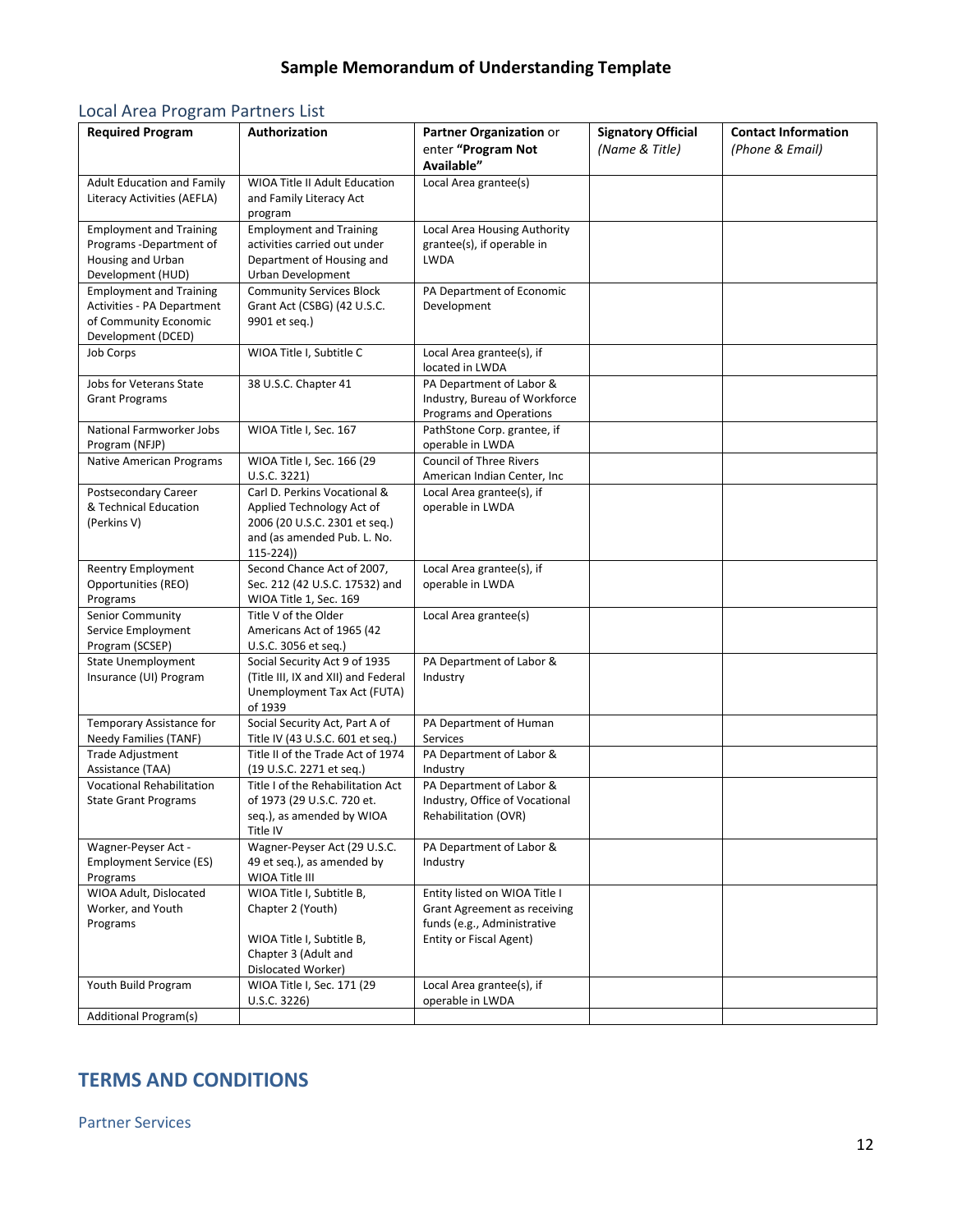Each partner that is party to the MOU provides one or more services or activities based upon the partner program's authorizing statute and regulation requirement. All partner services provided must be listed in the MOU. For purposes of this MOU, the services are classified in three major groups: *Business Services, Job Seeker Services and Youth Services.*

Partners agree to make the listed services available, as applicable to the program, consistent with and coordinated by the PA CareerLink® Operator. Additional services may be provided on a case-by-case basis with the approval of the LWDB and the CEO. This listing must include the programs, the partner who will be providing the services, the way those services will be provided and where the services will be provided. The MOU contains services made available at each PA CareerLink® site or some services not directly made available at a PA CareerLink® site but are still associated with the service site.

| <b>Identify PA CareerLink® Site:</b>                                        |                                      |
|-----------------------------------------------------------------------------|--------------------------------------|
| <b>Business Services</b>                                                    | <b>Service Provider</b>              |
| Expand the list as needed                                                   | List Program Partner(s) or entity(s) |
|                                                                             | delivering the service described     |
| <b>Required Business Services</b>                                           |                                      |
| Recruitment and other business services on behalf of employers,             |                                      |
| including information and referrals to specialized business services        |                                      |
| other than those traditionally offered through the one-stop delivery        |                                      |
| system (678.430(a)(4)(ii))                                                  |                                      |
| Labor market employment statistics information (678.430(a)(6))              |                                      |
| Post job vacancies in the state labor market areas (678.430(a)(6)(i))       |                                      |
| Information about how the local area is performing on local                 |                                      |
| performance accountability measures, as well as any additional              |                                      |
| performance information relating to the area's one-stop delivery            |                                      |
| system (678.430(a)(8))                                                      |                                      |
| Employer-oriented labor exchange activities and labor market                |                                      |
| information (678.435(a))                                                    |                                      |
| Establish and develop relationships and networks with large and small       |                                      |
| employers and their intermediaries. Develop, convene, or implement          |                                      |
| industry or sector partnerships (678.435(a))                                |                                      |
| Help area employers manage reductions in force in coordination with         |                                      |
| rapid response activities and with strategies for the aversion of           |                                      |
| layoffs, which may include strategies such as early identification of       |                                      |
| firms at risk of layoffs, use of feasibility studies to assess the needs of |                                      |
| and options for at-risk firms, and the delivery of employment and           |                                      |
| training activities to address risk factors (678.435(c)(4))                 |                                      |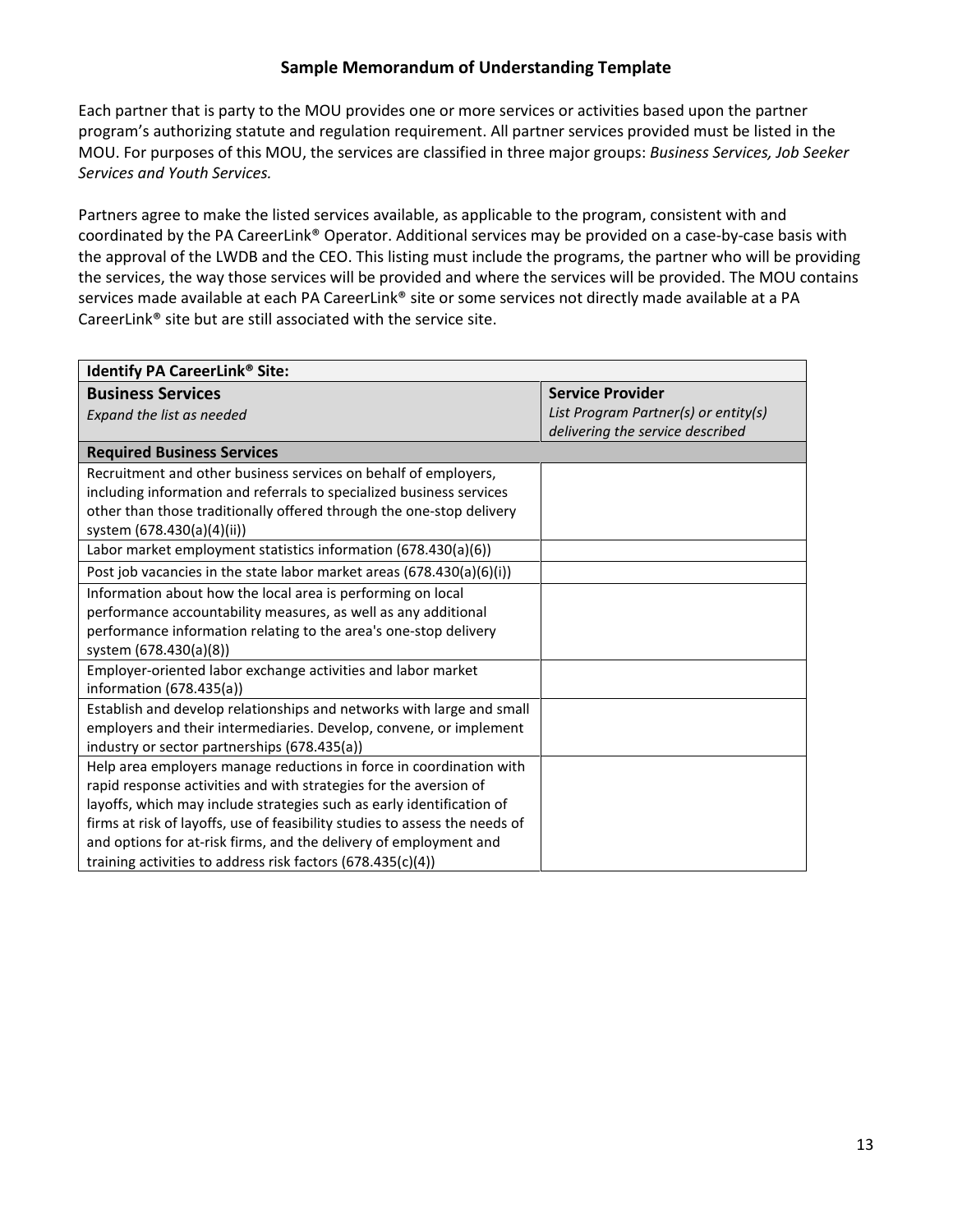| <b>Business Services</b>                                                    | <b>Service Provider</b>              |
|-----------------------------------------------------------------------------|--------------------------------------|
| Expand the list as needed                                                   | List Program Partner(s) or entity(s) |
|                                                                             | delivering the service described     |
| <b>Permissible Business Services</b>                                        |                                      |
| Customized screening and referral of qualified participants in training     |                                      |
| services to employers (678.435(b)(1))                                       |                                      |
| Customized services to employers, employer associations, or other           |                                      |
| such organizations, on employment-related issues (678.435(b)(2))            |                                      |
| Customized recruitment events and related services for employers            |                                      |
| including targeted job fairs (678.435(b)(3))                                |                                      |
| Human resource consultation services (678.435(b)(4))                        |                                      |
| Customized labor market information for specific employers, sectors,        |                                      |
| industries or clusters (678.435(b)(5))                                      |                                      |
| Provide other similar customized services (678.435(b)(6))                   |                                      |
| Develop and implement industry sector strategies (including strategies      |                                      |
| involving industry partnerships, regional skills alliances, industry skill  |                                      |
| panels, and sectoral skills partnerships) (678.435(c)(1))                   |                                      |
| Customized assistance or referral for assistance in the development of      |                                      |
| a registered apprenticeship program (678.435(c)(2))                         |                                      |
| Develop and deliver innovative workforce investment services and            |                                      |
| strategies for area employers, which may include career pathways,           |                                      |
| skills upgrading, skill standard development and certification for          |                                      |
| recognized postsecondary credential or other employer use, and other        |                                      |
| effective initiatives for meeting the workforce investment needs of         |                                      |
| area employers and workers (678.435(c)(3))                                  |                                      |
| Assist area employers in managing reductions in force in coordination       |                                      |
| with rapid response activities and with strategies for the aversion of      |                                      |
| layoffs, which may include strategies such as early identification of       |                                      |
| firms at risk of layoffs, use of feasibility studies to assess the needs of |                                      |
| and options for at-risk firms, and the delivery of employment and           |                                      |
| training activities to address risk factors (678.435(c)(4))                 |                                      |
| Marketing of business services to area employers, including small and       |                                      |
| mid-sized employers (678.435(c)(5))                                         |                                      |
| Assist employers with accessing local, State, and Federal tax credits       |                                      |
| (678.435(c)(6))                                                             |                                      |
| <b>Additional Business Services</b>                                         |                                      |
| If provided, service and provider(s) must be identified                     |                                      |
|                                                                             |                                      |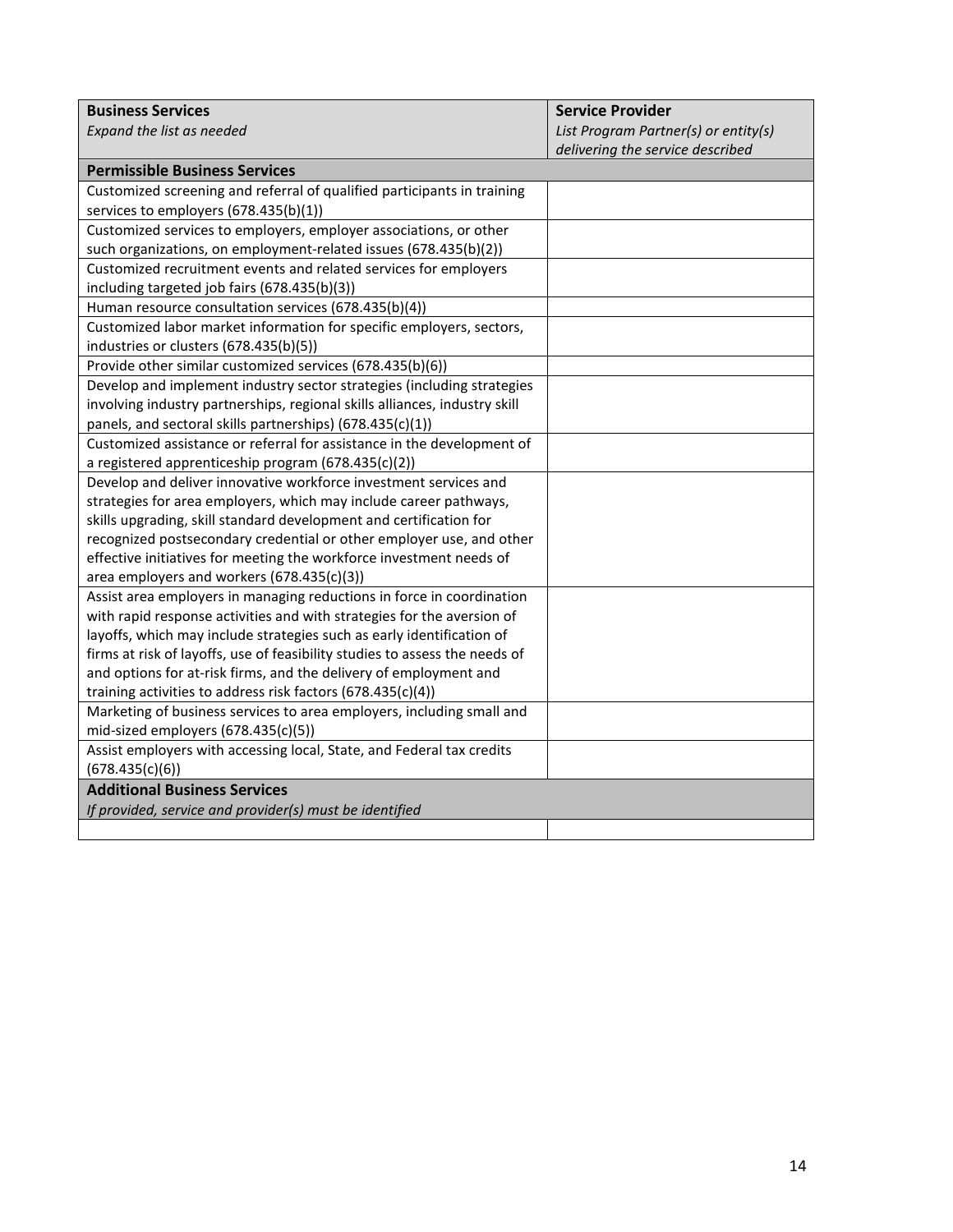| <b>Job Seeker Services</b>                                                  | <b>Service Provider</b>              |
|-----------------------------------------------------------------------------|--------------------------------------|
| Expand the list as needed                                                   | List Program Partner(s) or entity(s) |
|                                                                             | delivering the service described     |
| <b>Required Job Seeker Career Services</b>                                  |                                      |
| Determine if individual is eligible to receive assistance from the adult,   |                                      |
| dislocated worker, or youth programs (678.430(a)(1))                        |                                      |
| Outreach, intake (including worker profiling), and orientation to           |                                      |
| information and other services available through the one-stop delivery      |                                      |
| system (678.430(a)(2))                                                      |                                      |
| Initial assessment of skill levels including literacy, numeracy, and        |                                      |
| English language proficiency, as well as aptitudes, abilities (including    |                                      |
| skills gaps), and need for supportive services (678.430(a)(3))              |                                      |
| Job search and placement assistance, and when needed by an                  |                                      |
| individual, career counseling, including: information on in-demand          |                                      |
| industry sectors and occupations as well as information on                  |                                      |
| nontraditional employment (678.430(4)(i)(A-B))                              |                                      |
| Provide referrals to and coordination of activities with other programs     |                                      |
| and services, including programs and services within the one-stop           |                                      |
| delivery system and, when appropriate, other workforce development          |                                      |
| programs (678.430(a)(5))                                                    |                                      |
| Labor market employment statistics information (678.430(a)(6))              |                                      |
| Provide performance information and program cost information on             |                                      |
| eligible providers of education, training, and workforce services by        |                                      |
| program and type of providers (678.430(a)(7))                               |                                      |
| Information describing how the local area is performing on local            |                                      |
| performance accountability measures and additional one-stop delivery        |                                      |
| system performance information, if any (678.430(a)(8))                      |                                      |
| Supportive services or assistance information, and appropriate              |                                      |
| referrals to those services and assistance (678.430(a)(9))                  |                                      |
| Information and meaningful assistance with filing Unemployment              |                                      |
| Insurance claim (678.430(a)(10))                                            |                                      |
| Assist in establishing eligibility for programs of financial aid assistance |                                      |
| for programs not provided under WIOA (678.430(a)(11))                       |                                      |

| <b>Required Job Seeker Individualized Services</b>                      |  |
|-------------------------------------------------------------------------|--|
| Comprehensive and specialized assessments of skill level(s) and service |  |
| needs (678.430(b)(1))                                                   |  |
| Develop an individual employability development plan (678.430(b)(2))    |  |
| Group counseling (678.430(b)(3))                                        |  |
| Individual counseling $(678.430(b)(4))$                                 |  |
| Career planning (678.430(b)(5))                                         |  |
| Short-term pre-vocational or pre-training services (678.430(b)(6))      |  |
| Provide internships and work experiences that are linked to careers as  |  |
| well as workforce preparation activities (678.430(b)(7))                |  |
| Provide internships and work experiences linked to careers or           |  |
| workforce preparation activities (678.430(b)(8))                        |  |
| Financial literacy services (678.430(b)(9))                             |  |
| Provide out-of-area job search assistance and relocation assistance     |  |
| (678.430(b)(10))                                                        |  |
| Provide English language acquisition and integrated education and       |  |
| training programs $(678.430(b)(11)$                                     |  |
|                                                                         |  |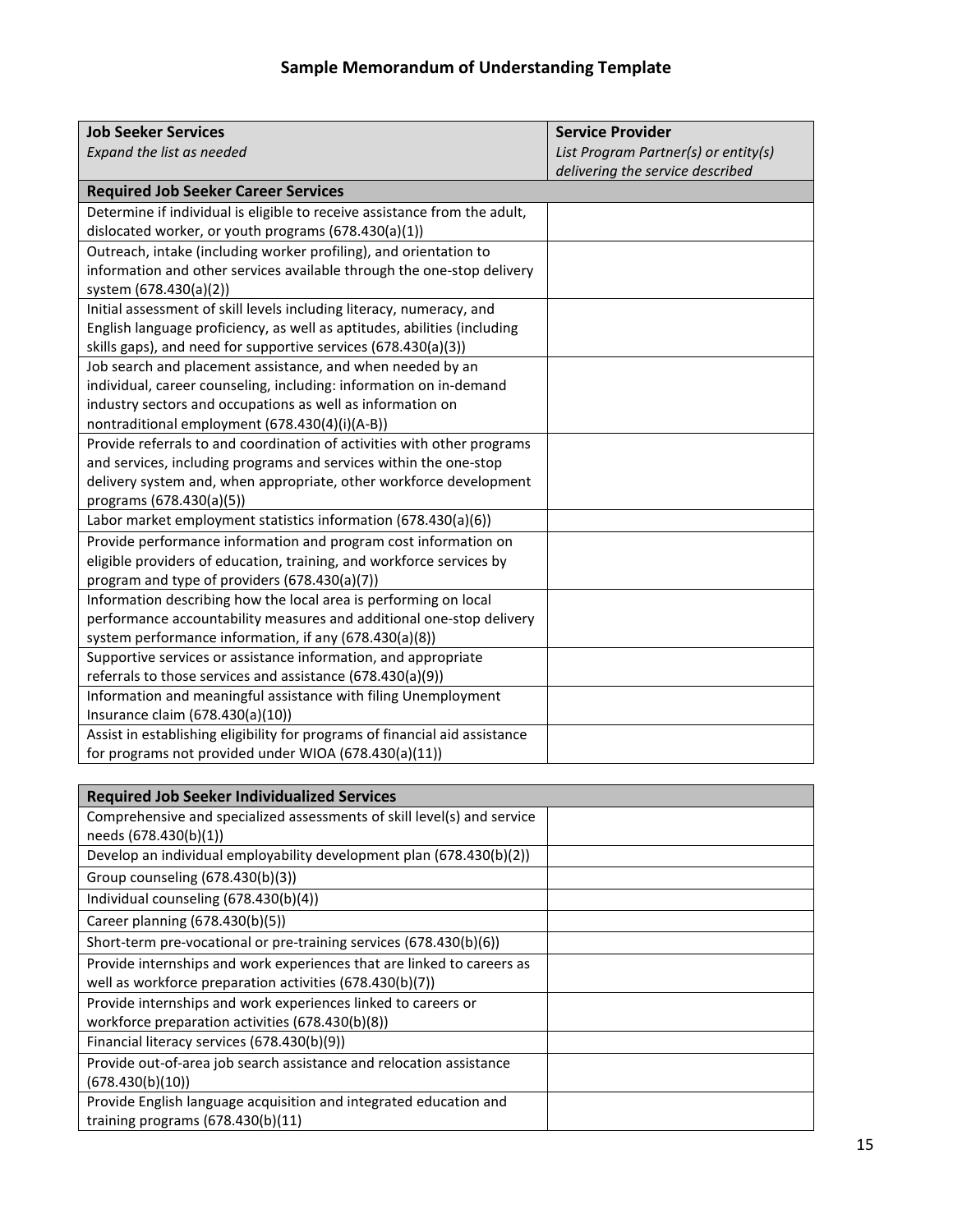| <b>Job Seeker Services</b>                                               | <b>Service Provider</b>              |
|--------------------------------------------------------------------------|--------------------------------------|
| Expand the list as needed                                                | List Program Partner(s) or entity(s) |
|                                                                          | delivering the service described     |
| <b>Other Required Job Seeker Services</b>                                |                                      |
| Follow-up services and support. (678.430(c))                             |                                      |
| Occupational skills training, including training for nontraditional      |                                      |
| employment (680.200(a))                                                  |                                      |
| Pennsylvania policy requires this service be made available in all LWDAs |                                      |
|                                                                          |                                      |

| <b>Permissible Job Seeker Services</b>                                   |  |
|--------------------------------------------------------------------------|--|
| On-the-Job Training (680.200(b))                                         |  |
| Incumbent Worker Training (680.200(c))                                   |  |
| Programs that combine workplace training with related instruction        |  |
| which may include cooperative education (680.200(d))                     |  |
| Training programs operated by the private sector (680.200(e))            |  |
| Skills upgrading and retraining (680.200(f))                             |  |
| Entrepreneurial training (680.200(g))                                    |  |
| Transitional jobs (680.200(h))                                           |  |
| Job readiness training in combination with other training services       |  |
| (680.200(i))                                                             |  |
| Adult education and literacy activities, including activities of English |  |
| language acquisition and integrated education and training programs,     |  |
| provided concurrently or in combination with other training services     |  |
| (680.200(i))                                                             |  |
| Customized training conducted with a commitment by an employer or        |  |
| group of employers to employ an individual upon successful               |  |
| completion of the training (680.200(k))                                  |  |
| <b>Additional Job Seeker Services</b>                                    |  |
| If provided, service and provider(s) must be identified                  |  |
|                                                                          |  |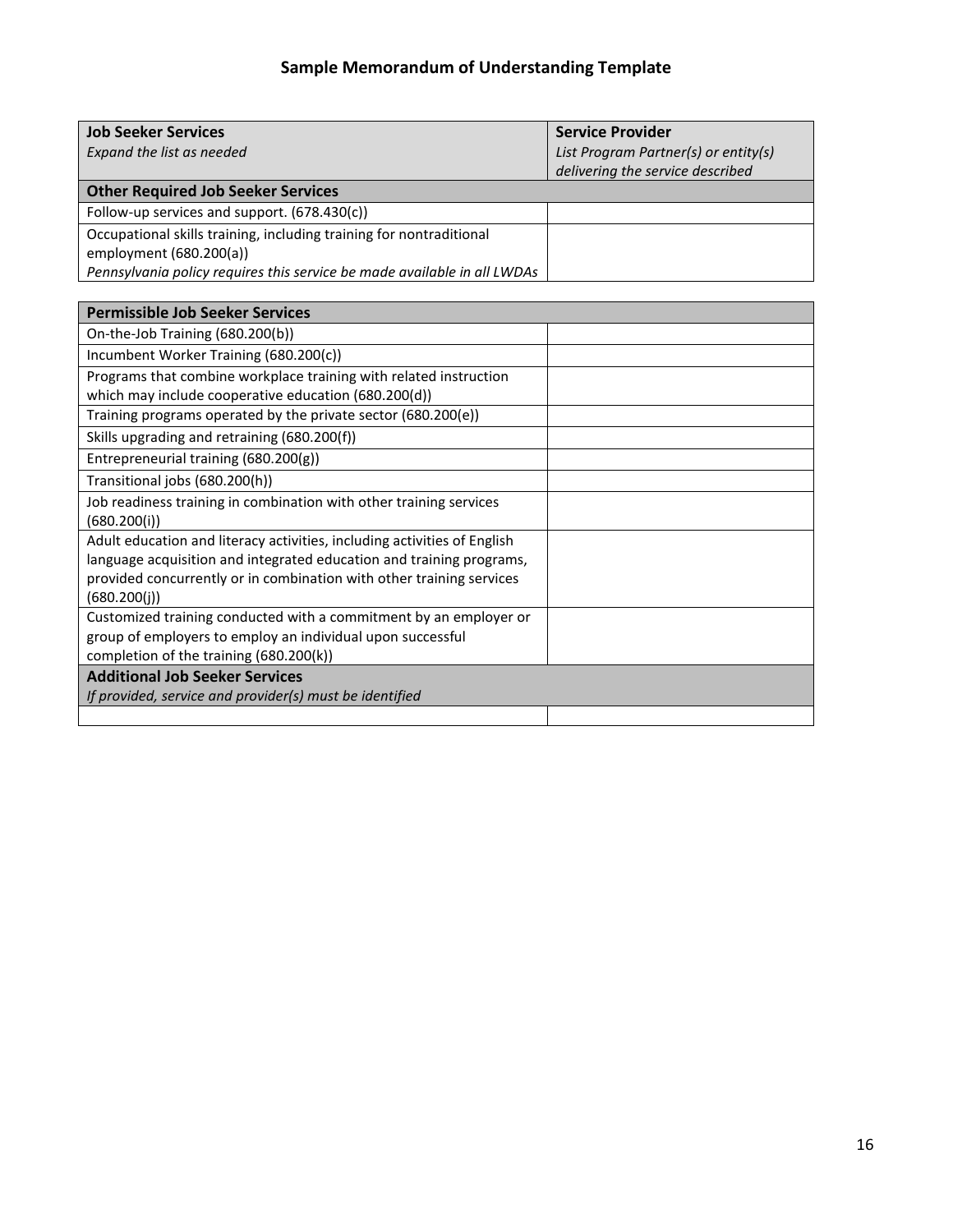| <b>Youth Services</b>                                                   | <b>Service Provider</b>              |
|-------------------------------------------------------------------------|--------------------------------------|
| Expand the list as needed                                               | List Program Partner(s) or entity(s) |
|                                                                         | delivering the service described     |
| <b>Required Youth Services</b>                                          |                                      |
| Provide tutoring, study skills training, instruction and evidence-based |                                      |
| dropout prevention and recovery strategies that lead to completion of   |                                      |
| the requirements for a secondary school diploma or recognized           |                                      |
| equivalent, or for a recognized postsecondary credential                |                                      |
| (681.460(a)(1))                                                         |                                      |
| Provide alternative secondary school services or dropout recovery       |                                      |
| services (681.460(a)(2))                                                |                                      |
| Provide paid and unpaid work experiences having academic and            |                                      |
| occupational education components: summer employment and other          |                                      |
| employment opportunities available throughout the school year, pre-     |                                      |
| apprenticeship programs, internships and job shadowing and OJT          |                                      |
| training opportunities (681.460(a)(3))                                  |                                      |
| Conduct occupational skill training, which shall include priority       |                                      |
| consideration for training programs that lead to recognized             |                                      |
| postsecondary credentials, that are aligned with in-demand industry     |                                      |
| sectors or occupations in the involved local area (681.460(a)(4))       |                                      |
| Provide education offered concurrently with, and in the same context    |                                      |
| as workforce preparation activities and training for a specific         |                                      |
| occupation or occupational cluster (681.460(a)(5))                      |                                      |
| Provide leadership development opportunities, including community       |                                      |
| service and peer-centered activities that encourage responsibility and  |                                      |
| other positive social and civic behaviors (681.460(a)(6))               |                                      |
| Provide support services (681.460(a)(7))                                |                                      |
| Provide adult mentoring for the period of participation and a           |                                      |
| subsequent period, for a total of not less than 12 months               |                                      |
| (681.460(a)(8))                                                         |                                      |
| Provide follow-up services for not less than 12 months after the        |                                      |
| completion of participation as appropriate (681.460(a)(9))              |                                      |
| Provide comprehensive guidance and counseling which may include         |                                      |
| drug and alcohol abuse counseling and referrals to counseling as        |                                      |
| appropriate (681.460(a)(10))                                            |                                      |
| Conduct financial literacy education (681.460(a)(11))                   |                                      |
| Conduct entrepreneurial skills training (681.460(a)(12))                |                                      |
| Provide labor market and employment information about in-demand         |                                      |
| industry sectors or occupations available in the local area, such as    |                                      |
| career awareness, career counseling and career exploration services     |                                      |
| (681.460(a)(13))                                                        |                                      |
| Provide activities that help youth prepare for and transition to        |                                      |
| postsecondary education and training (681.460(a)(14))                   |                                      |
|                                                                         |                                      |

| <b>Permissible Youth Services</b>                       |  |
|---------------------------------------------------------|--|
| If provided, service and provider(s) must be identified |  |
| Incentive payments to youth participants (681.640)      |  |
| <b>Additional Youth Services</b>                        |  |
| If provided, service and provider(s) must be identified |  |
|                                                         |  |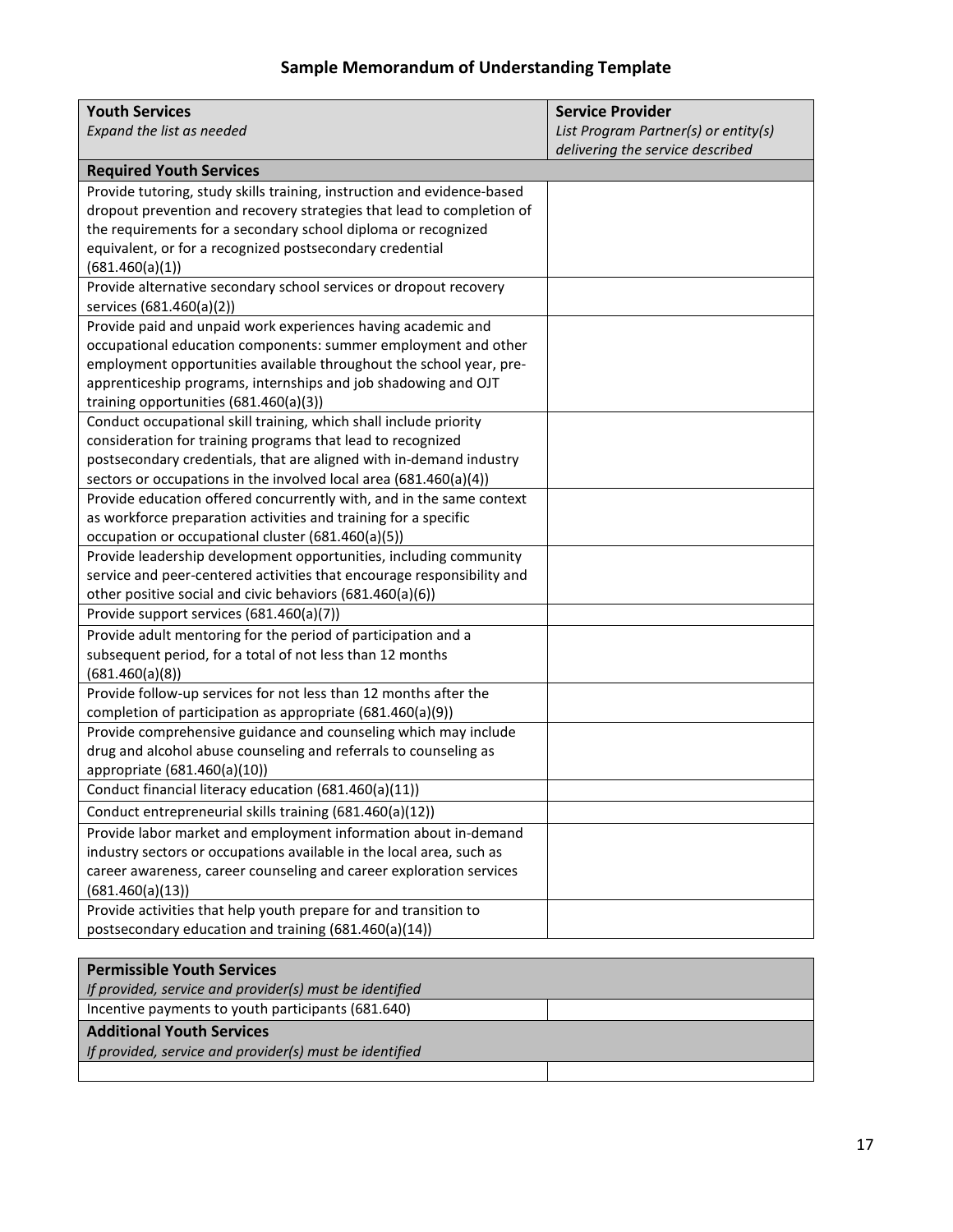#### <span id="page-18-0"></span>Partner On-Site Representation Schedule

The partners agree to represent their program(s) within the local area's PA CareerLink® service site(s) and agree on the completion and maintenance of a program representation schedule for any local area service delivery location. The MOU parties agree with the following representation schedules that account for all PA CareerLink® sites.

# **Program Partner On-Site Representation Schedule**

| <b>PA CareerLink® site:</b>                    |                                                                             |            |                              |                   |                                     |
|------------------------------------------------|-----------------------------------------------------------------------------|------------|------------------------------|-------------------|-------------------------------------|
| <b>Partner Program</b>                         | <b>Linked Virtually or</b><br>represented by other<br>physically co-located | # of Staff | Weekly<br><b>Staff Hours</b> | # of<br>FTEs**iii | % of<br><b>Total</b><br><b>FTEs</b> |
|                                                | partner staff*ii                                                            |            |                              |                   |                                     |
| Adult Education and Family Literacy            |                                                                             |            |                              |                   |                                     |
| <b>Activities (AEFLA)</b>                      |                                                                             |            |                              |                   |                                     |
| <b>Employment and Training Programs -</b>      |                                                                             |            |                              |                   |                                     |
| Department of Housing and Urban                |                                                                             |            |                              |                   |                                     |
| Development (HUD)                              |                                                                             |            |                              |                   |                                     |
| <b>Employment and Training Activities - PA</b> |                                                                             |            |                              |                   |                                     |
| Department of Human Services (DHS)             |                                                                             |            |                              |                   |                                     |
| <b>Job Corps</b>                               |                                                                             |            |                              |                   |                                     |
| Jobs for Veterans State Grant Programs         |                                                                             |            |                              |                   |                                     |
| National Farmworker Jobs Program               |                                                                             |            |                              |                   |                                     |
| (NFJP)                                         |                                                                             |            |                              |                   |                                     |
| Native American Programs                       |                                                                             |            |                              |                   |                                     |
| Postsecondary Career & Technical               |                                                                             |            |                              |                   |                                     |
| Education (Perkins V)                          |                                                                             |            |                              |                   |                                     |
| <b>Reentry Employment Opportunities</b>        |                                                                             |            |                              |                   |                                     |
| (REO) Programs                                 |                                                                             |            |                              |                   |                                     |
| Senior Community Service Employment            |                                                                             |            |                              |                   |                                     |
| Program (SCSEP)                                |                                                                             |            |                              |                   |                                     |
| State Unemployment Insurance (UI)              |                                                                             |            |                              |                   |                                     |
| Program                                        |                                                                             |            |                              |                   |                                     |
| Temporary Assistance for Needy                 |                                                                             |            |                              |                   |                                     |
| Families (TANF)                                |                                                                             |            |                              |                   |                                     |
| Trade Adjustment Assistance (TAA)              |                                                                             |            |                              |                   |                                     |
| <b>Vocational Rehabilitation State Grant</b>   |                                                                             |            |                              |                   |                                     |
| Programs                                       |                                                                             |            |                              |                   |                                     |
| Wagner-Peyser Act Employment                   |                                                                             |            |                              |                   |                                     |
| Service (ES) Programs                          |                                                                             |            |                              |                   |                                     |
| WIOA Adult, Dislocated Worker, and             |                                                                             |            |                              |                   |                                     |
| Youth Programs                                 |                                                                             |            |                              |                   |                                     |
| Youth Build Program                            |                                                                             |            |                              |                   |                                     |
| <b>Additional Programs</b>                     |                                                                             |            |                              |                   |                                     |
| <b>Other Entities</b>                          |                                                                             |            |                              |                   |                                     |
| <b>TOTALS</b>                                  |                                                                             |            |                              |                   |                                     |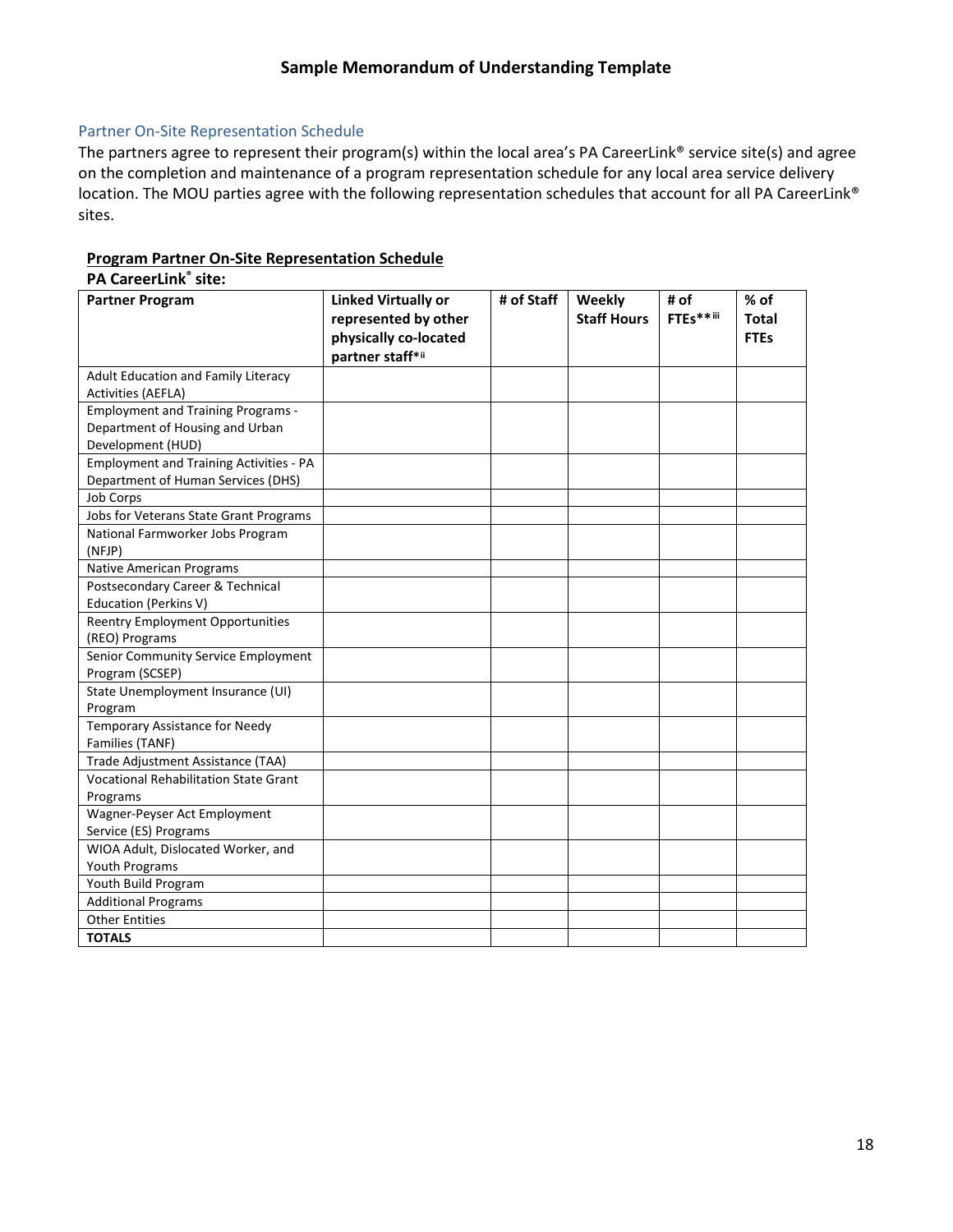#### <span id="page-19-0"></span>Roles and Responsibilities of Parties

The parties to this agreement will work closely together to ensure that all PA CareerLink® sites are highperforming workplaces with staff that will ensure quality of service.

<span id="page-19-1"></span>All parties to this agreement shall comply with:

- Workforce Innovation and Opportunity Act, enacted July 22, 2014
- WIOA promulgating regulations, *Department of Labor Only, 20 [Code of Federal Regulations, or CFR Parts](https://www.doleta.gov/wioa/Docs/wioa-regs-labor-final-rule.pdf)  603, 651, 652, et al.,* [Final Rule, published August 19, 2016](https://www.doleta.gov/wioa/Docs/wioa-regs-labor-final-rule.pdf)
- WIOA promulgating regulations *Joint Rule for Unified and Combined State Plans, Performance Accountability, and the One-Stop System Joint Provisions*, *20 CFR [Parts 676, 677 and 678](https://www.doleta.gov/wioa/Docs/wioa-regs-labor-final-rule.pdf)*, Final Rule, [published August 19, 2016](https://www.doleta.gov/wioa/Docs/wioa-regs-labor-final-rule.pdf)
- WIOA Section 188 and its promulgating regulations 29 CFR Part 38; Final Rule, published December 2, 2016
- Title VI of the Civil Rights Act of 1964 (Public Law 88-352)
- Section 504 of the Rehabilitation Act of 1973, as amended
- The Americans with Disabilities Act of 1990 (Public Law 101-336)
- The Jobs for Veterans Act (Public Law 107-288) pertaining to priority of service in programs funded by the U.S. Department of Labor, or U.S. DOL
- Training and Employment Guidance Letter, or TEGL, 37-14, *Update on Complying with Nondiscrimination Requirements: Discrimination Based on Gender Identity, Gender Expression and Sex Stereotyping are Prohibited Forms of Sex Discrimination in the Workforce Development System* and other guidance related to implementing WIOA sec. 188
- The Family Educational Rights and Privacy Act, or FERPA (20 U.S.C. § 1232g; 34 CFR part 99)
- Confidentiality requirements governing the protection and use of personal information held by the Vocational Rehabilitation agency (34 CFR 361.38)
- The confidentiality requirements governing the use of confidential information held by the State Unemployment Insurance agency (20 CFR part 603)
- all amendments to each, and
- all requirements imposed by the regulations issued pursuant to these acts

The above provisions require, in part, that no persons in the United States shall, on the grounds of race, color, national origin, sex, sexual orientation, gender identity and/or expression, age, disability, political beliefs or religion be excluded from participation in, or denied, any aid, care, services or other benefits provided by federal and/or state funding, or otherwise be subjected to discrimination.

Additionally, all Parties shall:

- Collaborate and reasonably help each other develop necessary service-delivery protocols for the services outlined in the Partner Services section above
- Agree that the provisions contained herein are made subject to all applicable federal and state laws, implementing regulations, and guidelines imposed on either or all parties relating to privacy rights of customers, maintenance of records, and other confidential information relating to customers, and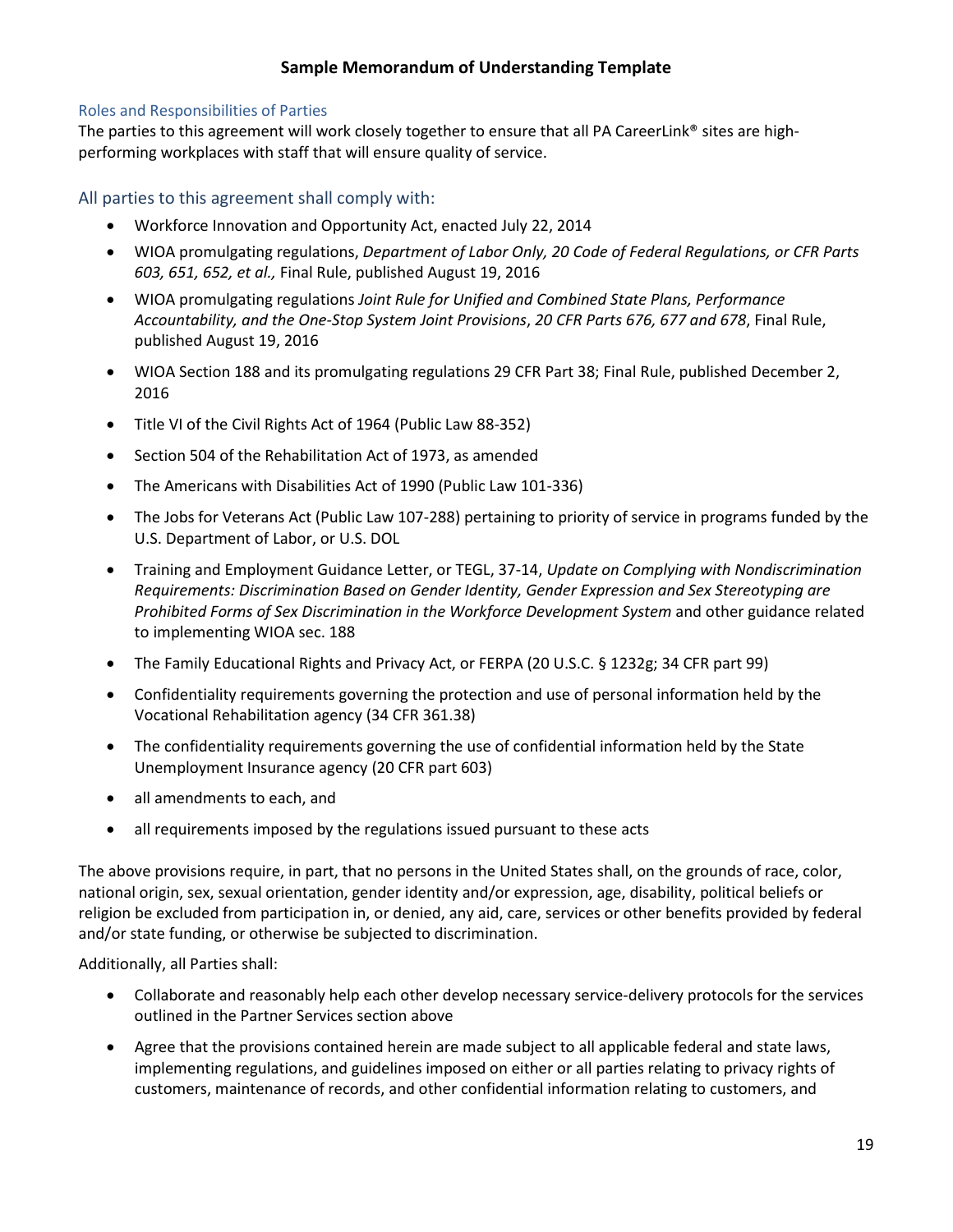• Agree that all equipment and furniture purchased by any party for purposes described herein shall remain the property of the purchaser after the termination of this agreement

# <span id="page-20-0"></span>Chief Elected Official

The CEO for the *XYZ WDA is John Doe, XYZ Council of Governments Director*. The CEO will, at a minimum:

- In partnership with the *XYZ WDB* and other applicable partners within the planning region, develop and submit a single WIOA regional plan that includes a description of the activities that shall be undertaken by all Local WDBs and their partners, and that incorporates plans for each of the local areas in the planning region
- Approve the *XYZ WDB* budget and workforce center cost allocation plan
- Approve the selection of the one-stop operator following the competitive procurement process, and
- Coordinate with the *XYZ WDB* to oversee the operations of the local area PA CareerLink<sup>®</sup> system

# <span id="page-20-1"></span>XYZ WDB

The LWDB ensures the workforce-related needs of employers, workers and job seekers in the *XYZ WDA* and/or the region are met, to the maximum extent possible with available resources. The *XYZ WDB* will, at a minimum:

- In partnership with the CEO and other applicable partners within the Local WDA, develop and submit a WIOA local plan that includes a description of the activities that shall be undertaken by the LWDB and its partners, and that aligns its strategic vision, goals, objectives, and workforce-related policies to the regional plan and economy
- In partnership with the CEO and other applicable partners within the planning region, develop and submit a single WIOA regional plan that includes a description of the activities that shall be undertaken by all LWDBs and their partners, and that incorporates plans for each of the local areas in the planning region
- In collaboration and partnership with the CEO and other applicable partners within the planning region, develop the strategic regional vision, goals, objectives and workforce-related policies
- In cooperation with the local area CEOs and the other LWDBs within the regional area, design and approve the PA CareerLink® system structure. This includes, but is not limited to:
	- o Adequate, sufficient and accessible one-stop center locations and facilities
	- $\circ$  Sufficient numbers and type of career and training services providers (including eligible providers with expertise in assisting individuals with disabilities as well as eligible providers with expertise in assisting adults in need of adult education and literacy activities)
	- o A holistic system of supporting services, and
	- o One or more competitively procured one-stop operators
- In collaboration with the CEO, designate through a competitive process, oversee, monitor, implement corrective action, and, if applicable, terminate the one-stop operator(s)
- Determine the role and day-to-day duties of the one-stop operator
- Approve annual budget allocations for operation of the PA CareerLink® system
- Upon the LWDB's request, the one-stop operator might negotiate MOUs with partners
- Leverage additional funding for the PA CareerLink® system to operate and expand one-stop customer activities and resources, and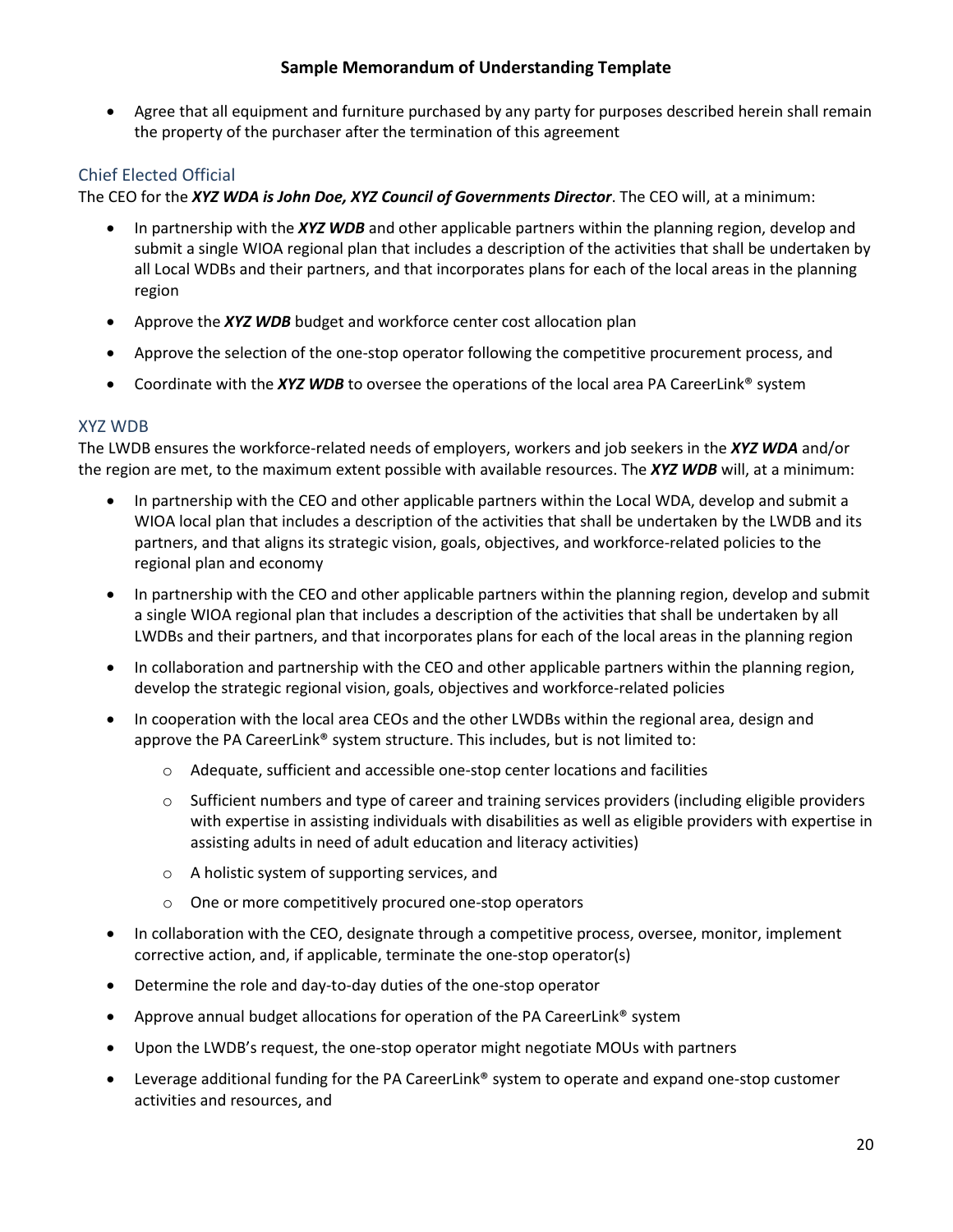• Review and evaluate performance of the *XYZ WDA* service delivery system and one-stop operator(s)

# <span id="page-21-0"></span>Local Workforce Development Board Staff

Specific responsibilities include, at a minimum:

- Assist the CEO and the *XYZ WDB* with the development and submission of a single WIOA regional plan (if a planning region) and the WIOA local plan
- Support the *XYZ WDB* with the implementation and execution of the local area, and if applicable, the planning region vision, goals, objectives, and workforce-related policies, including all duties outlined above
- Provide operational and grant-specific guidance to the one-stop operator
- Investigate and resolve elevated customer complaints and grievance issues
- Prepare regular reports and recommendations to the *XYZ WDB*, and
- Oversee negotiations and maintenance of MOUs with one-stop partners

#### <span id="page-21-1"></span>One-Stop Operator

*ABC, Inc.* will employ *X* number of PA CareerLink® site administrators who will act as "functional leaders". As such, they will have the authority to organize partner staff, to optimize and streamline service delivery efforts. Formal leadership, supervision, and performance responsibilities will remain with each staff member's employer of record. The one-stop operator and operator staff such as the site administrators, will, at a minimum:

- Manage daily operations, including but not limited to:
	- o Managing and coordinating partner responsibilities, as defined in this MOU
	- $\circ$  Managing hours of operation, including the once weekly extended hours of operation
	- $\circ$  Coordinating daily work schedules and work flow based upon operational needs, and
	- $\circ$  Coordinating staff vacations/unscheduled absences with the formal leader to ensure service coverage by center staff
- Assist the LWDB in establishing and maintaining the PA CareerLink® system structure. This includes but is not limited to:
	- $\circ$  Ensuring that State requirements for center certification are met and maintained
	- $\circ$  Ensuring that career services such as the ones outlined in WIOA sec. 134(c)(2) are available and accessible
	- o Ensuring that *XYZ WDB* policies are implemented and adhered to
	- o Adhering to the provisions outlined in the contract with the **XYZ WDB** and the **XYZ WDB** Business Plan *(if the LWDB has such a plan)*
	- o Reinforcing strategic objectives of the *XYZ WDB* to partners, and
	- $\circ$  Ensuring staff are properly trained by their formal leadership organizations and provided technical assistance, as needed
- Integrate systems and coordinate services for the center and its partners, placing priority on customer service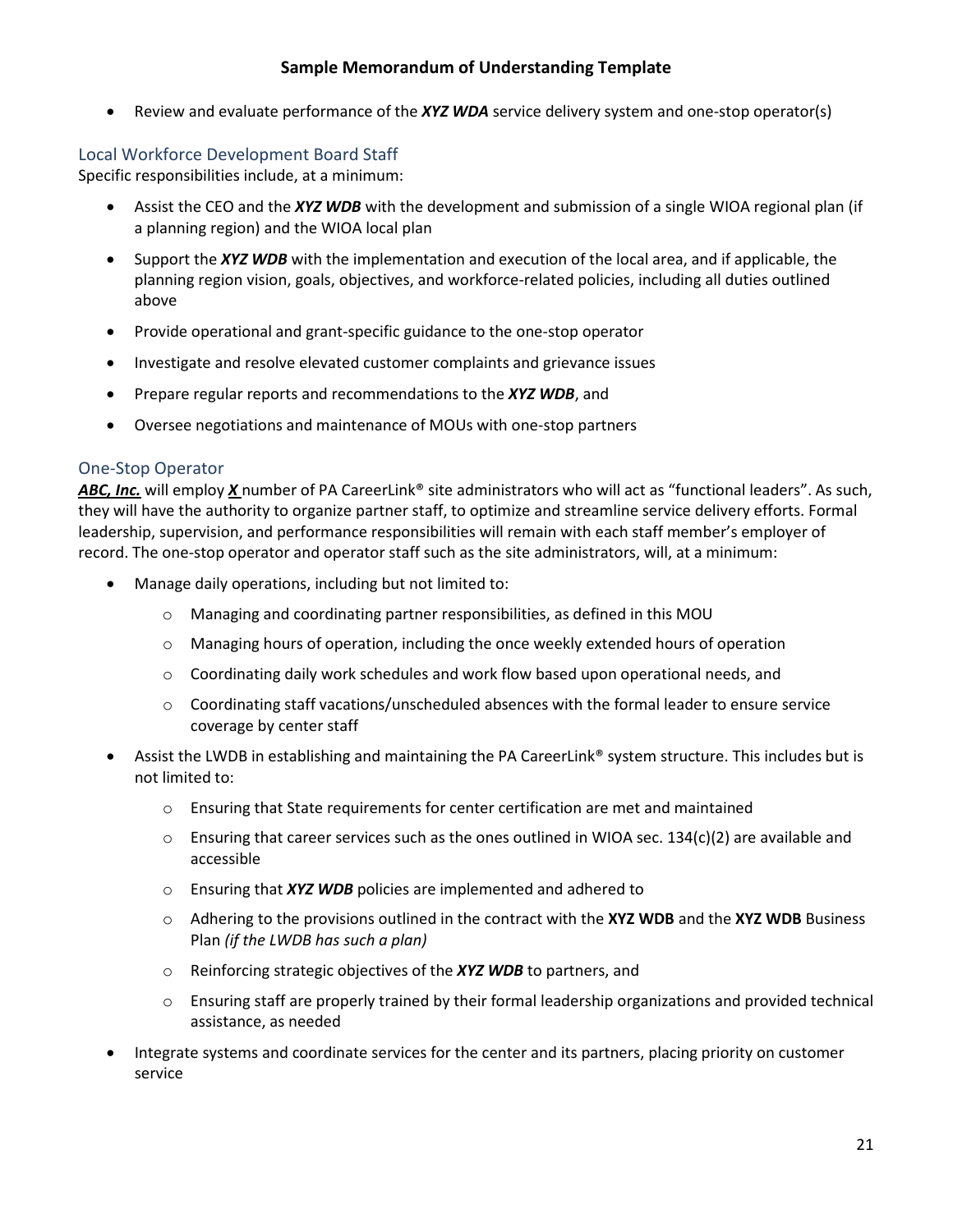- Integrated Workforce Service Delivery, as defined by WIOA, means organizing and implementing services by function (rather than by program), when permitted by a program's authorizing statute and as appropriate, and by coordinating policies, staff communication, capacity building, and training efforts
- Functional alignment includes having one-stop center staff who perform similar tasks serve on relevant functional teams, e.g., Skills Development Team or Business Services Team
- Service integration focuses on serving all customers seamlessly (including targeted populations) by providing a full range of services staffed by cross-functional teams, consistent with the purpose, scope, and requirements of each program
- The services are seamless to the customer, meaning the services are free of cumbersome transitions or duplicative registrations from one program service to another and there is a smooth customer flow to access the array of services available in the workforce center
- Oversee and coordinate partner, program, and PA CareerLink® system performance. This includes but is not limited to:
	- o Providing and/or contributing to reports of center activities, as requested by the *XYZ WDB*
	- $\circ$  Providing input to the formal leader (partner program official) on the work performance of staff under their purview
	- $\circ$  Notifying the formal leader immediately of any staff leave requests or unexcused absences, disciplinary needs, or changes in employee status
	- $\circ$  Identifying and facilitating the timely resolution of complaints, problems, and other issues
	- o Collaborating with the *XYZ WDB* on efforts designed to ensure the meeting of program performance measures, including data sharing procedures to ensure effective data matching, timely data entry into the case management systems, and coordinated data batch downloads (while ensuring the confidentiality requirements of FERPA, 34 CFR 361.38, and 20 CFR part 603)
- Ensuring open communication with the formal leader(s) to facilitate efficient and effective center operations
- Evaluating customer satisfaction data and propose service strategy changes to the *XYZ WDB* based on findings
- Manage fiscal responsibilities and records for the center. This includes assisting the *XYZ WDB* with cost allocations and the maintenance and reconciliation of one-stop center operation budgets

**ABC, Inc.** will not assist in the development, preparation, and submission of WIOA local plans. They cannot manage or assist in future competitive processes for selecting operators or select or terminate one-stop operators, career services providers, or Youth providers. The operator cannot negotiate local performance accountability measures or develop and submit budgets for activities of the *XYZ WDB*. *XYZ WDB* is responsible for the negotiated performance measures, strategic planning, budgets, and one-stop operator oversight (including monitoring).

# <span id="page-22-0"></span>**Partners**

Each partner commits to cross-training staff, as appropriate, and to providing other professional learning opportunities that promote continuous quality improvement including but not limited to developing a collaborative professional development plan. At least *number (#)* percent of the center's workforce development front line staff will achieve a *Certified Workforce Development Professional* certification or equivalent, if available for the local area staff.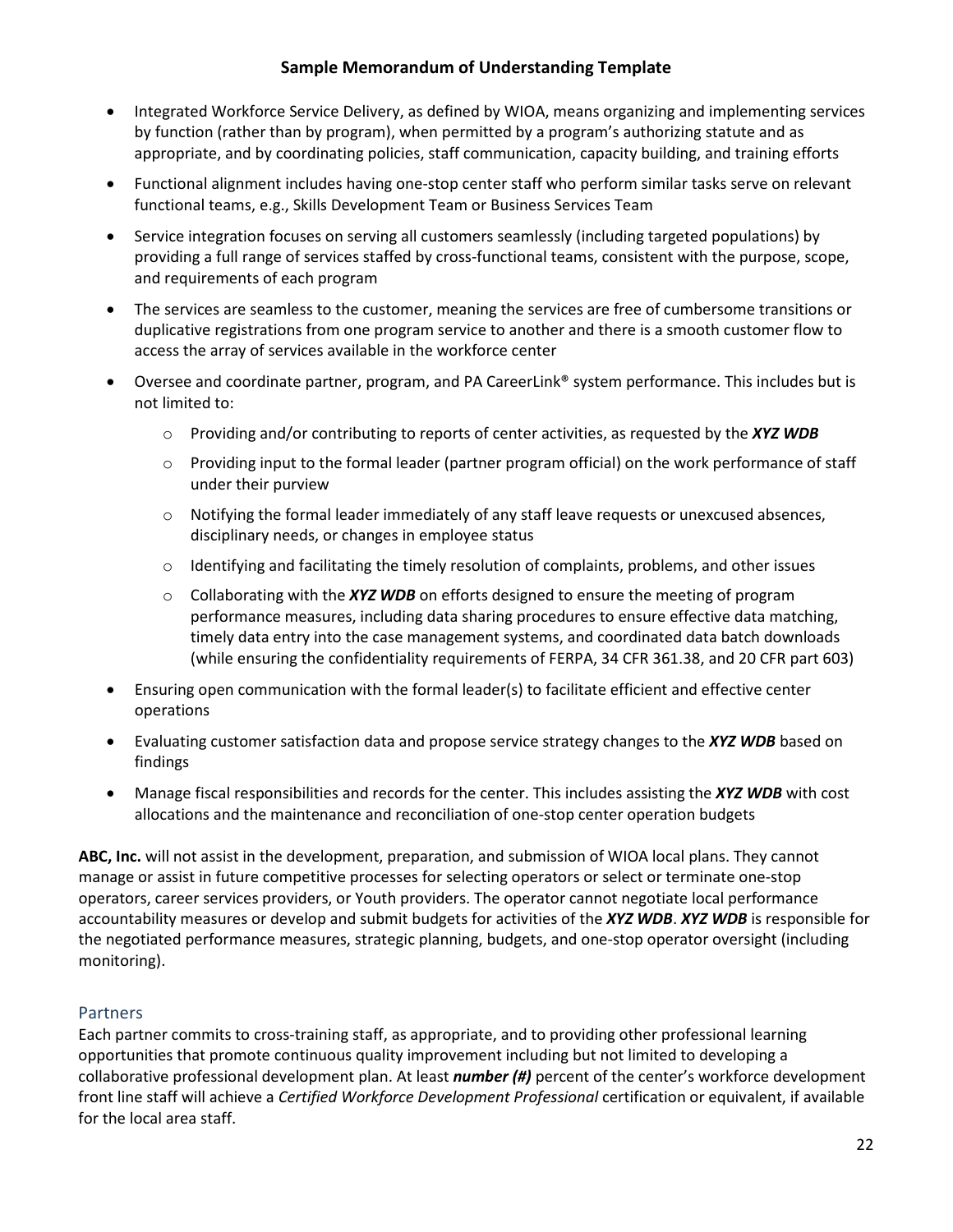Partners will further promote system integration to the maximum extent feasible through:

- Effective communication, information sharing and collaboration with the one-stop operator
- Joint planning, collaborative professional development, policy development and system design processes
- Commitment to the joint mission, vision, goals, strategies, and performance measures
- The design and use of common intake, assessment, referral, and case management processes,
- The use of common and/or linked data management systems and data sharing methods, as appropriate
- Leveraging of resources, including other public agency and non-profit organization services
- Participation in a continuous improvement process designed to boost outcomes and increase customer satisfaction, and
- Participation in regularly scheduled partner meetings to exchange information in support of the above and encourage program and staff integration

#### <span id="page-23-0"></span>Data Sharing

Partners agree that the use of high-quality, integrated data is essential to inform decisions made by policymakers, employers, and job seekers. Additionally, it is vital to develop and maintain an integrated case management system, as appropriate, that informs customer service throughout customers' interaction with the integrated system and allows information collected from customers at intake to be captured once.

Partners further agree that the collection, use and disclosure of customers' personally identifiable information (PII) is subject to various requirements set forth in Federal and State privacy laws. Partners acknowledge that the execution of this MOU, by itself, does not function to satisfy these requirements.

All data, including customer PII, collected, used and disclosed by partners will be subject to the following:

- Customer PII will be properly secured in accordance with the *XYZ WDB*'s policies and procedures regarding the safeguarding of PII.
- The collection, use and disclosure of customer education records, and the PII contained therein, as defined under FERPA, shall comply with FERPA and applicable State privacy laws.
- All confidential data contained in UI wage records must be protected in accordance with the requirements set forth in 20 CFR part 603.
- All personal information contained in VR records must be protected in accordance with the requirements set forth in 34 CFR 361.38.
- Customer data may be shared with other programs, for those programs' purposes, within the PA CareerLink® system only after the informed written consent of the individual has been obtained, where required.
- Customer data will be kept confidential, consistent with Federal and State privacy laws and regulations.
- All data exchange activity will be conducted in machine readable format, such as HTML or PDF, for example, and in compliance with Section 508 of the Rehabilitation Act of 1973, as amended (29 U.S.C. § 794 (d)).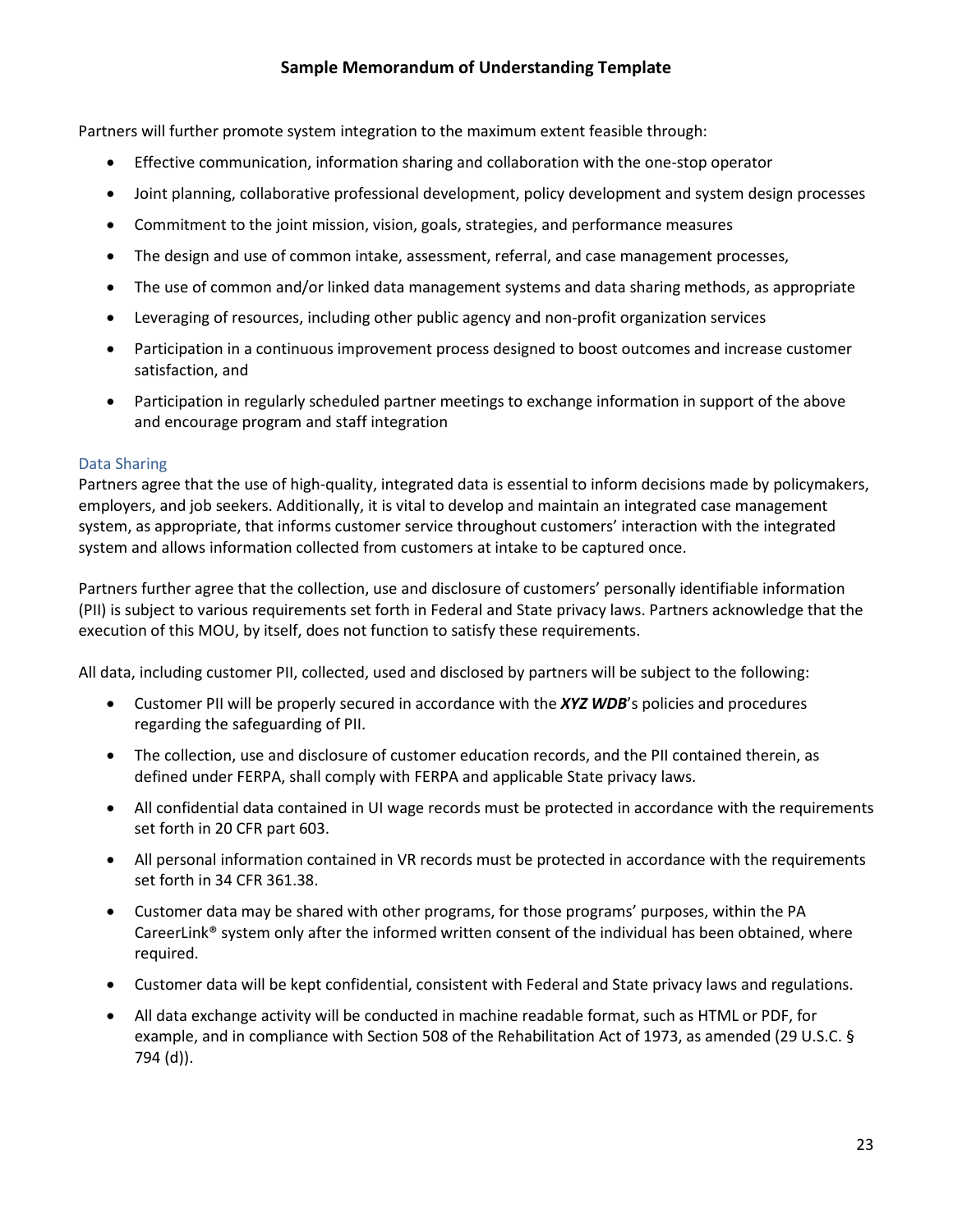All one-stop center and partner staff will be trained in the protection, use and disclosure requirements governing PII and any other confidential data for all applicable programs, including FERPA-protected education records, confidential information in UI records, and personal information in VR records.

# <span id="page-24-0"></span>Confidentiality

All parties expressly agree to abide by all applicable Federal, State, and local laws and regulations regarding confidential information, including PII from educational records, such as but not limited to 20 CFR Part 603, 45 CFR Section 205.50, 20 USC 1232g and 34 CFR part 99, and 34 CFR 361.38, as well as any applicable State and local laws and regulations. In addition, in carrying out their respective responsibilities, each Party shall respect and abide by the confidentiality policies and legal requirements of all the other parties.

Each Party will ensure that the collection and use of any information, systems, or records that contain PII and other personal or confidential information will be limited to purposes that support the programs and activities described in this MOU and will comply with applicable law.

Each Party will ensure that access to software systems and files under its control that contain PII or other personal or confidential information will be limited to authorized staff members who are assigned responsibilities in support of the services and activities described herein and will comply with applicable law. Each Party expressly agrees to take measures to ensure that no PII or other personal or confidential information is accessible by unauthorized individuals.

To the extent that confidential, private, or otherwise protected information needs to be shared amongst the parties for the parties' performance of their obligations under this MOU, and to the extent that such sharing is permitted by applicable law, the appropriate data sharing agreements will be created and required confidentiality and ethical certifications will be signed by authorized individuals. With respect to confidential unemployment insurance information, any such data sharing must comply with all the requirements in 20 CFR Part 603, including but not limited to requirements for an agreement consistent with 20 CFR 603.10, payments of costs, and permissible disclosures.

With respect to the use and disclosure of FERPA-protected customer education records and the PII contained therein, any such data sharing agreement must comply with all the requirements set forth in 20 U.S.C. § 1232g and 34 CFR Part 99.

With respect to the use and disclosure of personal information contained in VR records, any such data sharing agreement must comply with all the requirements set forth in 34 CFR 361.38.

# <span id="page-24-1"></span>Referrals

The primary principle of the referral system is to provide integrated and seamless delivery of services to workers, job seekers, and employers. To facilitate such a system, partners agree to:

- Familiarize themselves with the basic eligibility and participation requirements, as well as with the available services and benefits offered, for each of the partners' programs represented in the *XYZ WDA* PA CareerLink® system
- Develop materials summarizing their program requirements and making them available for partners and customers
- Develop and utilize common intake, eligibility determination, assessment, and registration forms
- Provide substantive referrals in accordance with the *XYZ WDA* Referral Policy to customers who are eligible for supplemental and complementary services and benefits under partner programs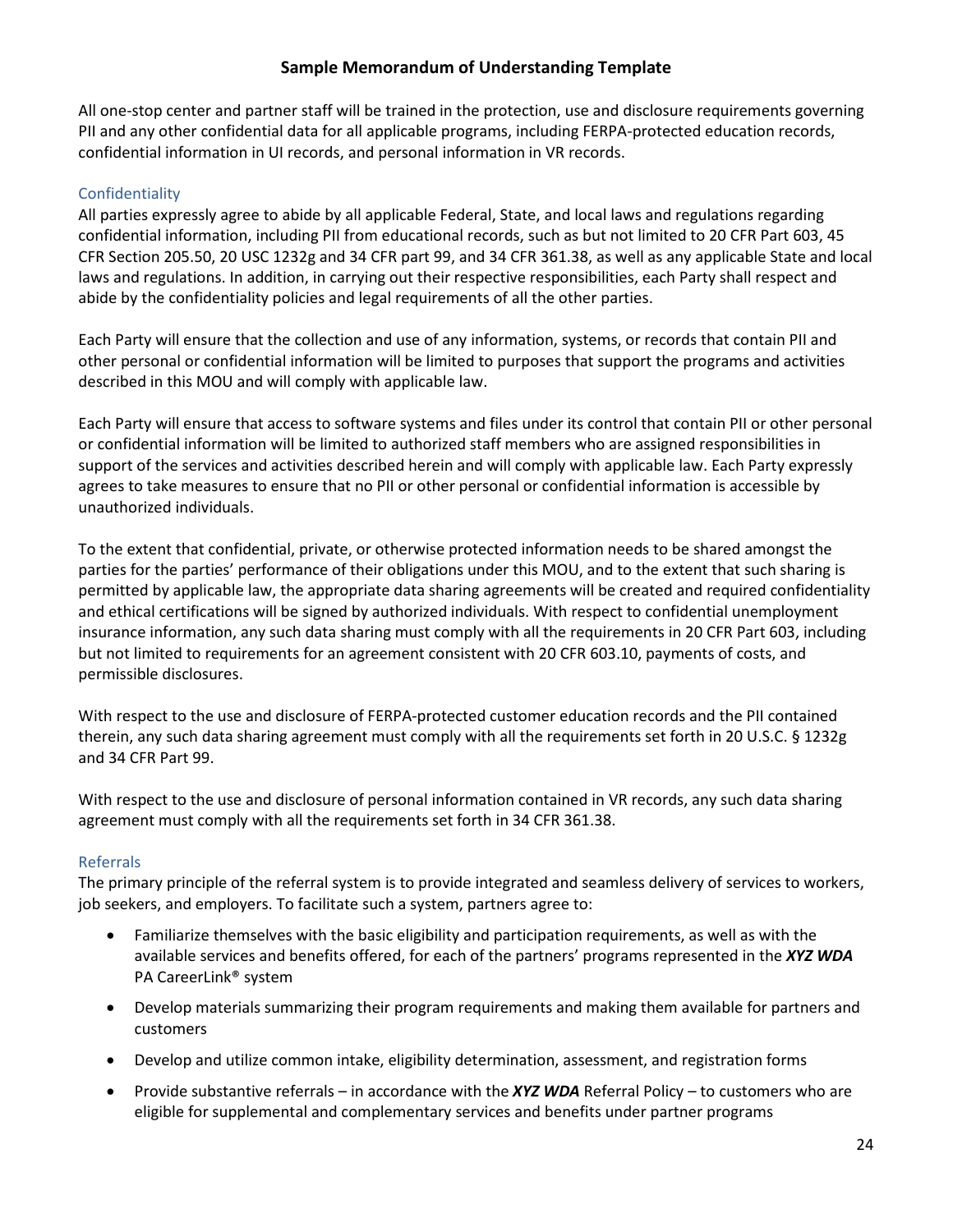- Regularly evaluate ways to improve the referral process, including the use of customer satisfaction surveys
- Commit to robust and ongoing communication required for an effective referral process, and
- Commit to actively follow up on the results of referrals and assuring that partner resources are being leveraged at an optimal level

## <span id="page-25-0"></span>Accessibility

Accessibility to the services provided by PA CareerLink® and all partner agencies is essential to meeting the requirements and goals of the local service delivery system. Job seekers and businesses must be able to access all information relevant to them via visits to physical locations as well as in virtual spaces regardless of gender, age, race, religion, national origin, disability, veteran's status, or on the basis of any other classification protected under state or federal law.

# <span id="page-25-1"></span>Physical Accessibility

One-stops will maintain a culture of inclusiveness and the physical characteristics of the facility, both indoor and outdoor, will meet the latest standards of accessible design. Services will be available in a convenient, high traffic, and accessible location, considering reasonable distance from public transportation and adequate parking (including parking clearly marked for individuals with disabilities). Indoor space will be designed in an "equal and meaningful" manner providing access for individuals with disabilities.

For more information regarding accessibility requirements, refer to WIOA Section 188 and the WIOA Nondiscrimination and Equal Opportunity Regulations (29 CFR Part 38; Final Rule December 2, 2016), the Americans with Disabilities Act (ADA) and Pennsylvania's Non-Discrimination Plan, or NDP.

# <span id="page-25-2"></span>Virtual Accessibility

The *XYZ WDB* will work with the PA Workforce Development Board, or PA WDB, to ensure job seekers, workers and businesses have access to the same information online as they do in a physical facility. Information must be clearly marked and compliant with Section 508 of the U.S. Department of Health and Human Services code. Partners will comply with the Plain Writing Act of 2010; the law that requires that federal agencies use "clear Government communication that the public can understand and use" and all information kept virtually will be updated regularly to ensure dissemination of correct information.

Partners should either have their own web presence via a website and/or the use of social media or work out a separate agreement with the local board to post content through its website.

# <span id="page-25-3"></span>Communication Accessibility

Communications access, for purposes of this MOU, means that individuals with sensory disabilities can communicate (and be communicated with) on an equal footing with those who do not have such disabilities. All partners agree that they will provide accommodations for individuals who have communication challenges, including but not limited to individuals who are deaf and hard of hearing, individuals with vision impairments and individuals with speech-language impairments.

For more information, please refer to the U.S. Department of Labor's Office of Disability Employment Policy's website a[t https://www.dol.gov/odep/topics/CommunicationsAccess.htm.](https://www.dol.gov/odep/topics/CommunicationsAccess.htm)

# <span id="page-25-4"></span>Programmatic Accessibility

All partners agree that they will not discriminate in their employment practices or services based on gender, gender identity and/or expression, age, race, religion, national origin, disability, veteran's status, or on the basis of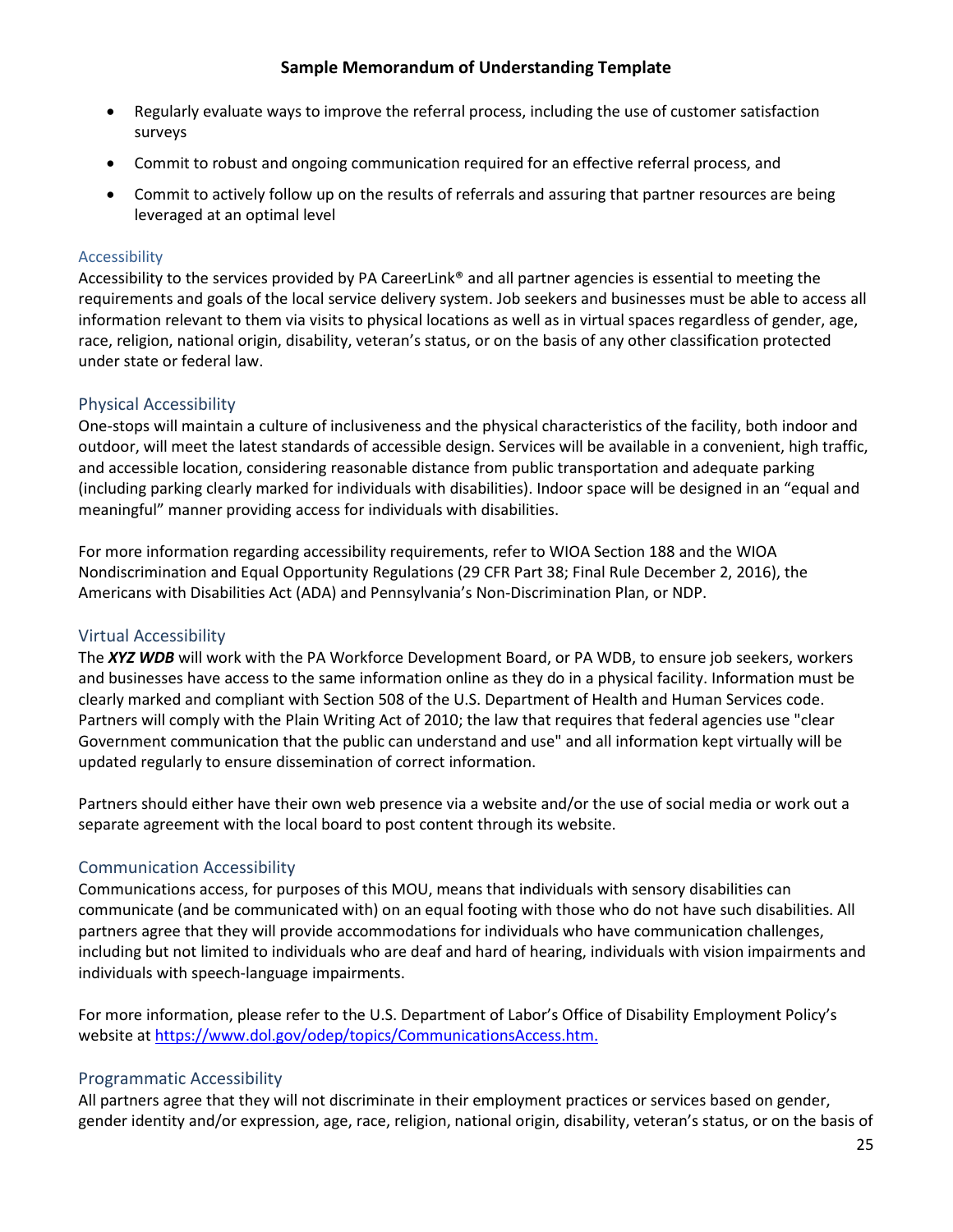any other classification protected under state or federal law. Partners must ensure that they have policies and procedures in place to address these issues, and that such policies and procedures have been disseminated to their employees and otherwise posted as required by law. Partners further assure that they are currently in compliance with all applicable state and federal laws and regulations regarding these issues. All partners will cooperate with compliance monitoring that is conducted at the local level to ensure that all PA CareerLink® programs, services, technology, and materials are physically and programmatically accessible and available to all. Additionally, staff members will be trained to provide services to all, regardless of range of abilities, mobility, age, language, learning style, comprehension, or education level. An interpreter will be provided in real time or, if not available, within a reasonable timeframe to any customer with a language barrier. Assistive devices, such as screen-reading software programs (e.g., JAWS and DRAGON) and assistive listening devices must be available to ensure physical and programmatic accessibility within the local service delivery system.

#### <span id="page-26-0"></span>**Outreach**

The *XYZ WDB* and its partners will develop and implement a strategic outreach plan that will include, at a minimum:

- Specific steps to be taken by each partner
- An outreach plan to the region's human resources professionals
- An outreach and recruitment plan to the region's job seekers, including targeted efforts for populations most at-risk or most in need
- An outreach and recruitment plan for out-of-school youth
- Sector strategies and career pathways
- Connections to registered apprenticeship
- A plan for messaging to internal audiences
- An outreach tool kit for partners
- Regular use of social media
- Clear objectives and expected outcomes, and
- Leveraging of any statewide outreach materials relevant to the region

#### <span id="page-26-1"></span>Monitoring

The *XYZ WDB*, or its designated staff, officials from the state and local administrative entities, the U.S. Departments of Labor, Education, and Health and Human Services have the authority to conduct fiscal and programmatic monitoring to ensure that:

- Federal awards are used for authorized purposes in compliance with law, regulations, and state policies
- Those laws, regulations and policies are enforced properly
- Performance data are recorded, tracked, and reviewed for quality to ensure accuracy and completeness
- Outcomes are assessed and analyzed periodically to ensure performance goals are met
- Appropriate procedures and internal controls are maintained, and record retention policies are followed, and
- All MOU terms and conditions are fulfilled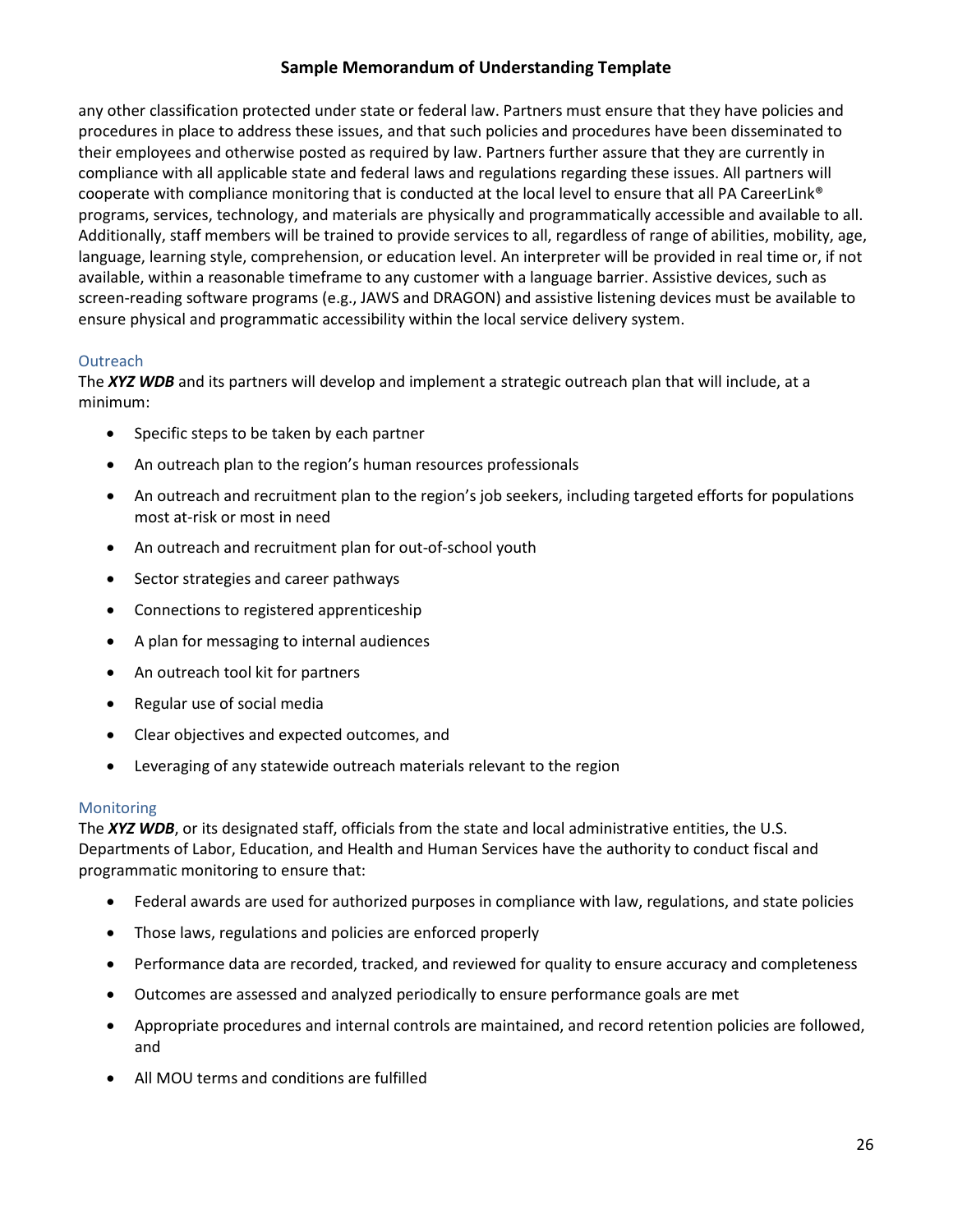All parties to this MOU should expect regular fiscal and programmatic monitoring to be conducted by each of the above entities, as appropriate.

#### <span id="page-27-0"></span>Non-Discrimination and Equal Opportunity

All parties to this MOU certify that they prohibit, and will continue to prohibit, discrimination and they certify that no person, otherwise qualified, is denied employment, services, or other benefits on the basis of: (i) political or religious opinion or affiliation, marital status, sexual orientation, gender, gender identification and/or expression, race, color, creed, or national origin; (ii) sex or age, except when age or sex constitutes a bona fide occupational qualification; or (iii) the physical or mental disability of a qualified individual with a disability.

The parties specifically agree that they will comply with WIOA Section 188 and its promulgating regulations (29 CFR Part 38; Final Rule December 2, 2016), the Americans with Disabilities Act (42 U.S.C. 12101 et seq.), the Nontraditional Employment for Women Act of 1991, Titles VI and VII of the Civil Rights of 1964, as amended, Section 504 of the Rehabilitation Act of 1973, as amended, the Age Discrimination Act of 1967, as amended, Title IX of the Education Amendments of 1972, as amended, and with all applicable requirements imposed by or pursuant to regulations implementing those laws. The parties agree that they will comply with Pennsylvania's NDP.

#### <span id="page-27-1"></span>Indemnification

All parties to this MOU recognize the partnership consists of various levels of government, not-for-profit, and forprofit entities. Each party to this agreement shall be responsible for injury to persons or damage to property resulting from negligence on the part of itself, its employees, its agents, or its officers. No partner assumes any responsibility for any other party, state or non-state, for the consequences of any act or omission of any third party. The parties acknowledge the *XYZ WDB* and the one-stop operator have no responsibility and/or liability for any actions of the one-stop center employees, agents, and/or assignees. Likewise, the parties have no responsibility and/or liability for any actions of the *XYZ WDB* or the one-stop operator.

#### <span id="page-27-2"></span>**Severability**

If any part of this MOU is found to be null and void or is otherwise stricken, the rest of this MOU shall remain in force.

#### <span id="page-27-3"></span>Drug and Alcohol-Free Workplace

All parties to this MOU certify they will comply with the Drug-Free Workplace Act of 1988, 41 U.S.C. 702 et seq., and 2 CFR part 182 which require that all organizations receiving grants from any Federal agency maintain a drugfree workplace. The recipient must notify the awarding office if an employee of the recipient is convicted of violating a criminal drug statute. Failure to comply with these requirements may be cause for suspension or debarment under 2 CFR part 180, as adopted by the U.S. Department of Education at 2 CFR 3485, and the U.S. Department of Labor regulations at 29 CFR part 94.

#### <span id="page-27-4"></span>Certification Regarding Lobbying

All parties shall comply with the Byrd Anti-Lobbying Amendment (31 U.S.C. Section1352), 29 C.F.R. Part 93, and 34 CFR part 82, as well as the requirements in the Uniform Guidance at 2 CFR 200.450. The parties shall not lobby federal entities using federal funds and will disclose lobbying activities as required by law and regulations.

#### <span id="page-27-5"></span>Debarment and Suspension

All parties shall comply with the debarment and suspension requirements (E.0.12549 and12689) and 2 CFR part 180 and as adopted by the U.S. Department of Labor at 29 CFR part 2998 and by the U.S. Department of Education at 2 CFR 3485.

#### <span id="page-27-6"></span>Priority of Service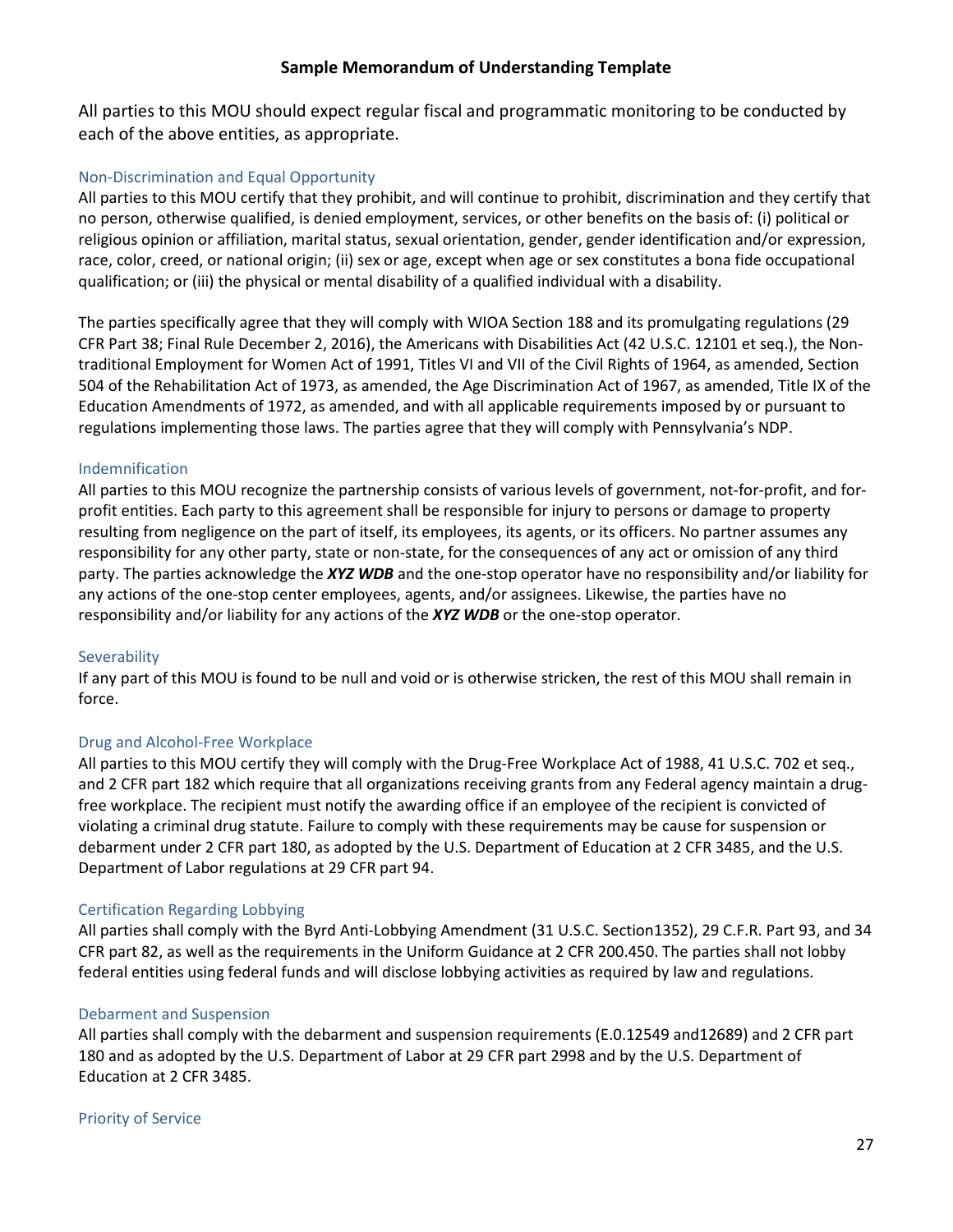All parties certify that they will adhere to all statutes, regulations, policies and plans regarding priority of service, including, but not limited to, priority of service for veterans and eligible persons, and priority of service for the WIOA Title I Adult program, as required by 38 U.S.C. sec. 4215 and its implementing regulations and guidance, and WIOA sec. 134(c)(3)(E) and its implementing regulations and guidance. Partners will target recruitment of special populations that receive a focus for services under WIOA, such as individuals with disabilities, low-income individuals, basic skills deficient youth and English language learners.

#### <span id="page-28-0"></span>Buy American Provision

Each Party that receives funds made available under Title I or II of WIOA or under the Wagner-Peyser Act (29 U.S.C. Section 49, et. seq.) certifies that it will comply with Sections 8301 through 8303 of Title 41 of the United States Code (commonly known as the "Buy American Act.") and as referenced in WIOA Section 502 and 20 CFR 683.200(f).

#### <span id="page-28-1"></span>Salary Compensation and Bonus Limitations

Each Party certifies that, when operating grants funded by the U.S. Department of Labor, it complies with TEGL 05-06, Implementing the Salary and Bonus Limitations in Public Law 109-234, TEGL 17-15, Workforce Innovation and Opportunity Act (WIOA) Adult, Dislocated Worker and Youth Activities Program Allotments for Program Year (PY) 2016; Final PY 2016 Allotments for the Wagner-Peyser Act Employment Service (ES) Program Allotments; and Workforce Information Grants to States Allotments for PY 2016, Public Laws 114-113 (Division H, Title I, Section 105) and 114-223, and WIOA section 194(15)(A), restricting the use of federal grant funds for compensation and bonuses of an individual, whether charged to either direct or indirect, at a rate in excess of the Federal Office of Personnel Management Executive Level II.

#### <span id="page-28-2"></span>Non-Assignment

Except as otherwise indicated herein, no Party may, during the term of this MOU or any renewals or extensions of this MOU, assign or subcontract all or any part of the MOU without prior written consent of all other parties.

#### <span id="page-28-3"></span>Governing Law

This MOU will be construed, interpreted, and enforced according to the laws of the Commonwealth of Pennsylvania. All parties shall comply with all applicable Federal and State laws and regulations, and Local laws to the extent that they are not in conflict with State or Federal requirements.

#### <span id="page-28-4"></span>Steps to Reach Consensus

The *XYZ WDB* agrees to maintain a log of actions taken to reach consensus. This is necessary because should nonconsensus ever occur, the *XYZ WDB* must be able to state how they attempted to approach this requirement. The parties to the MOU agree to use the following steps to reach consensus:

- 1. **Notification of Partners**: the *XYZ WDB* Chair (or designee) must notify all parties in writing that it is necessary to modify or renew the MOU, to provide all applicable policies and preceding MOU documents, and any other documents deemed required to achieve an executable MOU.
- 2. **Kickoff Meeting**: The *XYZ WDB* Chair (or designee) is responsible for convening all required and additional PA CareerLink® partners to formally kick-off negotiations, and to ensure that, at a minimum, all partners from all counties within the LWDA are appropriately represented. The kickoff meeting should take place no later than within three (3) weeks<sup>[iv](#page-42-4)</sup> of notification as it must be hosted in a timely manner to allow for all steps to be conducted in good faith and in an open and transparent environment.

At the kickoff meeting, the *XYZ WDB* Chair (or designee) must provide a detailed review of all relevant documents, facts, and information and ensure all parties have sufficient time to ask questions or voice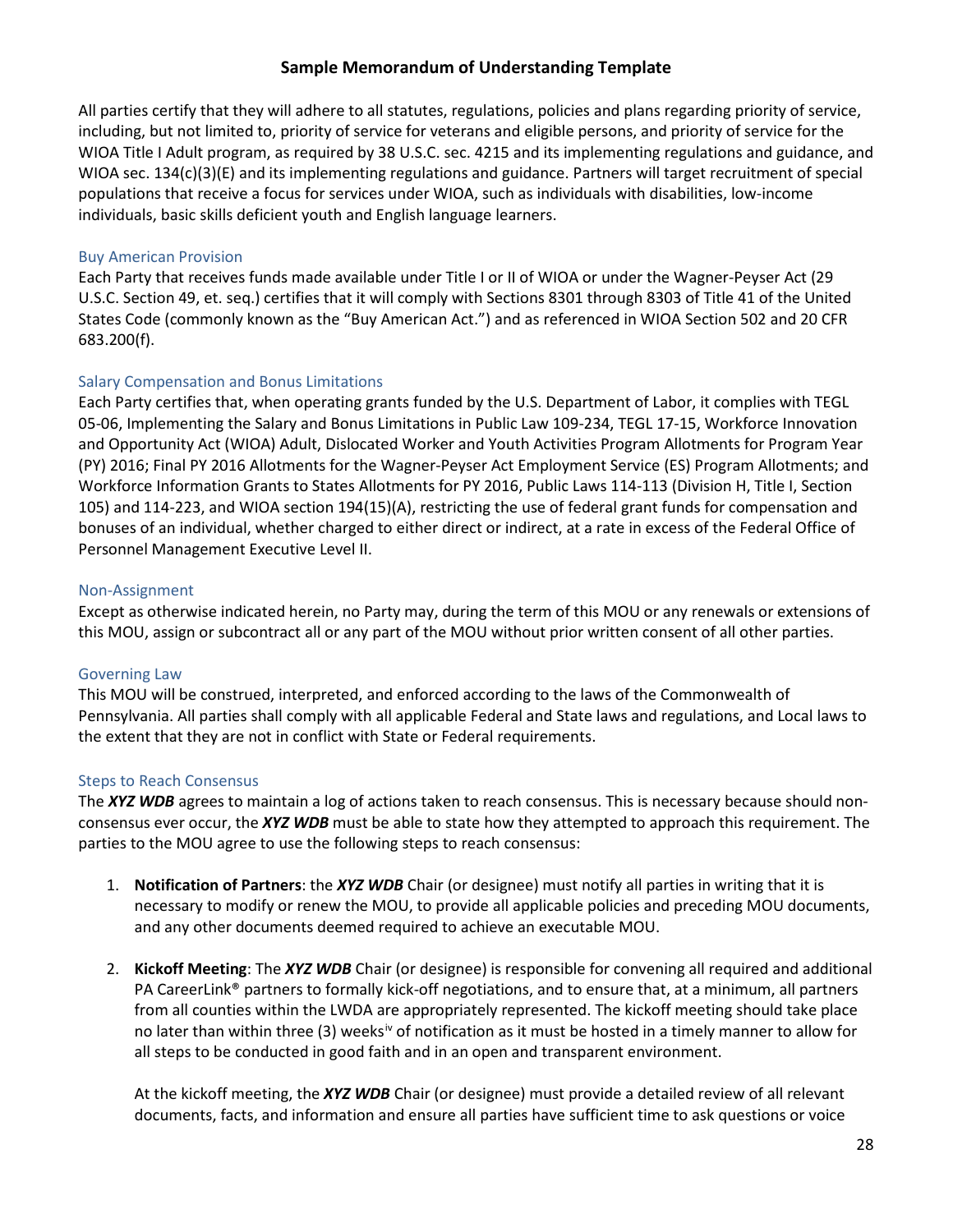concerns and are fully aware of expectations and the overall process.

- 3. **Negotiations**: O[v](#page-42-5)er the course of the four (4) weeks<sup>v</sup> following the formal kickoff meeting, partners must submit all relevant documents to the *XYZ WDB* Chair (or designee) to begin the drafting of the MOU. During this timeframe, additional formal or informal meetings (informational and negotiation sessions) may take place, if conducted in an open and transparent manner with pertinent information provided to all parties.
- 4. **Draft MOU**: Within six (6) weeks<sup>[vi](#page-42-6)</sup> of the kickoff meeting, the **XYZ WDB** Chair (or designee) must email a complete draft of the MOU to all parties.
- 5. **Review and Comment**: Within three (3) weeks[vii](#page-42-7) of receipt of the draft MOU, all parties must review and return feedback to the *XYZ WDB* Chair (or designee). It is advised that each Party also use this time to allow their respective Legal Departments to review the MOU for legal sufficiency. It is the responsibility of the *XYZ WDB* Chair (or designee) to ensure all PA CareerLink® partners to the MOU are aware of the comments and revisions that are needed.
- 6. **Finalized Draft**: The *XYZ WDB* Chair (or designee) must circulate the finalized MOU and secure partner signatures within four (4) weeks[viii](#page-42-8) of receipt of feedback. The MOU will be considered fully executed once all signatories have reviewed and signed, and a signed copy has been returned to all parties.

If it is determined that a partner is unwilling to sign the MOU, then the *XYZ WDB* Chair (or designee) must ensure that the agreed upon dispute resolution process is followed.

# <span id="page-29-0"></span>Dispute Resolution

The following section details the dispute resolution process designed for use by the parties of the MOU when unable to successfully reach an agreement on any of the MOU's language or elements necessary to execute the MOU. A disagreement is considered to have reached the level of dispute resolution when an issue arises out of the development and negotiation of an MOU that is not easily coming to a point of resolution. It is the responsibility of the *XYZ WDB* Chair (or designee) to coordinate the MOU dispute resolution ensuring issues are resolved appropriately. Any party to the MOU may seek resolution under this process.

- 1. All parties are advised to actively participate in local negotiations in a good faith effort to reach agreement. In case of disputes, parties shall attempt informal resolution first. The *XYZ WDB* Executive Committee shall attempt to mediate and resolve the dispute in an informal manner.
- 2. Should informal resolution efforts fail, the dispute resolution process must be formally initiated by the petitioner seeking resolution. The petitioner must send a notification to the *XYZ WDB* Chair (or designee) and all parties to the MOU regarding the conflict within ten  $(10)^{ix}$  $(10)^{ix}$  $(10)^{ix}$  business days.
- 3. The *XYZ WDB* Chair (or designee) shall place the dispute on the agenda of a special meeting of the *XYZ WDB*'s Executive Committee. The Executive Committee shall attempt to mediate and resolve the dispute. A proposed resolution or decision shall be agreed upon by a simple majority consent of the Executive Committee members present.
- 4. The proposed resolution or decision of the *XYZ WDB* Executive Committee shall be considered final unless the proposed resolution or decision is in contradiction of applicable State and Federal laws or regulations governing the partner agencies. The right of appeal no longer exists when a decision is final. Additionally, final decisions will not be precedent-setting or binding on future conflict resolutions unless they are officially stated in this procedure.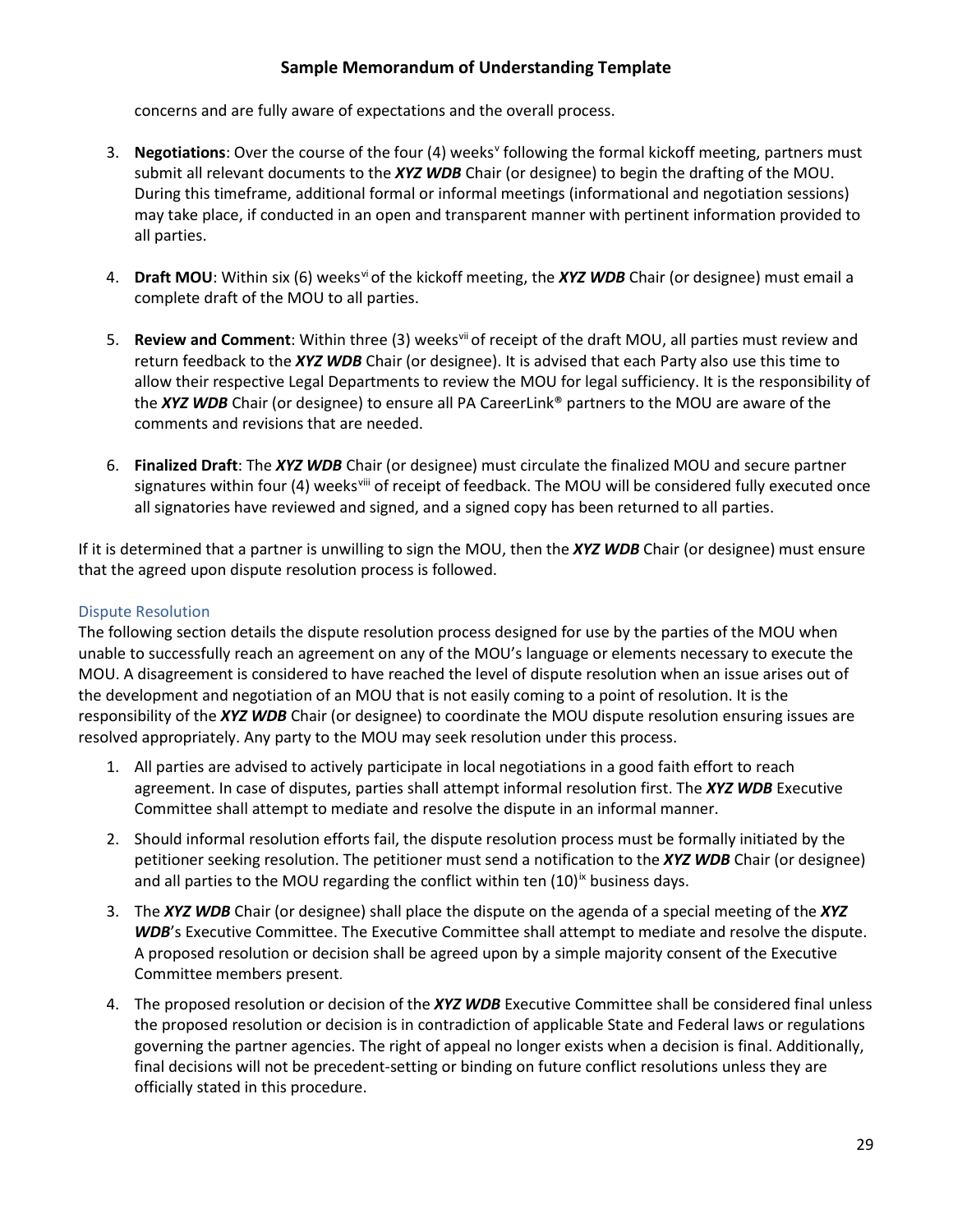- 5. The *XYZ WDB* Executive Committee must provide a written response and dated summary of the proposed resolution to all parties to the MOU.
- 6. The *XYZ WDB* Chair (or designee) will contact the petitioner and the appropriate parties to verify that all are in agreement with the proposed resolution.

#### <span id="page-30-0"></span>MOU Negotiation Outcome Notification

When the MOU is being negotiated, renewed, or modified the Governor must be made aware of the local area's consensus status no later than 90 days within the MOU's expiration date. Likewise, if a dispute occurs halting the negotiation or modification process, the Governor must be made aware of the situation. To accomplish this notification, the *XYZ WDB* Chair (or designee) agrees to submit a *MOU Negotiation Outcome Notification* template and any other required documentation to PA Department of L&I's PA CareerLink® Finance & Budget Unit resource account [RA-LI-PACL-FINOP@pa.gov.](mailto:RA-LI-PACL-FINOP@pa.gov)

#### <span id="page-30-1"></span>Modification Process

The MOU parties agree that non-substantive changes to the MOU, such as minor revisions to the budget or adjustments made due to the annual reconciliation of the budget, do not require MOU modification.

- 1. **Notification of Partners**: When a MOU Party wishes to modify the MOU, the Party must first provide written notification to all signatories of the existing MOU and outline the proposed modification(s).
- 2. **Discussion/Negotiation**: Upon notification, the **XYZ WDB** Chair (or designee) must ensure that discussions and negotiations related to the proposed modification take place with all MOU parties in a timely manner and as appropriate.

Depending upon the type of modification, this can be accomplished through email communications of all the parties. If the proposed modification is extensive and is met with opposition, the *XYZ WDB* Chair (or designee) may need to call a meeting of the parties to resolve the issue. Upon agreement of all parties, a modification will be processed.

If the modification involves substitution of a party that will not impact any of the terms of the agreement, it can be accomplished by the original party and the new party entering into an MOU that includes the *XYZ WDB*, wherein the new party assumes all of the rights and obligations of the original party. Upon execution, the *XYZ WDB* Chair (or designee) presents the agreement as a proposed MOU modification to the other MOU parties, and the remaining steps are followed.

If determined that a partner is unwilling to agree to the MOU modification, the *XYZ WDB* Chair (or designee) must ensure that the process found at the MOU's Dispute Resolution section is followed.

3. **Signatures**: The XYZ WDB Chair (or designee) must immediately circulate the MOU modification and secure partner signatures within four (4) weeks<sup>x</sup>.

The modification may be signed in counterparts, meaning each signatory can sign a separate document as long as the *XYZ WDB* Chair (or designee) acquires signatures of each party and provides a complete copy of the modification with each party's signature to all the other parties.

The MOU will be considered *fully executed* once all parties receive a copy of the complete MOU including all *MOU Authority and Signature Pages*.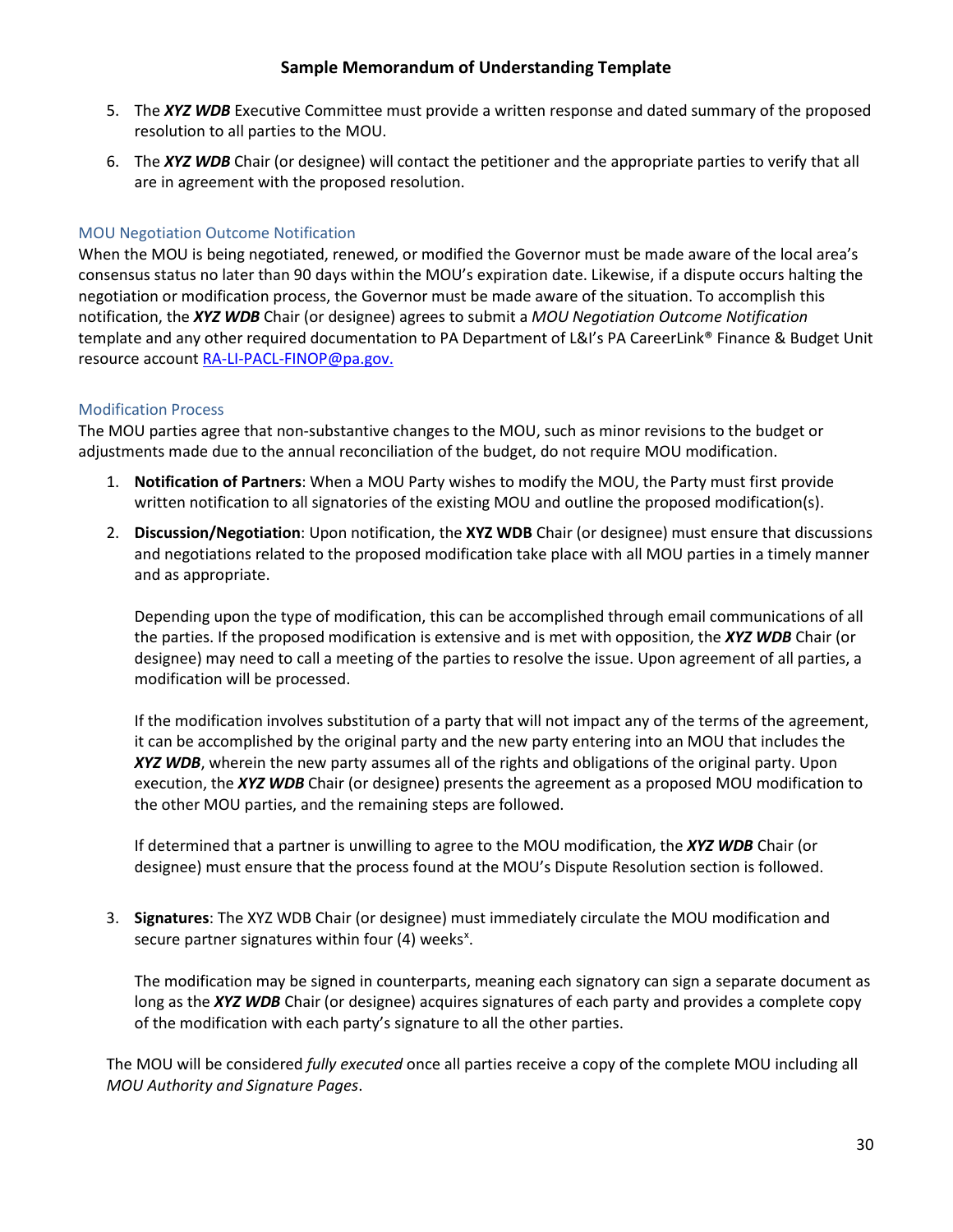#### <span id="page-31-0"></span>Renewal Process

Non-substantive changes to the MOU, such as minor revisions to the budget or adjustments made due to the annual reconciliation of the budget, do not require MOU renewal. Substantial changes, such as changes in onestop partners, or a change due to the election of a new CEO, will require MOU renewal. MOU renewals must be completed at least every three years.

A MOU renewal requires all parties to review and agree to all MOU elements. Thereafter, the parties will follow the process detailed in the **MOU's Execution section**. The renewed MOU will become *effective* as of the date of signing by the final signatory.

#### <span id="page-31-1"></span>**Termination**

This MOU will remain in effect until the end date specified in the Effective Period section below, unless:

- All parties mutually agree to terminate this MOU prior to the end date.
- Federal oversight agencies charged with the administration of WIOA are unable to appropriate funds, or if funds are not otherwise made available for continued performance for any fiscal period of this MOU succeeding the first fiscal period. Any party unable to perform pursuant to MOU due to lack of funding shall notify the other parties as soon as the party has knowledge that funds may be unavailable for the continuation of activities under this MOU.
- WIOA is repealed or superseded by subsequent federal law.
- Local area designation is changed under WIOA.
- A party breaches any provision of this MOU and such breach is not cured within thirty (30) days<sup>[xi](#page-42-11)</sup> after receiving written notice from the *XYZ WDB* Chair (or designee) specifying such breach in reasonable detail. In such event, the non-breaching party(s) shall have the right to terminate this MOU by giving written notice thereof to the party in breach, upon which termination will go into effect immediately.

In the event of termination, the parties to the MOU must convene within thirty (30) days<sup>[xii](#page-42-12)</sup> after the breach of the MOU to discuss the formation of the successor MOU. At that time, allocated costs must be addressed.

Any party may request to terminate its inclusion in this MOU by following the modification process identified in the Modification Process section above.

All parties agree that this MOU shall be reviewed and updated to ensure it contains up-to-date information regarding funding, delivery of services and changes in the signatory official of the CEO, *XYZ WDB* or PA CareerLink® partner(s) as needed; and then, renewed not less than once every three (3) year period to ensure appropriate funding and delivery of services.

#### <span id="page-31-2"></span>**Execution**

After consensus has been reached, it is agreed *XYZ WDB* must circulate the finalized MOU and secure authorization from signatories representing each of the parties to the MOU. Authorized signatories for all the parties must review the MOU. Thereafter, the parties must return a completed, signed and dated *MOU Authority and Signature Page* to *XYZ WDB*. The MOU will be considered *fully executed* once all parties receive a copy of the complete MOU including all *MOU Authority and Signature Pages*.

If it is determined that a MOU Party is unwilling to authorize the MOU, then *XYZ WDB* must ensure that the dispute resolution process is followed.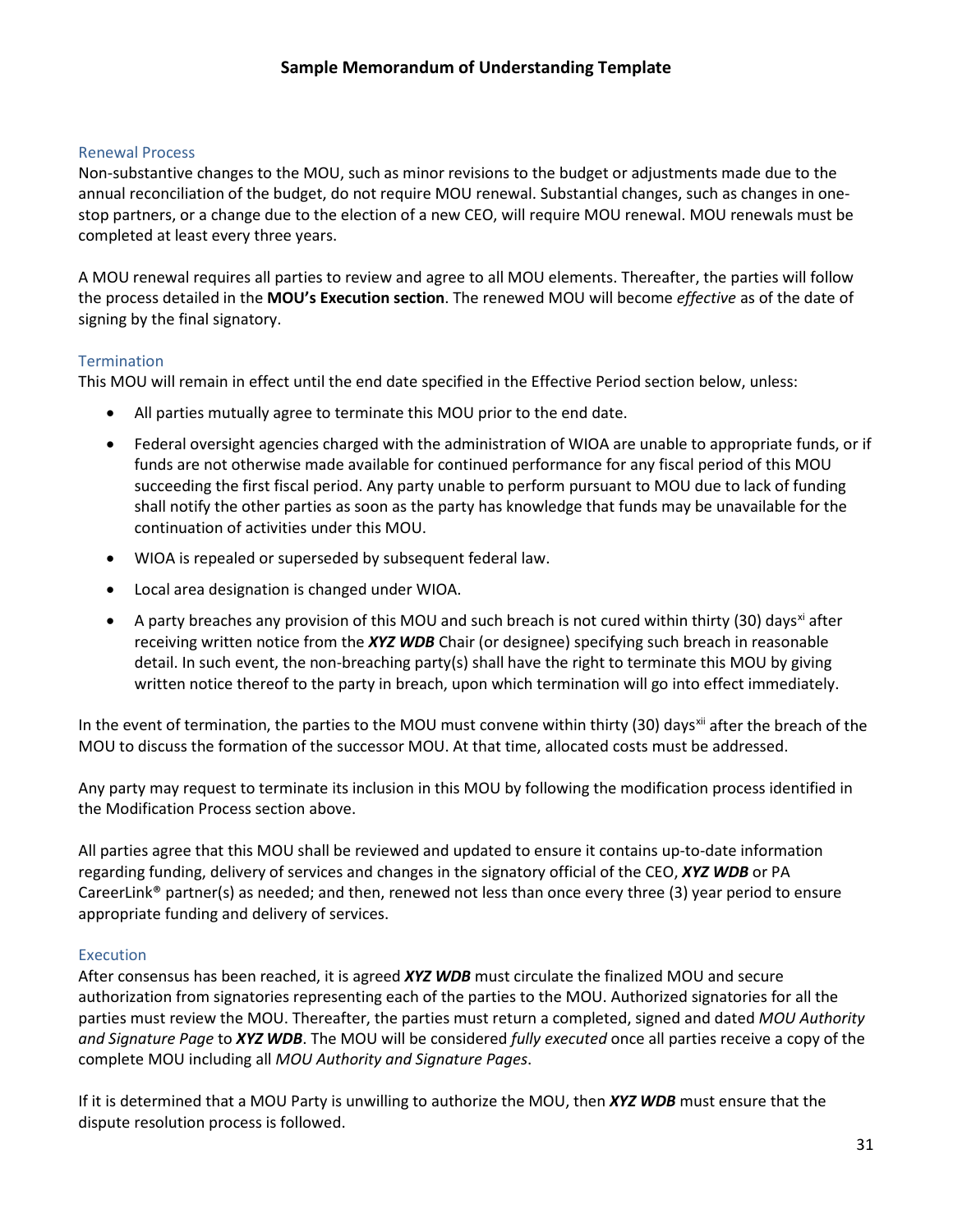#### <span id="page-32-0"></span>Effective Period

This MOU is entered into on *July 1, 20XX*. This MOU will become *effective* as of the date of signing by the final signatory and will expire on *June 30, 20XX*, unless any of the reasons found in the MOU's Termination section apply.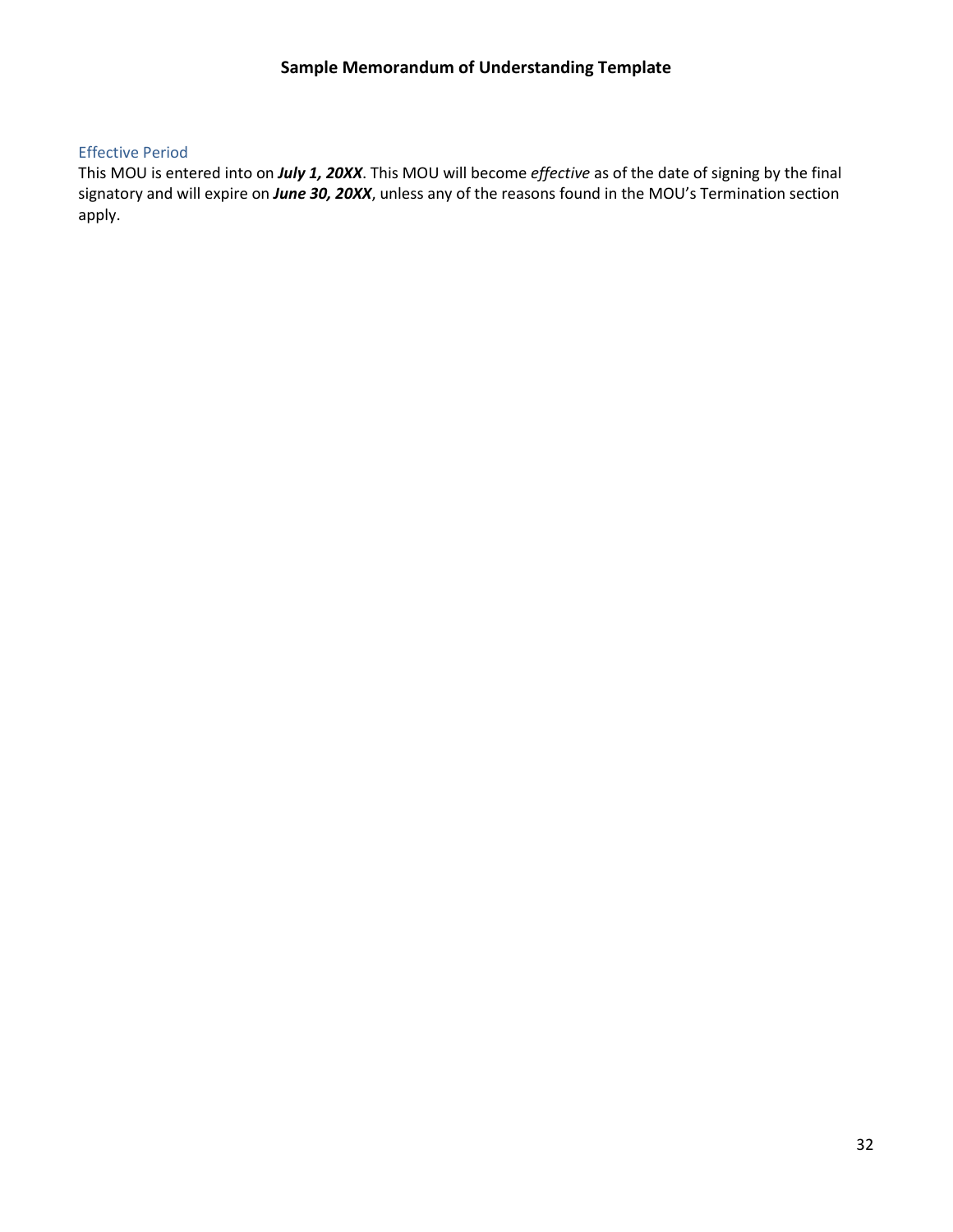# <span id="page-33-0"></span>**INFRASTRUCTURE FUNDING AGREEMENT**

The MOU parties agree that Infrastructure Funding Agreement, or IFA, is an incorporated component of the MOU, and when consensus is reached, allows the Local Funding Mechanism to be employed.

The partners of the *XYZ WDA* PA CareerLink® sites have come together to establish a self-negotiated, rather than state funding mechanism-driven, method of covering costs associated with the one-stop system. Information related to costs, including those related to the MOU and Infrastructure Funding Agreements, the cost allocation methodology, steps to reach consensus, dispute resolution process, and impasse process are outlined below. Note that the PA CareerLink® Operating Budget, or OB, is a fluid document; at times modifications will be needed to reflect changes in staffing levels or instances of increasing or decreasing costs associated with site operations. These budgets reflect current cost allocation methods applied to partners and are included in this MOU's PA CareerLink® Operating Budget section.

PA CareerLink® infrastructure costs are defined as non-personnel costs that are necessary for the general operation of the PA CareerLink® , including, but not limited to:

- Rental of the facilities;
- Utilities and maintenance;
- Equipment, including assessment-related products and assistive technology for individuals with disabilities; and,
- Technology to facilitate access to the PA CareerLink® including technology used for the center's planning and outreach activities.

All parties to the MOU and the IFA recognize that infrastructure costs are applicable to all required partners, whether they are physically located in the PA CareerLink<sup>®</sup> center or not. If a program's authorization does not require infrastructure contributions, but the partner contributes to infrastructure costs nonetheless the partner is to be a MOU Party. Each partner's contributions to these costs, however, may vary as these contributions are based on the proportionate use and relative benefit received, consistent with the partner programs' authorizing laws and regulations and the Uniform Guidance.

#### <span id="page-33-1"></span>Partners

Partners funding the costs of infrastructure according to this IFA are the same as identified in the **MOU's partners section**. In cases where no financial contribution is shown, the identified partner is either not present in the region therefore no financial contribution is expected, or their contribution is provided in-kind in lieu of a cash payment and is equivalent to the expected cash payment. PA CareerLink® offices maintain materials on programs that are not available in the region i.e., Job Corps, Indian and Native American programs and make referrals as appropriate.

# <span id="page-33-2"></span>Infrastructure Costs

The PA CareerLink® Operating Budget, or OB, is the end result of MOU negotiations and the IFA process. It is necessary to maintain the **XYZ WDA**'s high standard PA CareerLink® system. Furthermore, the PA CareerLink® OB will be the actual document that assigns each partner's shared cost or contribution of funding the region's PA CareerLink® system pursuant to the provisions of the MOU and its subparts. The OB is recognized as a MOU component, and that all parties may announce OB consensus through the exchange of correspondence between the local board and partners or by some other agreed upon procedure. Such agreed upon amendments or modifications will become part of the MOU. It includes the following *cost categories*, as required by WIOA and its implementing regulations: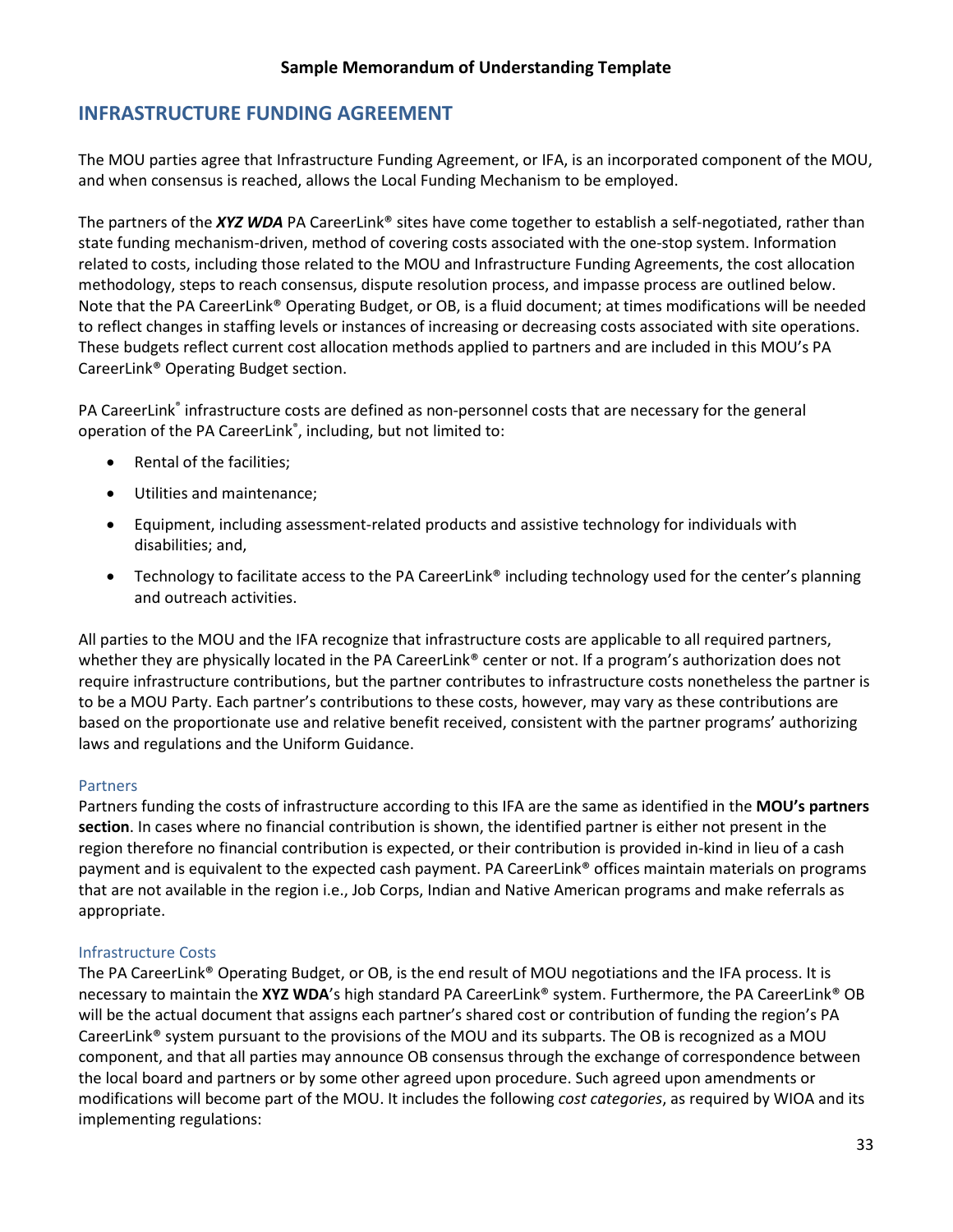- Infrastructure costs
- Additional Costs to include career services and shared services

The infrastructure portion of the OB for each PA CareerLink<sup>®</sup> is specific to the "infrastructure cost" cost category. The infrastructure costs lists appropriate infrastructure-related *cost pools,* and in turn, related *cost items* are listed with the cost pool. The infrastructure budget example below is specific to the 'infrastructure cost' category:

| <b>Cost Pool</b>                        | Cost Item                        |
|-----------------------------------------|----------------------------------|
| Rent                                    |                                  |
| Utilities                               | Above the amount built into rent |
| Telephone                               | Local line & service             |
| <b>System Maintenance</b>               | <b>Annual Maintenance</b>        |
| <b>State LAN Connections</b>            |                                  |
| <b>Non-State LAN Connections</b>        |                                  |
| Telecommunications/Internet             |                                  |
| <b>Equipment &amp; Technology Costs</b> | Computer & Phone Maintenance     |
| Fax                                     |                                  |
| Copier/FAX BWPO and Non-State           | <b>Monthly Lease</b>             |
| Supplies-Office                         |                                  |
| Reasonable Accommodations               | ADA/LEP, Language Line           |
| <b>Telephone Upgrade</b>                |                                  |
| <b>Assistive Technology</b>             |                                  |
| <b>Relocation Costs</b>                 |                                  |
| Signage                                 |                                  |
| Other 'Common Identifier' Costs         |                                  |
| In-kind Contributions                   | In-kind, in lieu of              |
| Telephone-Long Distance                 | <b>Connection &amp; Service</b>  |
| Liability Insurance                     | <b>Building</b>                  |
|                                         |                                  |

All costs will be allocated according to partners' proportionate use and relative benefits received and reconciled on a quarterly basis against actual costs incurred and adjusted accordingly. The PA CareerLink® OB is expected to be transparent and negotiated among partners on an equitable basis to ensure costs are shared appropriately. All partners must negotiate in good faith and seek to establish outcomes that are reasonable and fair. All program income received will be used to offset rent expenses in the quarter in which the invoicing occurs.

The MOU parties agree to use L&I budget templates designed to allow local area customization and follow the rules attached to the budget templates. Agreed upon infrastructure budget information will be applied to the annual PA CareerLink® OB. These costs are identified in the OB – Part 1; and are allocated by partner based upon the agreed cost allocation methodology outlined in the OB – Part 3. These are not fixed costs and may change.

# <span id="page-34-0"></span>Cost Allocation Methodology

Within the *XYZ WDA* one-stop system, a variety of allocation methods are used as agreed upon by the MOU parties, which reflect the best measure of benefit received by the partner programs. Cost allocation methodologies are incorporated within the MOU's OB. The attached OBs outline the method of allocation by partner and includes utilizing a payment ration based on partner office sharing, direct square footage, telephone lines and internet connections and FTEs based on the number of staff that regularly occupy space within the one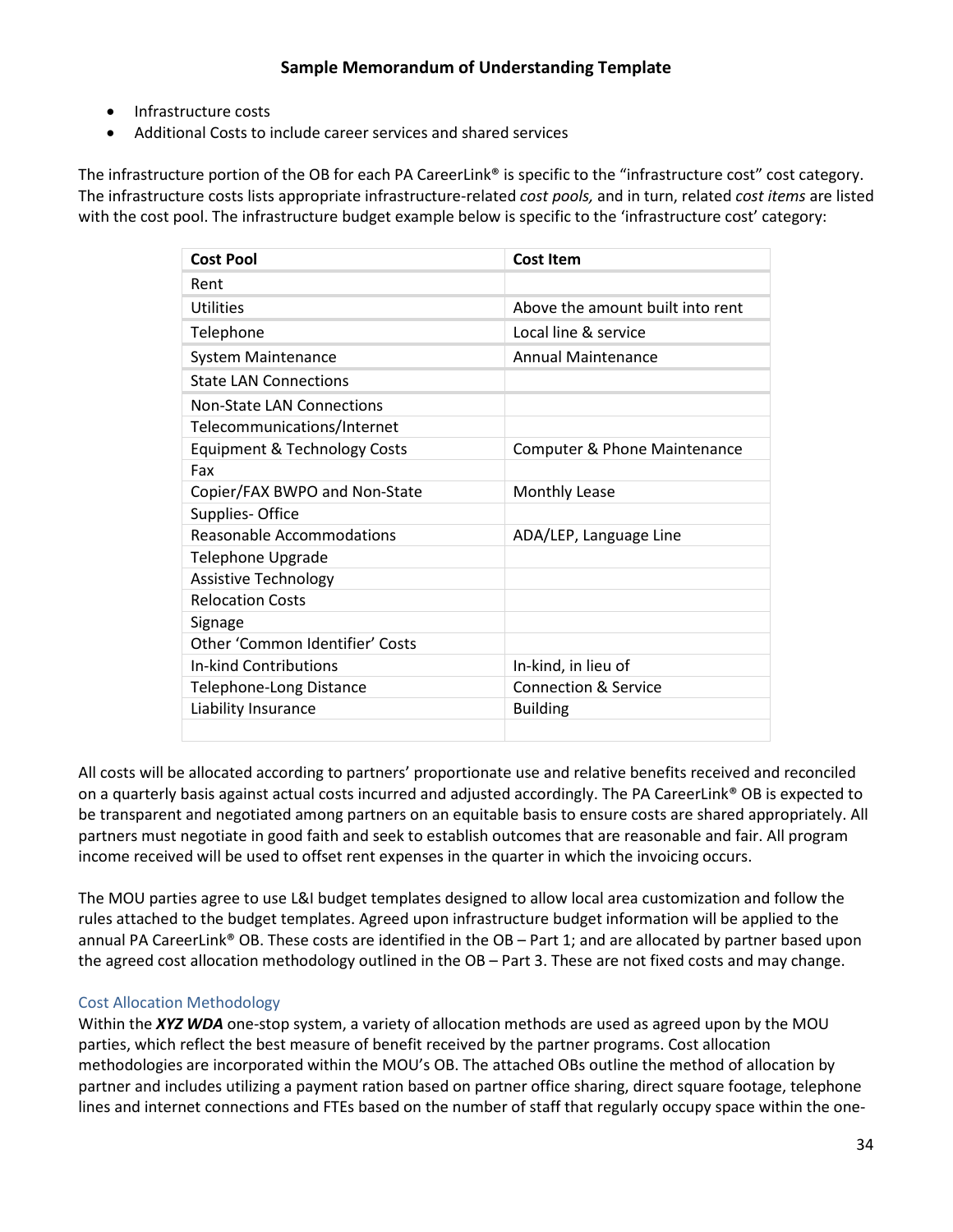stop.

All partners in the *XYZ WDA* are physically co-located in the one-stop center(s) as outlined in the Partner On-Site Representation Schedule section of the MOU, with the following exceptions:

| <b>Required Partners</b>           | <b>Additional Partners</b>           |
|------------------------------------|--------------------------------------|
| Unemployment Insurance             | <b>Dress for Success</b>             |
| Indian and Native American Program | <b>Financial Counseling Services</b> |
| YouthBuild                         |                                      |
| Job Corps                          |                                      |

These partners/programs are linked virtually through online service access to a program staff member via PA CareerLink® center resource rooms and through cross-trained front desk staff and other, physically co- located, partner staff who can provide information and referrals.

The UI program, as a required partner, must contribute to the cost of infrastructure and certain additional services. The Indian and Native American, or INA, Program is strongly encouraged, but not required, to contribute to the cost of infrastructure and certain additional services. Even if not physically co-located within the PA CareerLink® Centers, a significant number of UI customers and a small number of INA customers use the local PA CareerLink® system to access services such as:

- Using resource room computers to file UI claims, conduct work searches, and communicate with off-site program staff
- Using resource room staff for general assistance for the above services and for general information
- Using other resource room equipment such as copiers, scanners, fax machines, or assistive technology for individuals with disabilities
- Obtaining labor market information
- Attending reemployment workshops
- Filing grievances or appeals

These services are utilized in direct benefit of the UI and INA programs and in support thereof and will, therefore, be proportionately paid for.

The *XYZ WDA* selected four (4) different allocation bases to determine overall partner contributions assigned on the Operating Budget. This was done in an effort to:

- Remedy the imbalance of non-physically represented partners, and
- Comply with the requirement of partners' contributions having to be in proportion to the partners' use of the one-stop center(s) and relative benefit received.

The **XYZ WDA** selected four (4) different allocation bases to include:

- Full Time Equivalent, or FTE
- Rent Only/Flat Rate
- In-Kind In Lieu of Cash Payment
- Direct Square Footage Utilized

The parties to the MOU and IFA recognize a formal and fiduciary relationship with the public workforce system. Efforts will be made to track customer utilization of partner services and referrals between partner agencies to determine proportionate use and benefits more accurately.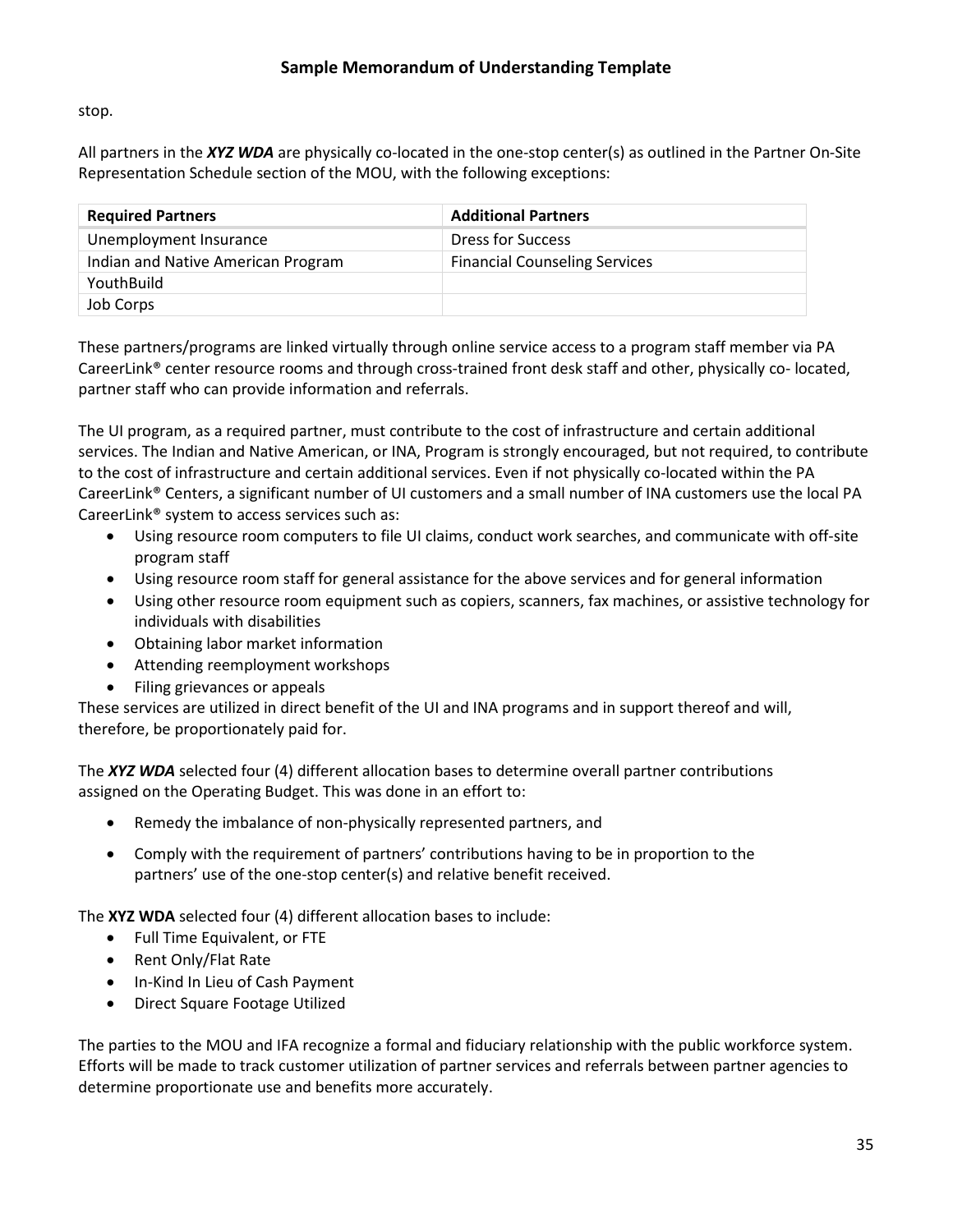In cases where a specific dollar amount is provided to a local area on behalf of a partner (e.g., PA Department of Community and Economic Development's annual contribution), the allocation method utilized to determine the area's award will also be utilized to determine the amount of financial support for the *XYZ WDA*'s PA CareerLink® service sites.

OBs show each partner's percent allocation, broken down by methodology, which determines their annual contribution to the cost of operating the PA CareerLink® sites. The methodologies include the use of partner FTEs, as provided on the PA CareerLink® Staffing Survey, which is included with the attached OBs.

**What follows is Methods of Allocation guidance:** This table shows each partner's percent allocation (broken down by methodology), which determines their annual contribution to the cost of operating the PA CareerLink®. These methodologies are primarily based on partner full time equivalents, or FTEs, as provided on the PA CareerLink® Staffing Survey accompanying the Operating Budget.

| Partner Name / Acronym | <b>Square Footage</b><br>(based on % of<br>Staff $#1$ ) | % of Square<br>Footage | <b>Number of Staff</b><br>#1 | % of Staff #1 | <b>Number of Staff</b><br>#2 (Copier) | % of Staff #2<br>(Copier) | <b>Non State</b><br><b>Connections to</b><br>State L.A.N. | % of Non State<br><b>Connections to</b><br>State L.A.N. |  |
|------------------------|---------------------------------------------------------|------------------------|------------------------------|---------------|---------------------------------------|---------------------------|-----------------------------------------------------------|---------------------------------------------------------|--|
| Adult Youth DW (WIOA)  | 2220                                                    | 27.76%                 | 5.0                          | 27.76%        | 5.0                                   | 34.47%                    | 3                                                         | 75.00%                                                  |  |
| EDU (Adult & Literacy) | 222                                                     | 2.78%                  | 0.5                          | 2.78%         | 0.5                                   | 3.45%                     | $\circ$                                                   | 0.00%                                                   |  |
| C&T                    | 445                                                     | 5.56%                  | 1.0                          | 5.56%         | 1.0                                   | 6.90%                     | $\mathbf{1}$                                              | 25.00%                                                  |  |
| <b>CSBG</b>            | $\Omega$                                                | 0.00%                  | 0.0                          | 0.00%         | 0.0                                   | 0.00%                     | $\Omega$                                                  | 0.00%                                                   |  |
| <b>HUD</b>             | $\Omega$                                                | 0.00%                  | 0.0                          | 0.00%         | 0.0                                   | 0.00%                     | $\Omega$                                                  | 0.00%                                                   |  |
| <b>Job Corps</b>       | $\overline{O}$                                          | 0.00%                  | 0.0                          | 0.00%         | 0.0                                   | 0.00%                     | $\circ$                                                   | 0.00%                                                   |  |
| VETS (DVOP/LVER)       | 889                                                     | 11.11%                 | 2.0                          | 11.11%        | 2.0                                   | 13.79%                    | $\circ$                                                   | 0.00%                                                   |  |
| <b>NFJP</b>            | $\circ$                                                 | 0.00%                  | 0.0                          | 0.00%         | 0.0                                   | 0.00%                     | $\circ$                                                   | 0.00%                                                   |  |
| <b>REO</b>             | $\circ$                                                 | 0.00%                  | 0.0                          | 0.00%         | 0.0                                   | 0.00%                     | $\circ$                                                   | 0.00%                                                   |  |
| <b>SCSEP</b>           | 0.00%<br>0.0<br>$\circ$                                 |                        | 0.00%                        | 0.0           | 0.00%                                 | $\circ$                   | 0.00%                                                     |                                                         |  |
| <b>TANF</b>            | 666                                                     | 8.33%                  | 1.5                          | 8.33%         | 0.0                                   | 0.00%                     | $\circ$                                                   | 0.00%                                                   |  |
| Trade                  | 445                                                     | 5.56%                  | 1.0                          | 5.56%         | 1.0                                   | 6.90%                     | $\circ$                                                   | 0.00%                                                   |  |
| UC                     | $\circ$                                                 | 0.00%                  | 0.0                          | 0.00%         | 0.0                                   | 0.00%                     | $\circ$                                                   | 0.00%                                                   |  |
| <b>OVR</b>             | 889                                                     | 11.11%                 | 2.0                          | 11.11%        | 0.0                                   | 0.00%                     | $\Omega$                                                  | 0.00%                                                   |  |
| <b>Wagner Peyser</b>   | 889                                                     | 11.11%                 | 2.0                          | 11.11%        | 2.0                                   | 13.79%                    | $\circ$                                                   | 0.00%                                                   |  |
| YouthBuild             | $\circ$                                                 | 0.00%                  | 0.0                          | 0.00%         | 0.0                                   | 0.00%                     | $\circ$                                                   | 0.00%                                                   |  |
| <b>FLC</b>             | 445                                                     | 5.56%                  | 1.0                          | 5.56%         | 1.0                                   | 6.90%                     | $\circ$                                                   | 0.00%                                                   |  |
| Rapid Response         | 445                                                     | 5.56%                  | 1.0                          | 5.56%         | 1.0                                   | 6.90%                     | $\circ$                                                   | 0.00%                                                   |  |
| <b>UCBR</b>            | 445                                                     | 5.56%                  | 1.0                          | 5.56%         | 1.0                                   | 6.90%                     | $\circ$                                                   | 0.00%                                                   |  |
|                        | 8000                                                    | 100.00%                | 18.0                         | 100.00%       | 14.5                                  | 100.00%                   | 4 <sup>1</sup>                                            | 100.00%                                                 |  |

The additional table below shows other options for allocation, which include, but are not limited to:

- Using a payment ratio based on partner office sharing, to allocate other methodologies, such as square footage, telephone lines and internet connections;
- FTEs based on days per week that partner staff are on-site; and
- Customers served, based on the previous program year's actual count of customers served, plus a projected increase or decrease for the applicable program year.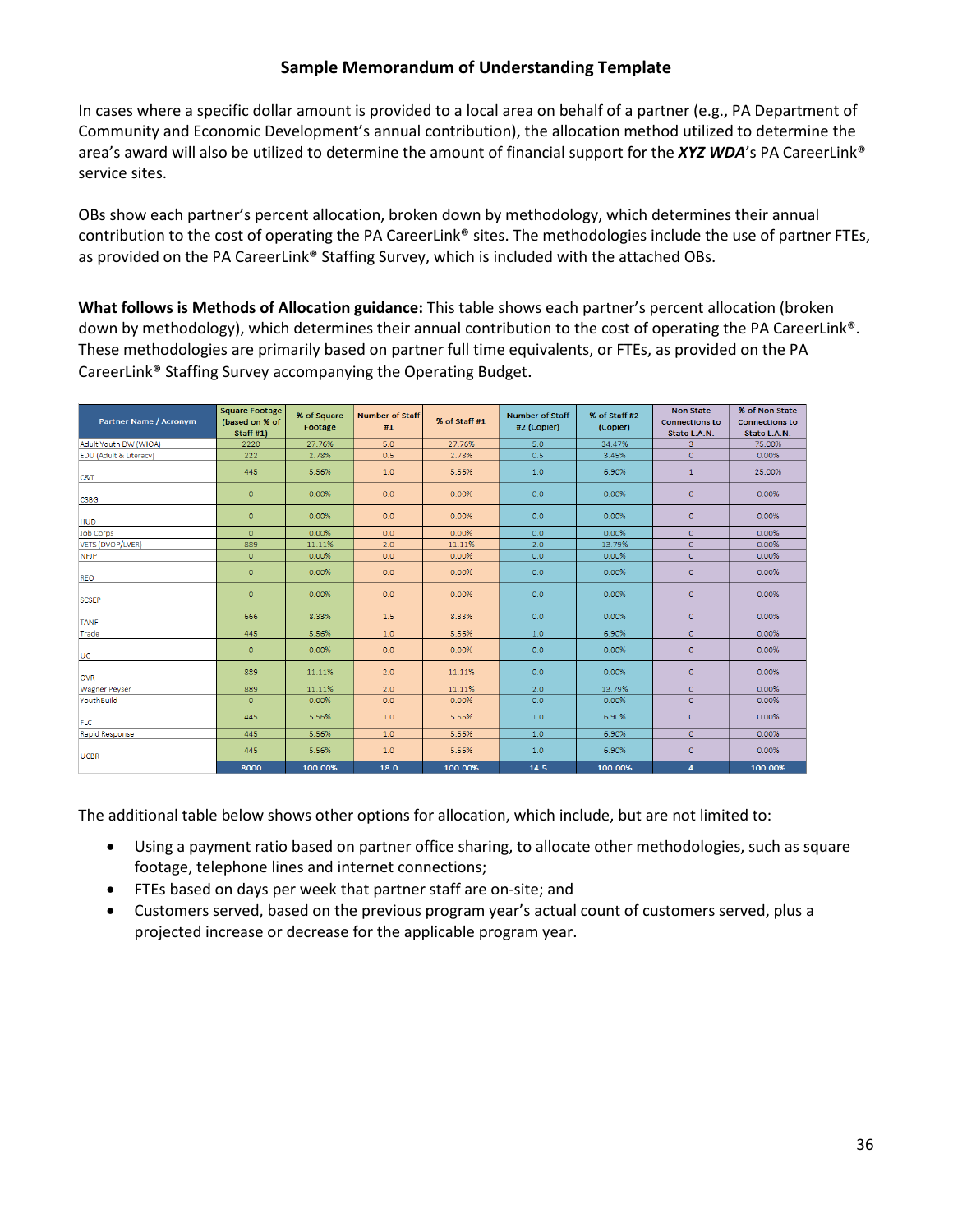#### Other methodologies:

|                  |                  |                 |                        |                        |                   |                        |                                           |                |                  |                                                  |                 |                   | <b>INTERNET</b>         |                                        |         |                   |
|------------------|------------------|-----------------|------------------------|------------------------|-------------------|------------------------|-------------------------------------------|----------------|------------------|--------------------------------------------------|-----------------|-------------------|-------------------------|----------------------------------------|---------|-------------------|
|                  |                  |                 |                        |                        |                   |                        |                                           |                |                  | <b>TELEPHONE LINES  % OF TOTAL</b>               |                 |                   | <b>CONNECTIONS PAID</b> | % OF TOTAL                             |         |                   |
|                  |                  |                 |                        | <b>FTES BASED</b>      |                   | <b>ASSIGNED OFFICE</b> | <b>SQ. FT. PAID FOR BASED  % OF TOTAL</b> |                | # OF             | <b>PAID FOR BASED ON TELEPHONE # OF INTERNET</b> |                 |                   | <b>FOR BASED ON</b>     | <b>INTERNET</b>                        | #OF     | <b>% OF TOTAL</b> |
|                  |                  | <b>ASSIGNED</b> | <b>OFFICE SHARING/</b> | <b>ON</b>              | <b>% OF TOTAL</b> | <b>SPACE/ SQUARE</b>   | ON OFFICE SHARING/                        | <b>SQUARE</b>  | <b>TELEPHONE</b> | <b>OFFICE SHARING/</b>                           | <b>LINES</b>    | <b>CONNECTION</b> | <b>OFFICE SHARING/</b>  | <b>CONNECTIONS CUSTOMERS CUSTOMERS</b> |         |                   |
| <b>PARTNER</b>   | <b>DAYS/WEEK</b> | <b>OFFICE</b>   | <b>PAYMENT RATIO</b>   | # OF STAFF   DAYS/WEEK | <b>FTEs</b>       | <b>FOOTAGE</b>         | <b>PAYMENT RATIO</b>                      | <b>FOOTAGE</b> | <b>LINES</b>     | <b>PAYMENT RATIO</b>                             | <b>UTILIZED</b> | s.                | <b>PAYMENT RATIO</b>    | <b>UTILIZED</b>                        | SERVED* | <b>SERVED</b>     |
| Partner A        |                  | Office 1        | 100%                   |                        | 31.250%           | 50                     | 50                                        | 35.714%        |                  |                                                  | 33.333%         |                   |                         | 33.333%                                | 807     | 36.832%           |
| Partner B        |                  | Office 2        | 50%                    | 0.6                    | 18.750%           | 45                     | 22.5                                      | 16.071%        |                  | 0.5                                              | 16.667%         |                   | 0.5                     | 16.667%                                | 328     | 14.970%           |
| <b>Partner C</b> |                  | Office 2        | 50%                    | 0.6                    | 18.750%           |                        | 22.5                                      | 16.071%        |                  | 0.5                                              | 16.667%         |                   | 0.5                     | 16.667%                                | 215     | 9.813%            |
| Partner D        |                  | Office 3        | 80%                    | 0.8                    | 25.000%           | 45                     | 36                                        | 25.714%        |                  | 0.8                                              | 26.667%         |                   | 0.8                     | 26.667%                                | 718     | 32.770%           |
| Partner E        |                  | Office 3        | 20%                    | 0.2                    | 6.250%            |                        |                                           | 6.429%         |                  | 0.2                                              | 6.667%          |                   | 0.2                     | 6.667%                                 | 123     | 5.614%            |
|                  |                  |                 | <b>TOTALS</b>          | 3.2                    | 100.000%          | 140                    | 140                                       | 100.000%       |                  |                                                  | 100.000%        |                   |                         | 100.000%                               | 2191    | 100,000%          |

\*Customers Served methodology based on previous program year actual numbers, plus a projected increase of 2%.

#### <span id="page-37-0"></span>Steps to Reach Consensus

All parties agree that the steps to reach consensus for this IFA will be the same as described in the MOU's Terms and Conditions. Partners will make a concerted effort to negotiate the IFA along with the remainder of the MOU, including the overall operating budget, for the *XYZ WDA* PA CareerLink® network.

#### <span id="page-37-1"></span>Dispute Resolution and Impasse

All parties will actively participate in Local IFA negotiations in a good faith effort to reach agreement. In case of disputes, parties shall attempt informal resolution first. Should informal resolution efforts fail, the process outlined in the MOU's Terms and Condition section that details Dispute Resolution must be followed.

If the LWDB, CEO and one-stop partners in a local area employed the dispute resolution process but still reach an impasse related to infrastructure cost funding, the State Funding Mechanism, or SFM, is triggered.

#### <span id="page-37-2"></span>Steps to implement the State Funding Mechanism

#### <span id="page-37-3"></span>Step 1: Notice of failure to reach consensus given to the Governor.

If the parties cannot reach consensus on methods of sufficiently funding a one-stop center's infrastructure costs and the amounts to be contributed by each local partner program, the *XYZ WDB* is required to notify the Governor. Notification must be given to the Governor no later than ninety (90) days before the expiration of the MOU.

#### <span id="page-37-4"></span>Step 2: Negotiation materials provided to the Governor.

The *XYZ WDB* Chair (or designee) must provide the appropriate and relevant materials and documents used in the negotiations to the Governor, preferably at the time of the notification of failure to reach consensus, but no later than five (5) business days<sup>xiii</sup> thereafter. At a minimum, the **XYZ WDB** Chair (or designee) must provide to the Governor:

- The local WIOA plan
- The cost allocation methodology or methodologies proposed by the partners to be used in determining the proportionate share
- The proposed amounts or budget to fund infrastructure costs
- The amount of partner funds included
- The type of funds (cash, non-cash, and third-party in-kind contributions) available (including all documentation on how partners valued non-cash and third-party in-kind contributions consistent with 2 CFR 200.306)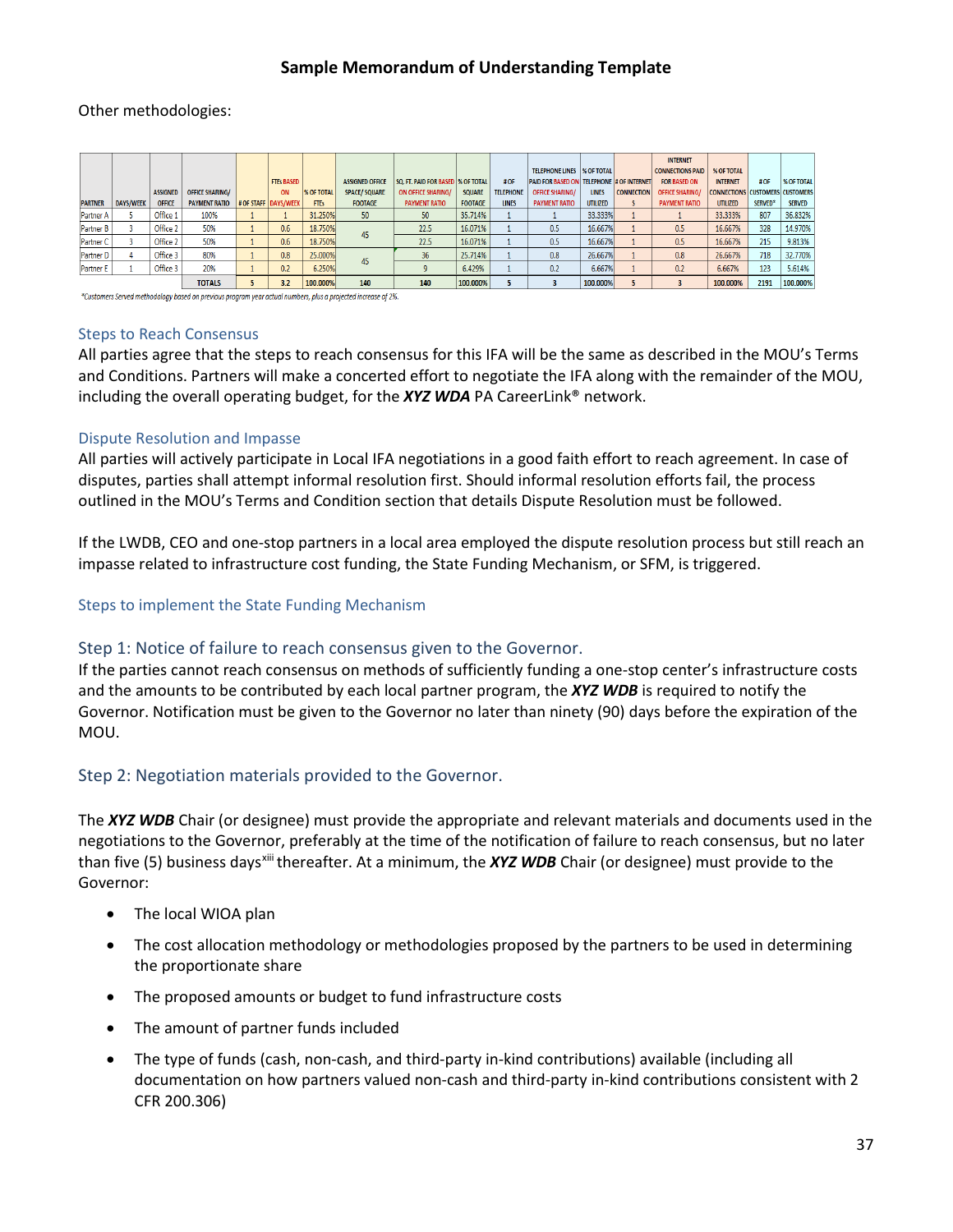- Any proposed or agreed on PA CareerLink® budget (for individual centers or a network of centers), and
- Any partially agreed upon, proposed, Operating Budget(s)
- Any partially agreed upon, proposed, or draft IFAs

The local board may also provide the Governor with additional materials that they or the Governor find to be appropriate.

# <span id="page-38-0"></span>Step 3: Governor Determinations and Calculations.

The Governor will:

- Determine one-stop center infrastructure budget(s)
- Establish cost allocation methodology(s)
- Determine partners' proportionate shares
- Calculate statewide caps
- Assess the aggregate total of infrastructure contributions as it relates to the statewide cap, and
- Adjust allocations

Once all determinations and calculations are completed, the Governor will notify the **XYZ WDB** Chair (or designee) of the final decision and provide a revised IFA for execution by the parties.

# <span id="page-38-1"></span>Step 4: Infrastructure Funding Agreement Execution

The Infrastructure Funding Agreement becomes effective as of the date of signing by the final signatory.

Programs may appeal the Governor's determinations of their infrastructure cost contributions in accordance with the process established under 20 CFR 678.750, 34 CFR 361.750, and 34 CFR 463.750.

# <span id="page-38-2"></span>IFA Modification

All parties agree to abide by the modification process, as outlined in the MOU's Terms and Conditions except as they may relate to modifying annual PA CareerLink® Operating Budgets. The XYZ WDB will comply with L&I directives and guidance regarding operating budget modification.

# <span id="page-38-3"></span>Effective Period

This IFA is entered into on July 1, 20XX. This IFA will become effective as of the date of signing by the final signatory below and will expire on June 30, 20XX, unless any of the reasons in the MOU's Termination section apply.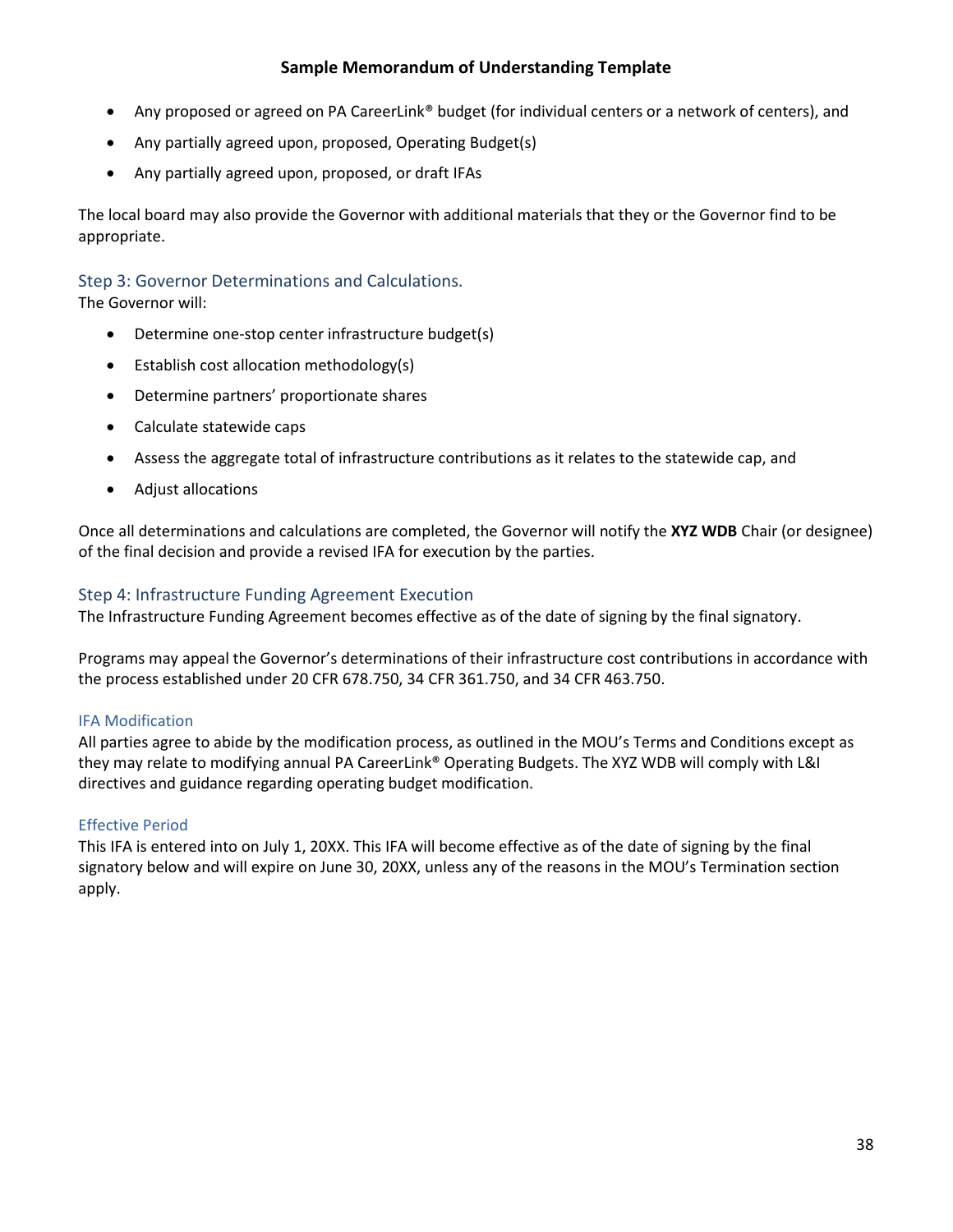# <span id="page-39-0"></span>**PA CAREERLINK® OPERATING BUDGET**

*Note: The following narrative is proposed language the LWDB may use to describe the Operating Budget if they choose to do so, and it is also guidance. Further guidance is provided in the PA CareerLink® Operating Budget Bulletin and the PA CareerLink® Operating Budget template; both found within the [Financial Management Policy.](https://www.dli.pa.gov/Businesses/Workforce-Development/Pages/Pennsylvania)*

The PA CareerLink® Operating Budget, or OB, is an incorporated MOU component. The purpose of this section is to establish a financial plan to fund the services and operating costs of the *XYZ WDA* PA CareerLink® system. The Parties to this MOU agree that joint funding is a necessary foundation for an integrated service delivery system. The goal of the One-Stop Operating Budget, also known as the PA CareerLink® Operating Budget or Operating Budget, is to develop the overarching parameters in establishing a funding mechanism that:

- Establishes and maintains the local workforce delivery system at a level that meets the needs of the job seekers and businesses in the local area
- Reduces duplication and maximizes program impact through the sharing of services, resources, and technologies among partners (thereby improving each program's effectiveness)
- Reduces overhead costs for any one partner by streamlining and sharing financial, procurement and facility costs, and
- Ensures that costs are appropriately shared by PA CareerLink® partners by determining contributions based on the proportionate use of the one-stops and relative benefits received and requiring that all funds are spent solely for allowable purposes in a manner consistent with the applicable authorizing statutes and all other applicable legal requirements, including the Uniform Guidance.

The partners consider the Operating Budget necessary to maintain *XYZ WDA*'s high-standard PA CareerLink® system. Furthermore, the Operating Budget will be the actual document that assigns each partner's shared cost, or contribution, of funding to the *XYZ WDA* PA CareerLink® system pursuant to the provisions of this MOU and its subparts. The Operating Budget is a component to this MOU and that all parties may announce their consensus of the Operating Budget through the exchange of correspondence between the local board and partners or by some other agreed upon procedure.

Such agreed upon amendments, or modifications, will become part of this MOU. It includes, but is not limited to, the following cost categories, as required by WIOA and its implementing regulations:

- Infrastructure Costs (separately outlined in the Infrastructure Funding Agreement, or IFA),
- Additional Costs (career services and shared services); see WIOA Section 121(i)(1) and 20 CFR Rule 678.760

All costs will be allocated according to partners' proportionate use and relative benefits received and reconciled on a quarterly basis against actual costs incurred and adjusted accordingly. The Operating Budget is expected to be transparent and negotiated among partners on an equitable basis to ensure costs are shared appropriately. All partners must negotiate in good faith and seek to establish outcomes that are reasonable and fair.

# <span id="page-39-1"></span>Cost Reconciliation and Allocation Base Update

All parties agree that a quarterly reconciliation of budgeted and actual costs and update of the allocation bases will be completed in accordance with the following process:

• Based upon L&I requirements, partners will provide the *XYZ WDB* with the following information no later than thirty (30) days after the end of each quarter, as applicable: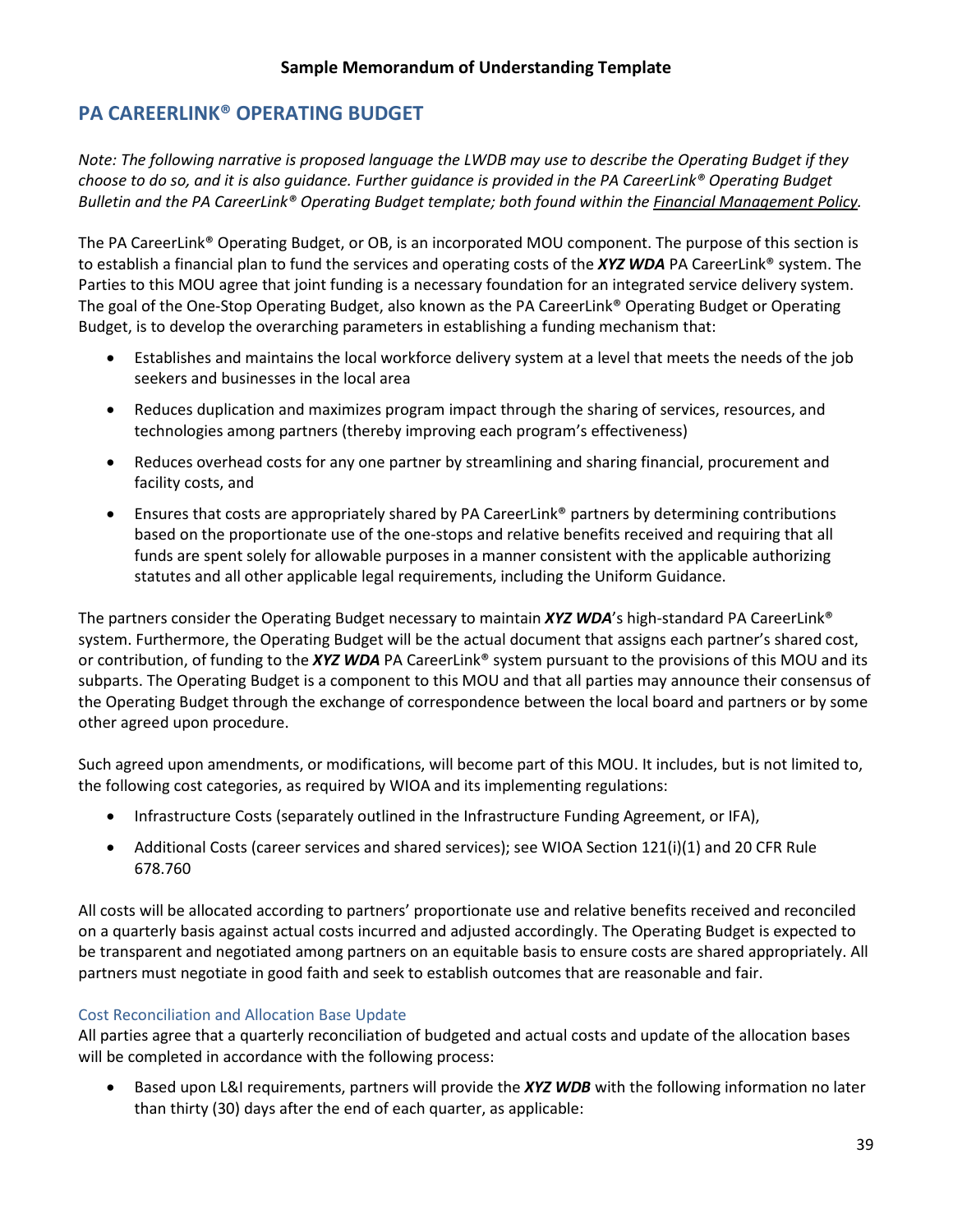- o Quarterly cost information and documentation of the actual costs,
- $\circ$  Updated staffing information (per the 1<sup>st</sup> day of a new program year and the 1<sup>st</sup> day of each subsequent quarter), and
- $\circ$  Actual customer participation numbers (per the last day of the last month of each quarter).

# *(Note: The local board or fiscal agent may incorporate the proposed language (the next five bullets) as written or edited into the MOU as appropriate.)*

- Upon receipt of the above information, the *XYZ WDB* will:
	- o Compare budgeted costs to actual costs,
	- o Update the allocation bases, and
	- $\circ$  Apply the updated allocation bases, as described in the Cost Allocation Methodology section above, to determine the actual costs allocable to each partner.
- The *XYZ WDB* will prepare an updated budget document showing cost adjustments and will prepare an invoice for each partner with the actual costs allocable to each partner for the quarter.
- The *XYZ WDB* will submit the invoices to the partners and send a copy of the updated budget to all parties no later than forty-five (45) days after the end of each quarter. The partners understand that the timeliness of the *XYZ WDB*'s preparation and submission of invoices and adjusted budgets is contingent upon the timeliness of each partner in providing the necessary cost information. For partners that advance funds to the local area, the *XYZ WDB* will only send a copy of the updated budget.
- Upon receipt of the invoice and adjusted budget, each partner will review both documents and will submit payment to the *XYZ WDB* no later than fifteen (15) days following receipt. Payment of the invoice signifies agreement with the costs in the adjusted budget. For partners that advance funds to the local area, the *XYZ WDB* may draw down funds for quarterly payments upon approval via email of the reconciled budget.
- Partners will communicate any disputes with costs in the invoice or the adjusted budget to the *XYZ WDB* in writing. The *XYZ WDB* will review the disputed cost items and respond accordingly to the partner and *XYZ WDB* within ten (10) days of receipt of notice of the disputed costs. When necessary, the *XYZ WDB* will revise the invoice and the adjusted budget upon resolution of the dispute.

Based upon L&I requirements, upon receipt of the above information, the *XYZ WDB*, or *XYZ* Fiscal Agent, will provide an Operating Budget – Financial Status Report, or OB FSR, on or before 45 days after the end of the quarter.

# <span id="page-40-0"></span>Attached PA CareerLink® Operating Budget

The parties to the MOU have attached to this MOU a copy of the specified PA CareerLink® service site's PA CareerLink® Operating Budget as required by law.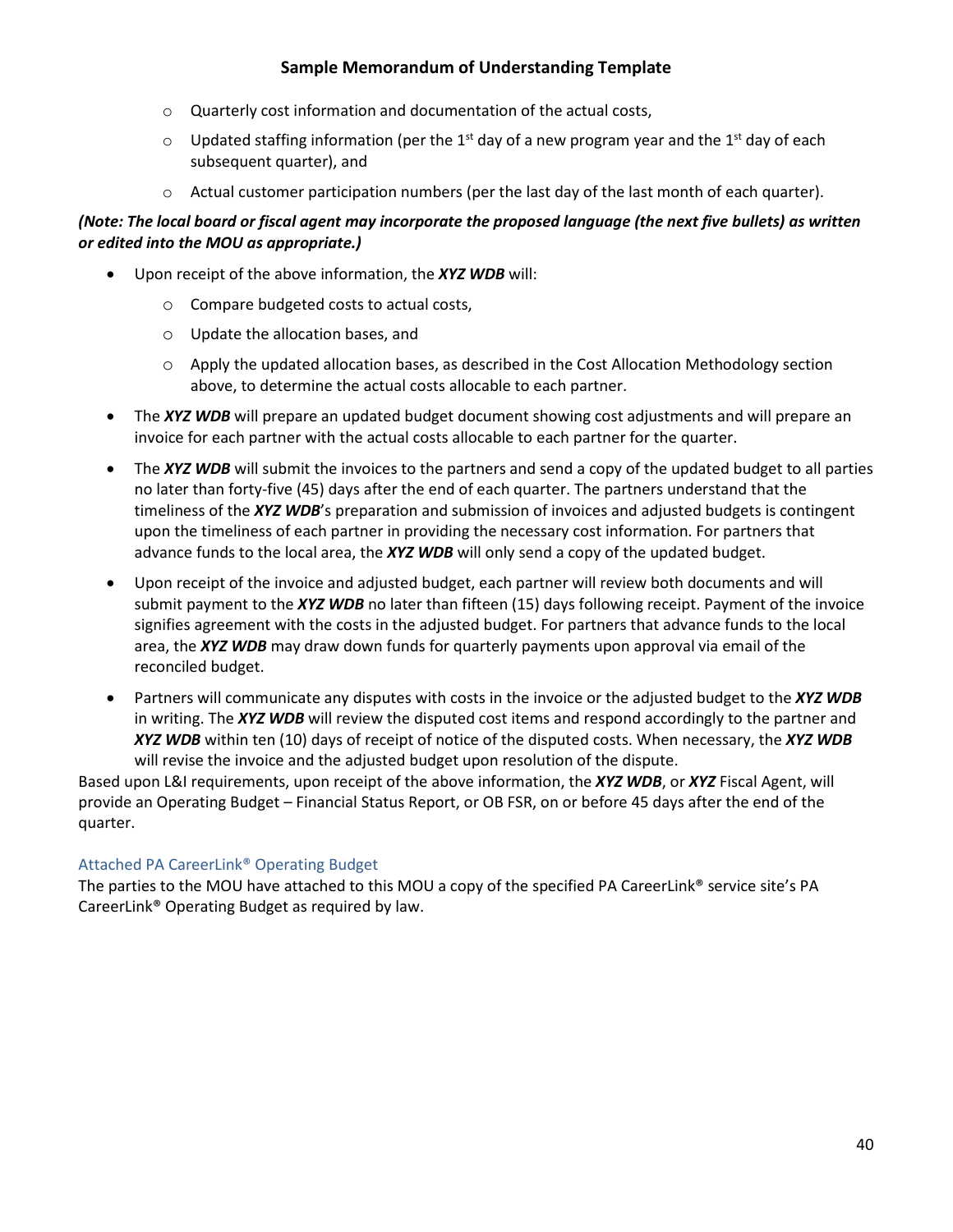# <span id="page-41-0"></span>**MOU AUTHORITY AND SIGNATURE PAGE**

| It is agreed a completed, signed, and dated MOU Authority and Signature page is required from each MOU<br>signatory official representing a Party to the MOU. Completed MOU Authority and Signature pages are to be<br>submitted to the XYZ WDB. All finalized MOU Authority and Signature pages are to be attached to the MOU and<br>are considered a component of the MOU. |
|------------------------------------------------------------------------------------------------------------------------------------------------------------------------------------------------------------------------------------------------------------------------------------------------------------------------------------------------------------------------------|
| The effective period of this MOU is <i>Month/Day/Year</i> to <i>Month/Day/Year</i>                                                                                                                                                                                                                                                                                           |
|                                                                                                                                                                                                                                                                                                                                                                              |
| a Party to the MOU, certify that I have read and                                                                                                                                                                                                                                                                                                                             |
| understand all components that compose this initial, re-negotiated, modified, or renewed MOU. All my questions<br>have been discussed and answered satisfactorily.                                                                                                                                                                                                           |
| My signature certifies my understanding of the terms outlined herein and agreement with:                                                                                                                                                                                                                                                                                     |
| $\square$ MOU                                                                                                                                                                                                                                                                                                                                                                |
| Infrastructure Funding Agreement                                                                                                                                                                                                                                                                                                                                             |
| $\Box$ Operating Budget                                                                                                                                                                                                                                                                                                                                                      |
| By signing this document, I also certify that I have the legal authority to bind my agency (outlined below) to the<br>terms of:                                                                                                                                                                                                                                              |
| $\square$ MOU                                                                                                                                                                                                                                                                                                                                                                |
| Infrastructure Funding Agreement                                                                                                                                                                                                                                                                                                                                             |
| $\Box$ Operating Budget                                                                                                                                                                                                                                                                                                                                                      |
| I understand that this MOU may be executed in counterparts, each being considered an original, and that this<br>MOU expires either:<br>a) In three (3) years;                                                                                                                                                                                                                |
| Upon re-negotiation, renewal, modification, or termination; or<br>b)                                                                                                                                                                                                                                                                                                         |
| On June 30, 20XX, whichever occurs earlier.<br>C)                                                                                                                                                                                                                                                                                                                            |
| Signature<br>Date                                                                                                                                                                                                                                                                                                                                                            |
| <b>Print Name and Title</b>                                                                                                                                                                                                                                                                                                                                                  |
|                                                                                                                                                                                                                                                                                                                                                                              |
| <b>Agency Name</b>                                                                                                                                                                                                                                                                                                                                                           |
| <b>Agency Contact Information</b>                                                                                                                                                                                                                                                                                                                                            |
| Program funding for this MOU: Federal State Cother<br>If Federal provide CFDA #: _____________; if State provide appropriation identification: __________                                                                                                                                                                                                                    |